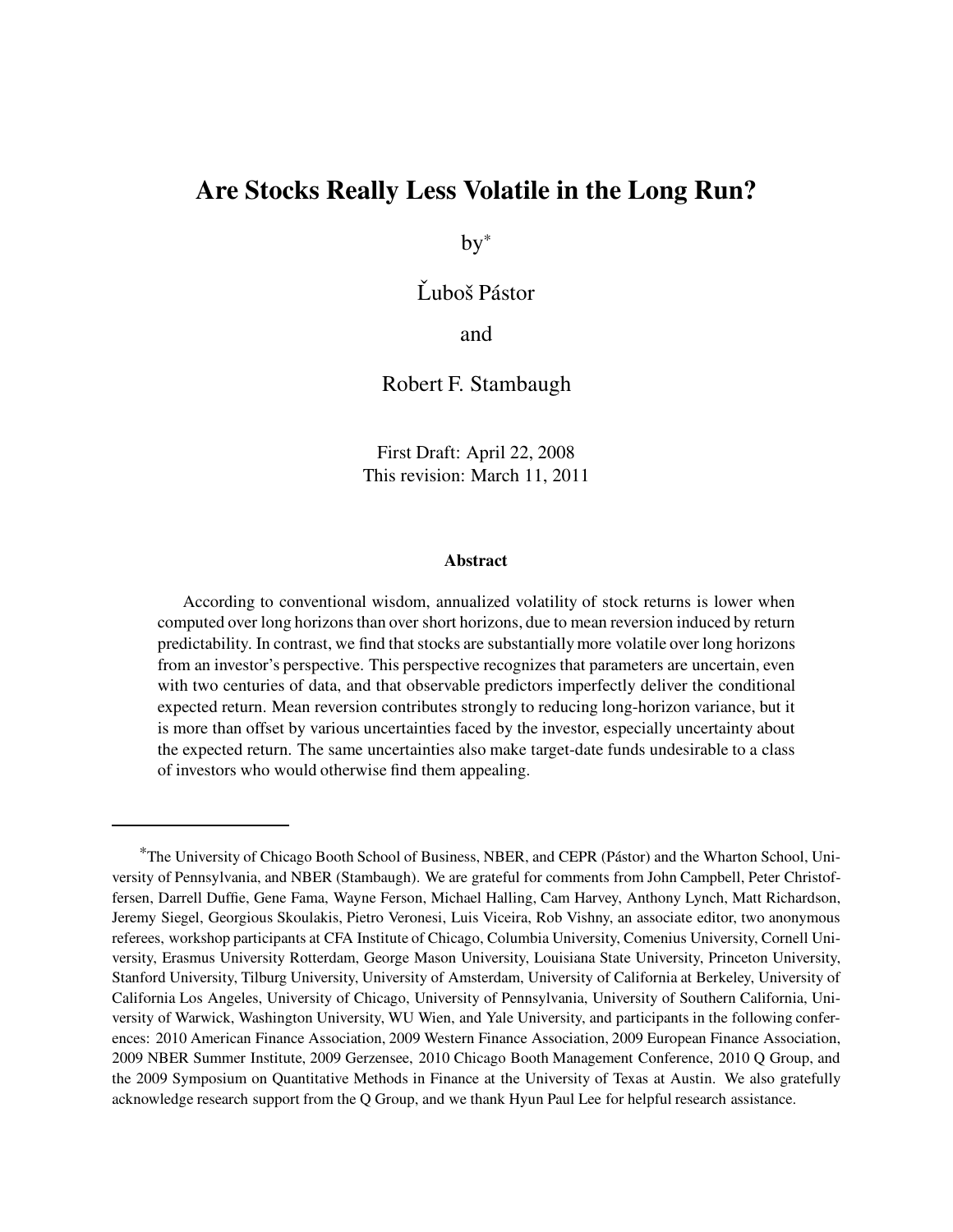# 1. Introduction

Conventional wisdom views stock returns as less volatile over longer investment horizons. This view seems consistent with various empirical estimates. For example, using two centuries of U.S. equity returns, Siegel (2008) reports that variances realized over investment horizons of several decades are substantially lower than short-horizon variances on a per-year basis. Such evidence pertains to unconditional variance, but a similar message is delivered by studies that condition variance on information useful in predicting returns. Campbell and Viceira (2002, 2005), for example, report estimates of conditional variances that decrease with the investment horizon.

We find that stocks are actually *more* volatile over long horizons from an investor's perspective. Investors condition on available information but realize their knowledge is limited in two key respects. First, even after observing 206 years of data (1802–2007), investors do not know the values of the parameters of the return-generating process, especially the parameters related to the conditional expected return. Second, investors recognize that observable "predictors" used to forecast returns deliver only an imperfect proxy for the conditional expected return, whether or not the parameter values are known. When viewed from this perspective, the return variance per year at a 50-year horizon is at least 1.3 times higher than the variance at a 1-year horizon.

Our main object of interest is the *predictive* variance of  $r_{T,T+k}$ , the k-period return starting at time T. Predictive variance, denoted by  $\text{Var}(r_{T,T+k}|D_T)$ , conditions on  $D_T$ , the data available to investors at time  $T$ . From an investor's perspective, predictive variance is the relevant variance the one suitable for portfolio decisions. Readers might be more familiar with *true* variance, which conditions on  $\phi$ , the parameters of the return-generating process. Investors realize they do not know  $\phi$ , and predictive variance incorporates that parameter uncertainty by conditioning only on  $D_T$ . In contrast, true variance conditions on  $\phi$ , whether or not it also conditions on  $D_T$ . The true unconditional variance,  $Var(r_{T,T+k}|\phi)$ , is estimated by the usual sample variance, as in Siegel (2008). The true conditional variance,  $Var(r_{T,T+k}|\phi, D_T)$ , is estimated by Campbell and Viceira (2002, 2005). True variance is the more common focus of statistical inference. For example, an extensive literature uses variance ratios and other statistics to test whether  $(1/k) \text{Var}(r_{T,T+k}|\phi)$  is the same for every investment horizon k.<sup>1</sup> We focus on  $(1/k)$ Var $(r_{T,T+k}|D_T)$  instead. That is, we compare long- and short-horizon predictive variances, which matter to investors. Investors might well infer from the data that the true variance is lower at long horizons, while at the same time assessing the predictive variance to be higher at long horizons.

<sup>&</sup>lt;sup>1</sup>A partial list of such studies includes Fama and French (1988), Poterba and Summers (1988), Lo and MacKinlay (1988, 1989), Richardson and Stock (1989), Kim, Nelson, and Startz (1991), and Richardson (1993).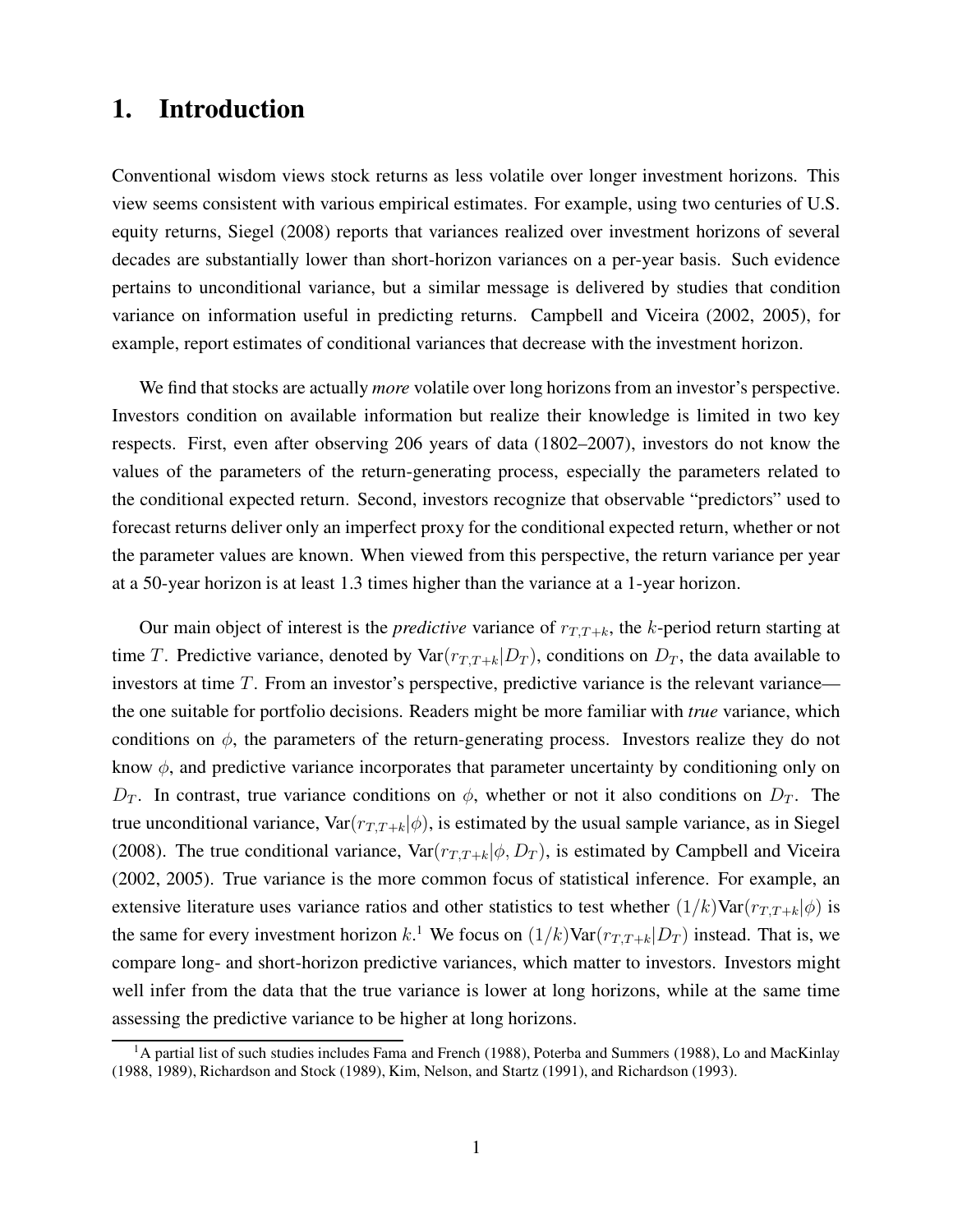The distinction between predictive variance and true variance is readily seen in the simple case where an investor knows the true variance of returns but not the true expected return. Uncertainty about the expected return contributes to the investor's overall uncertainty about what the upcoming realized returns will be. Predictive variance includes that uncertainty, while true variance excludes it. Expected return is notoriously hard to estimate. Uncertainty about current expected return and about how expected return will change in the future is the key element of our story. This uncertainty plays an increasingly important role as the investment horizon grows, as long as investors believe that expected return is "persistent," i.e., likely to take similar values across adjacent periods.

Under the traditional random-walk assumption that returns are distributed independently and identically (i.i.d.) through time, true return variance per period is equal at all investment horizons. Explanations for lower true variance at long horizons commonly focus on "mean reversion," whereby a negative shock to the current return is offset by positive shocks to future returns, and vice versa. Our conclusion that stocks are more volatile in the long run obtains despite the presence of mean reversion. We show that mean reversion is only one of five components of long-run predictive variance:

- (i) i.i.d. uncertainty
- (ii) mean reversion
- (iii) uncertainty about future expected returns
- (iv) uncertainty about current expected return
- (v) estimation risk.

Whereas the mean-reversion component is strongly negative, the other components are all positive, and their combined effect outweighs that of mean reversion.

Of the four components contributing positively, the one making the largest contribution at long horizons reflects uncertainty about future expected returns. This component (iii) is often neglected in discussions of how return predictability affects long-horizon return variance. Such discussions typically highlight mean reversion, but mean reversion—and predictability more generally require variance in the conditional expected return, which we denote by  $\mu_t$ . That variance makes the future values of  $\mu_t$  uncertain, especially in the more distant future periods, thereby contributing to the overall uncertainty about future returns. The greater the degree of predictability, the larger is the variance of  $\mu_t$  and thus the greater is the relative contribution of uncertainty about future expected returns to long-horizon predictive variance.

Three additional components also make significant positive contributions to long-horizon predictive variance. One is simply the variance attributable to unexpected returns. Under an i.i.d.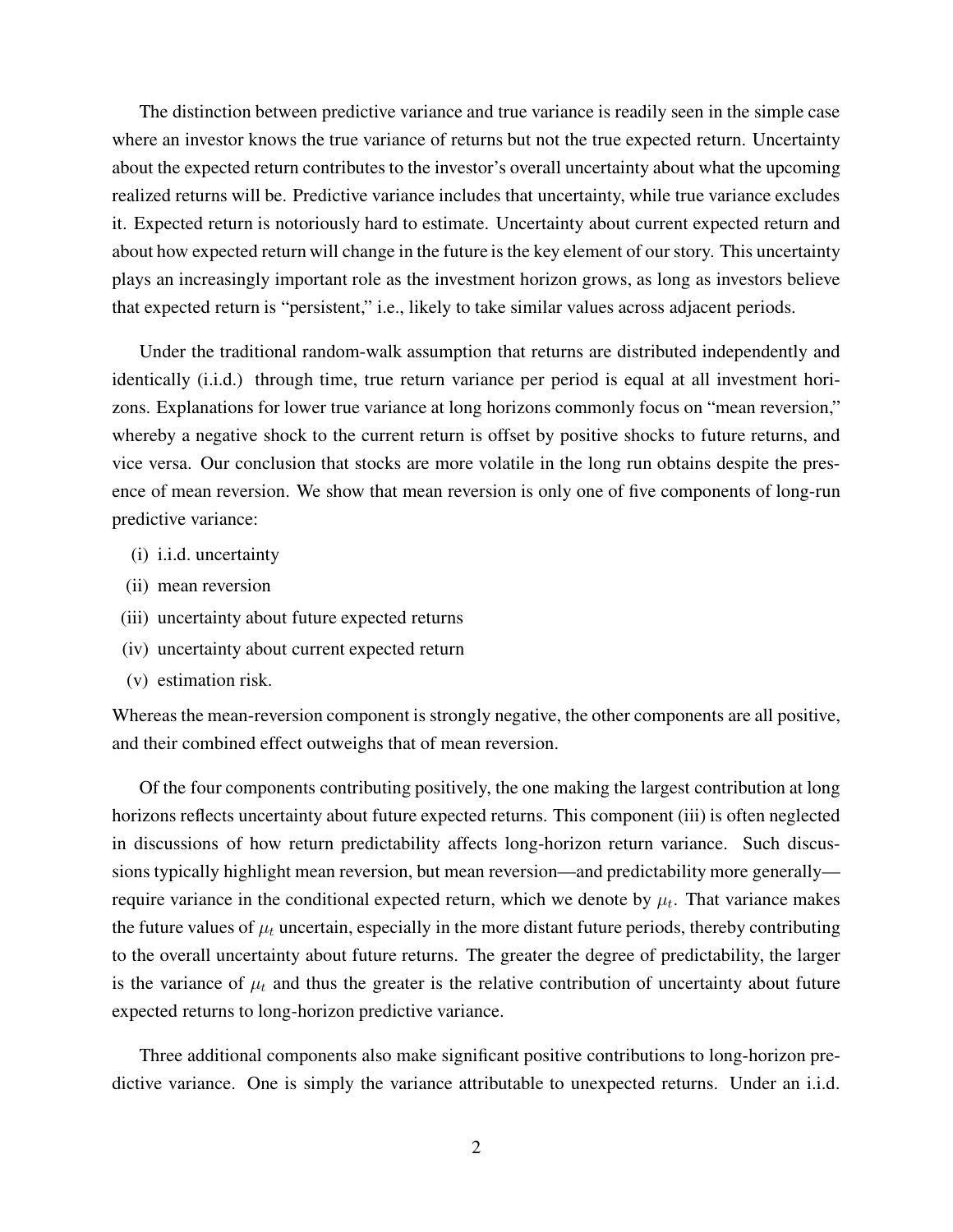assumption for unexpected returns, this variance makes a constant contribution to variance per period at all investment horizons. At long horizons, this component (i), though quite important, is actually smaller in magnitude than both components (ii) and (iii) discussed above.

Another component of long-horizon predictive variance reflects uncertainty about the current  $\mu_t$ . Components (i), (ii), and (iii) all condition on the current value of  $\mu_t$ . Conditioning on the current expected return is standard in long-horizon variance calculations using a vector autoregression (VAR), such as Campbell (1991) and Campbell, Chan, and Viceira (2003). In reality, though, an investor does not observe  $\mu_t$ . We assume the investor observes the histories of returns and a given set of return predictors. This information is capable of producing only an imperfect proxy for  $\mu_t$ , which in general reflects additional information. Pástor and Stambaugh (2009) introduce a predictive system to deal with imperfect predictors, and we use that framework to assess long-horizon predictive variance and capture component (iv). When  $\mu_t$  is persistent, uncertainty about the current  $\mu_t$  contributes to uncertainty about  $\mu_t$  in multiple future periods, on top of the uncertainty about future  $\mu_t$ 's discussed earlier.

The fifth and last component adding to long-horizon predictive variance, also positively, is one we label "estimation risk," following common usage of that term. This component reflects the fact that, after observing the available data, an investor remains uncertain about the parameters of the joint process generating returns, expected returns, and the observed predictors. That parameter uncertainty adds to the overall variance of returns assessed by an investor. If the investor knew the parameter values, this estimation-risk component would be zero.

Parameter uncertainty also enters long-horizon predictive variance more pervasively. Unlike the fifth component, the first four components are non-zero even if the parameters are known to an investor. At the same time, those four components can be affected significantly by parameter uncertainty. Each component is an expectation of a function of the parameters, with the expectation evaluated over the distribution characterizing an investor's parameter uncertainty. We find that Bayesian posterior distributions of these functions are often skewed, so that less likely parameter values exert a significant influence on the posterior means, and thus on long-horizon predictive variance.

The effects of parameter uncertainty on the predictive variance of long-horizon returns are analyzed in previous studies, such as Stambaugh (1999), Barberis (2000), and Hoevenaars et al (2007). Barberis discusses how parameter uncertainty essentially compounds across periods and exerts stronger effects at long horizons. The above studies find that predictive variance is substantially higher than estimates of true variance that ignore parameter uncertainty. However, all three studies also find that long-horizon predictive variance is lower than short-horizon variance for the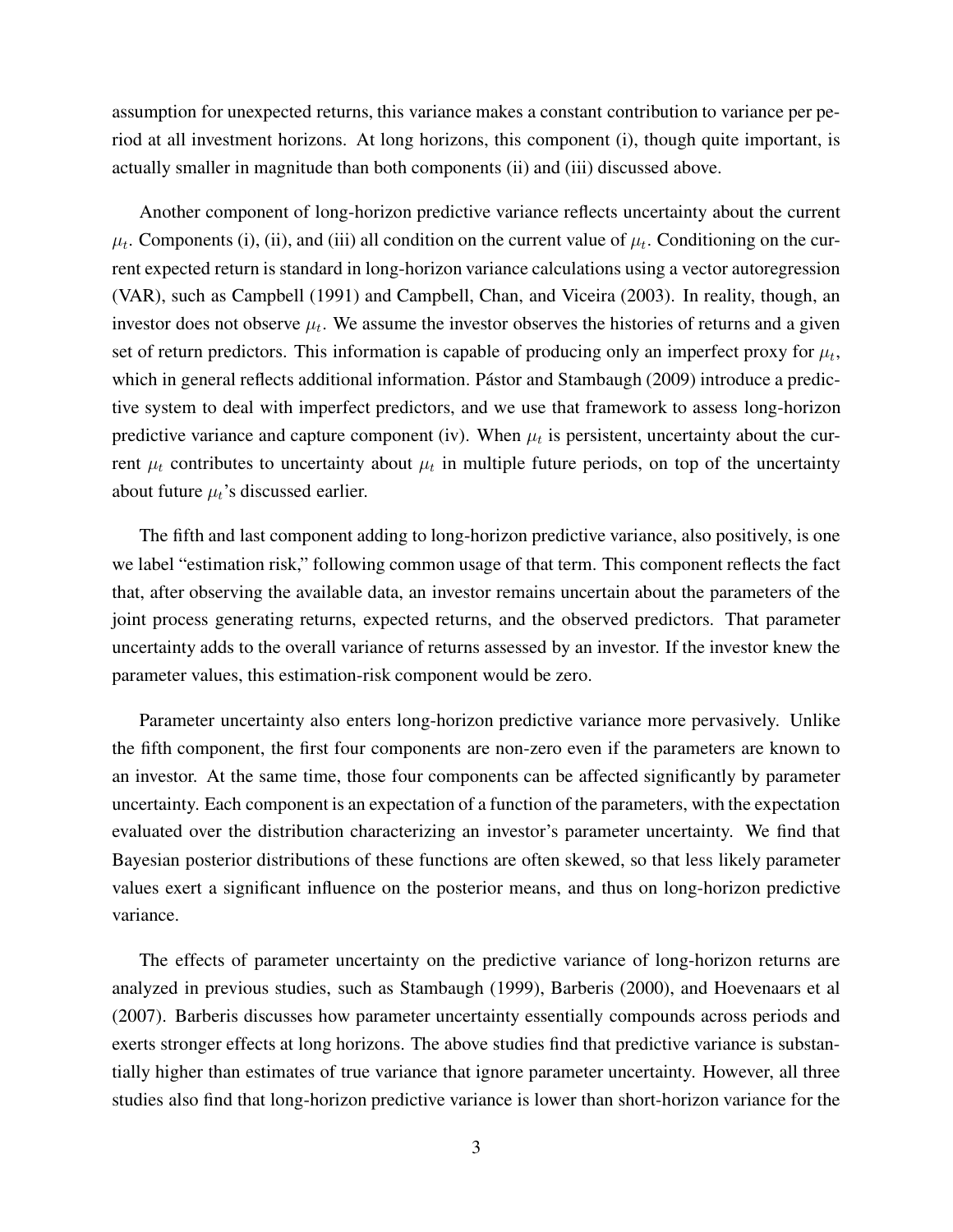horizons considered—up to 10 years in Barberis (2000), up to 20 years in Stambaugh (1999), and up to 50 years in Hoevenaars et al  $(2007)$ .<sup>2</sup> In contrast, we often find that predictive variance even at a 10-year horizon is higher than at a 1-year horizon.

A key difference between our analysis and the above studies is our inclusion of uncertainty about the current expected return  $\mu_t$ . The above studies employ VAR approaches in which observed predictors perfectly capture  $\mu_t$ , whereas we consider predictors to be imperfect, as explained earlier. We compare predictive variances under perfect versus imperfect predictors, and find that long-run variance is substantially higher when predictors are imperfect. Predictor imperfection increases long-run variance both directly and indirectly. The direct effect, component (iv) of predictive variance, is large enough at a 10-year horizon that subtracting it from predictive variance leaves the remaining portion lower than the 1-year variance.

The indirect effect of predictor imperfection is even larger. It stems from the fact that predictor imperfection and parameter uncertainty interact—once predictor imperfection is admitted, parameter uncertainty is more important in general. This result occurs despite the use of informative prior beliefs about parameter values, as opposed to the non-informative priors used in the above studies. When  $\mu_t$  is not observed, learning about its persistence and predictive ability is more difficult than when  $\mu_t$  is assumed to be given by observed predictors. The effects of parameter uncertainty pervade all components of long-horizon returns, as noted earlier. The greater parameter uncertainty accompanying predictor imperfection further widens the gap between our analysis and the previous studies. $3$ 

Predictor imperfection can be viewed as omitting an unobserved predictor from the set of observable predictors used in a standard predictive regression. The degree of predictor imperfection can be characterized by the increase in the R-squared of that predictive regression if the omitted predictor were included. Even if investors assign a low probability to this increase being larger than 2% for annual returns, such modest predictor imperfection nevertheless exerts a substantial effect on long-horizon variance. At a 30-year horizon, for example, the predictive variance is 1.2 times higher than when the predictors are assumed to be perfect.

Our empirical results indicate that stocks should be viewed by investors as more volatile at

 $2$ Instead of actually reporting predictive variance, Barberis reports a closely related quantity: the asset allocation for a buy-and-hold, power-utility investor. His allocations for the 10-year horizon exceed those for short horizons, even when parameter uncertainty is incorporated.

<sup>3</sup>Schotman, Tschernig, and Budek (2008) find that if the predictors are fractionally integrated, long-horizon variance of stock returns can exceed short-horizon variance. With stationary predictors, though, they find long-horizon variance is smaller than short-horizon variance. By incorporating predictor imperfection as well as parameter uncertainty, we find that long-horizon variance exceeds short-horizon variance even when predictors are stationary.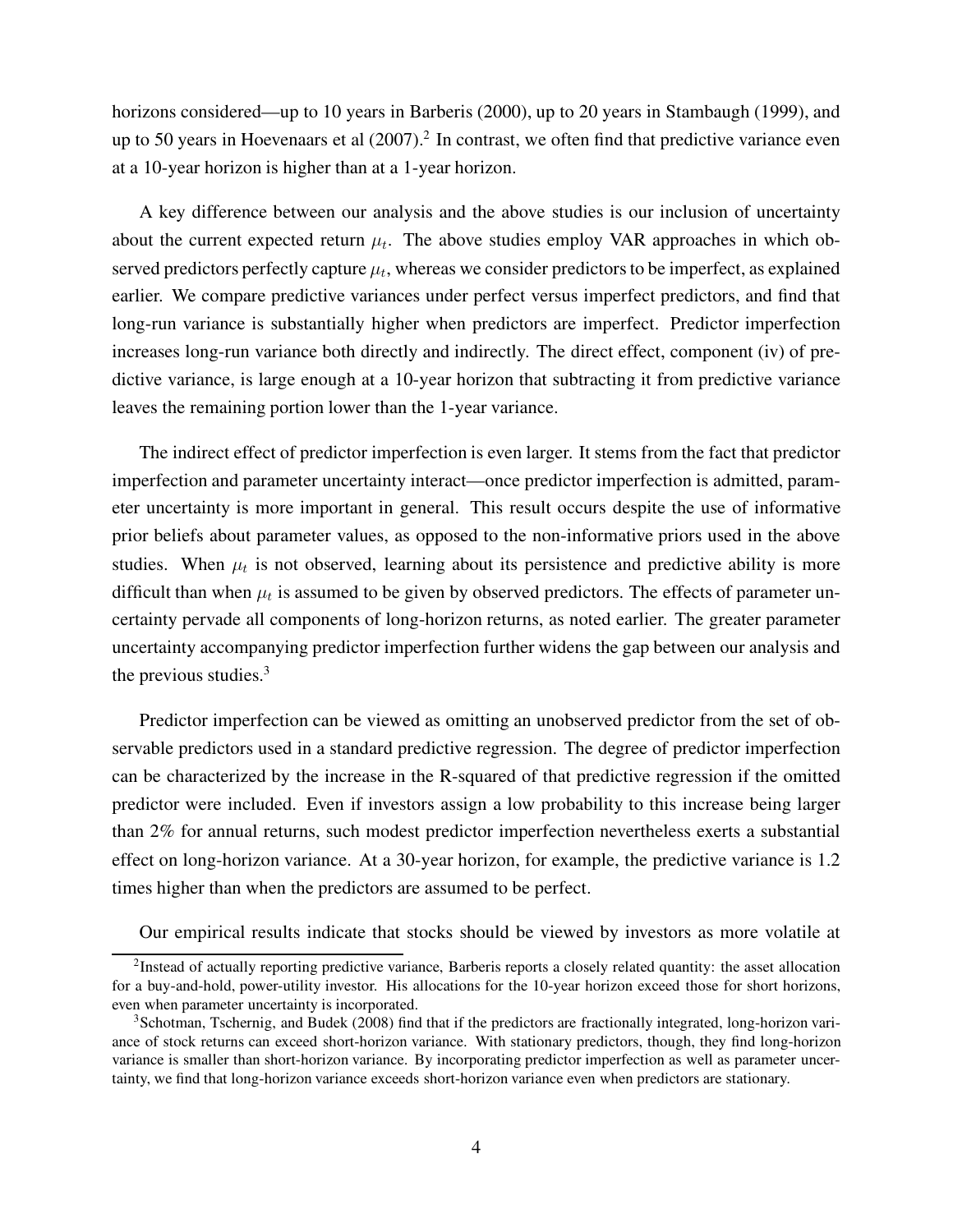long horizons. Corporate Chief Financial Officers (CFO's) indeed tend to exhibit such a view, as we discover by analyzing survey evidence reported by Ben-David, Graham, and Harvey (2010). In quarterly surveys conducted over eight years, Ben-David et al. ask CFO's to express confidence intervals for the stock market's annualized return over the next year and the next ten years. From the reported results of these surveys, we infer that the typical CFO views the annualized variance of ten-year returns to be at least twice the one-year variance.

The long-run volatility of stocks is of substantial interest to investors. Evidence of lower longhorizon variance is cited in support of higher equity allocations for long-run investors (e.g, Siegel, 2008) as well as the increasingly popular target-date mutual funds (e.g., Gordon and Stockton, 2006, Greer, 2004, and Viceira, 2008). These funds gradually reduce an investor's stock allocation by following a predetermined "glide path" that depends only on the time remaining until the investor's target date, typically retirement. When the parameters and conditional expected return are assumed to be known, we find that the typical glide path of a target-date fund closely resembles the pattern of allocations desired by risk-averse investors with utility for wealth at the target date. Once uncertainty about the parameters and conditional expected return is recognized, however, the same investors find the typical glide path significantly less appealing. Investors with sufficiently long horizons instead prefer glide paths whose initial as well as final stock allocations are substantially lower than those of investors with shorter horizons.

The remainder of the paper proceeds as follows. Section 2 derives expressions for the five components of long-horizon variance discussed above and analyzes their theoretical properties. Section 3 describes our empirical framework, which uses up to 206 years of data to implement two predictive systems that allow us to analyze various properties of long-horizon variance. Section 4 explores the five components of long-horizon variance using a predictive system in which the conditional expected return follows a first-order autoregression. Section 5 then gauges the importance of predictor imperfection using an alternative predictive system that includes an unobservable predictor. Section 6 discusses the robustness of our results. Section 7 returns to the above discussion of the distinction between an investor's problem and inference about true variance. Section 8 considers the implications of the CFO surveys reported by Ben-David et al. (2010). Section 9 analyzes investment implications of our results in the context of target-date funds. Section 10 summarizes our conclusions.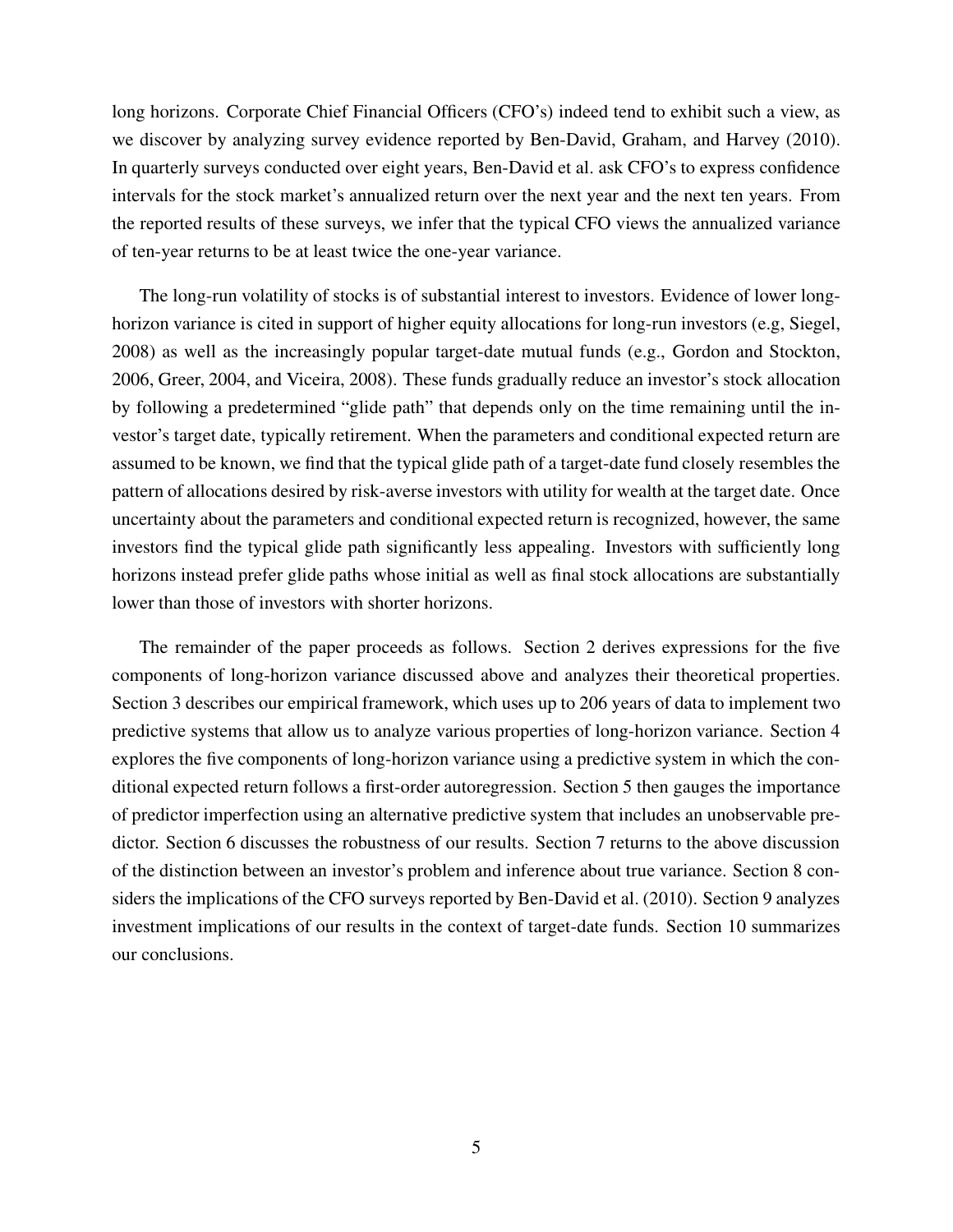# 2. Long-horizon variance and parameter uncertainty

Let  $r_{t+1}$  denote the continuously compounded return from time t to time  $t + 1$ . We can write

$$
r_{t+1} = \mu_t + u_{t+1},\tag{1}
$$

where  $\mu_t$  denotes the expected return conditional on all information at time t and  $u_{t+1}$  has zero mean. Also define the k-period return from period  $T + 1$  through period  $T + k$ ,

$$
r_{T,T+k} = r_{T+1} + r_{T+2} + \ldots + r_{T+k}.
$$
 (2)

An investor assessing the variance of  $r_{T,T+k}$  uses  $D_T$ , a subset of all information at time T. In our empirical analysis in Section 4,  $D_T$  consists of the full histories of returns as well as predictors that investors use in forecasting returns.<sup>4</sup> Importantly,  $D_T$  typically reveals neither the value of  $\mu_T$ in equation (1) nor the values of the parameters governing the joint dynamics of  $r_t$ ,  $\mu_t$ , and the predictors. Let  $\phi$  denote the vector containing those parameter values.

This paper focuses on  $\text{Var}(r_{T,T+k}|D_T)$ , the predictive variance of  $r_{T,T+k}$  given the investor's information set. Since the investor is uncertain about  $\mu_T$  and  $\phi$ , it is useful to decompose this variance as

$$
Var(r_{T,T+k}|D_T) = E\{Var(r_{T,T+k}|\mu_T, \phi, D_T)|D_T\} + Var\{E(r_{T,T+k}|\mu_T, \phi, D_T)|D_T\}.
$$
 (3)

The first term in this decomposition is the expectation of the conditional variance of  $k$ -period returns. This conditional variance, which has been estimated by Campbell and Viceira (2002, 2005), is of interest only to investors who know the true values of  $\mu_T$  and  $\phi$ . Investors who do not know  $\mu_T$  and  $\phi$  are interested in the expected value of this conditional variance, and they also account for the variance of the conditional expected  $k$ -period return, the second term in equation (3). As a result, they perceive returns to be more volatile and, as we show below, they perceive disproportionately more volatility at long horizons. Whereas the conditional per-period variance of stock returns appears to decrease with the investment horizon, we show that  $(1/k) \text{Var}(r_{T,T+k}|D_T)$ , which accounts for uncertainty about  $\mu_T$  and  $\phi$ , increases with the investment horizon.

The potential importance of parameter uncertainty for long-run variance is readily seen in the special case where returns are i.i.d. with known variance  $\sigma^2$  and unknown mean  $\mu$ . In this case, the mean and variance of k-period returns conditional on  $\mu$  are both linear in k: the mean is  $k\mu$  and the variance is  $k\sigma^2$ . An investor who knows  $\mu$  faces the same per-period variance,  $\sigma^2$ , regardless

<sup>&</sup>lt;sup>4</sup>We are endowing the investor with the same information set as the set that we use in our empirical analysis. In that sense, we are putting investors and econometricians on an equal footing, in the spirit of Hansen (2007).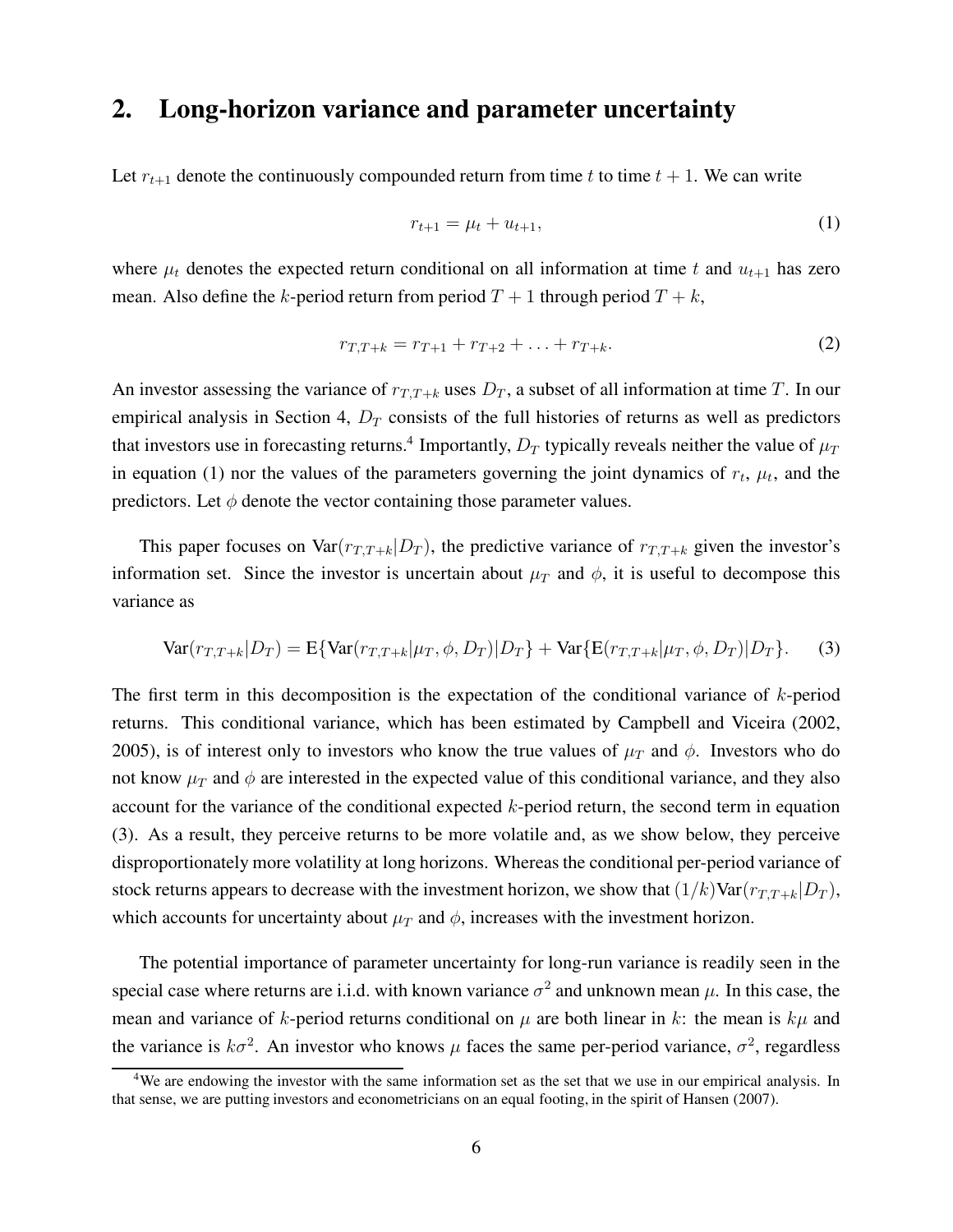of k. However, an investor who does not know  $\mu$  faces more variance, and this variance increases with k. To see this, apply the variance decomposition from equation  $(3)$ :

$$
\begin{aligned}\n\text{Var}(r_{T,T+k}|D_T) &= \mathbf{E}\{k\sigma^2|D_T\} + \text{Var}\{k\mu|D_T\} \\
&= k\sigma^2 + k^2 \text{Var}\{\mu|D_T\}\,,\n\end{aligned} \tag{4}
$$

so that  $(1/k)\text{Var}(r_{T,T+k}|D_T)$  increases with k. In fact,  $(1/k)\text{Var}(r_{T,T+k}|D_T) \rightarrow \infty$  as  $k \rightarrow \infty$ . That is, an investor who believes that stock prices follow a random walk but who is uncertain about the unconditional mean  $\mu$  views stocks as more volatile in the long run.

To assess the likely magnitude of this effect, consider the following back-of-the-envelope calculation. If uncertainty about  $\mu$  is given by the standard error of the sample average return computed over T periods, or  $\sigma/\sqrt{T}$ , then  $(1/k) \text{Var}(r_{T,T+k}|D_T) = \sigma^2(1+k/T)$ . With  $k = 50$  years and  $T = 206$  years, as in the sample that we use in Section 4,  $(1 + k/T) = 1.243$ , so the perperiod predictive variance exceeds  $\sigma^2$  by a quarter. Of course, if the sample mean estimate of  $\mu$  is computed from a sample shorter than 206 years (e.g., due to concerns about nonstationarity), then uncertainty about  $\mu$  is larger and the effect on predictive variance is even stronger.

When returns are predictable, so that  $\mu_t$  is time-varying,  $Var(r_{T,T+k}|D_T)$  can be above or below its value in the i.i.d. case. Predictability can induce mean reversion, which reduces long-run variance, but predictability also introduces uncertainty about additional quantities, such as future values of  $\mu_t$  and the parameters that govern its behavior. It is not clear a priori whether predictability makes returns more or less volatile at long horizons, compared to the i.i.d. case. At sufficiently long horizons, uncertainty about the unconditional expected return will still dominate and drive  $(1/k)$ Var $(r_{T,T+k}|D_T)$  to infinity. At long horizons of relevance to investors, whether or not that per-period variance is higher than at short horizons is an empirical question that we explore.

In the rest of this section, we assume for simplicity that  $\mu_t$  follows an AR(1) process,<sup>5</sup>

$$
\mu_{t+1} = (1 - \beta)E_r + \beta \mu_t + w_{t+1}, \qquad 0 < \beta < 1. \tag{5}
$$

The AR(1) assumption for  $\mu_t$  allows us to further decompose both terms on the right-hand side of equation (3), providing additional insights into the components of  $\text{Var}(r_{T,T+k}|D_T)$ . The AR(1) assumption also allows a simple characterization of mean reversion. Time variation in  $\mu_t$  induces mean reversion in returns if the unexpected return  $u_{t+1}$  is negatively correlated with future values of  $\mu_t$ . Under the AR(1) assumption, mean reversion requires a negative correlation between  $u_{t+1}$  and

<sup>&</sup>lt;sup>5</sup>Our stationary AR(1) process for  $\mu_t$  nests a popular model in which the stock price is the sum of a random walk and a positively autocorrelated stationary AR(1) component (e.g., Summers, 1986, Fama and French, 1988). In that special case,  $\rho_{uw}$  as well as return autocorrelations at all lags are negative. See the Appendix.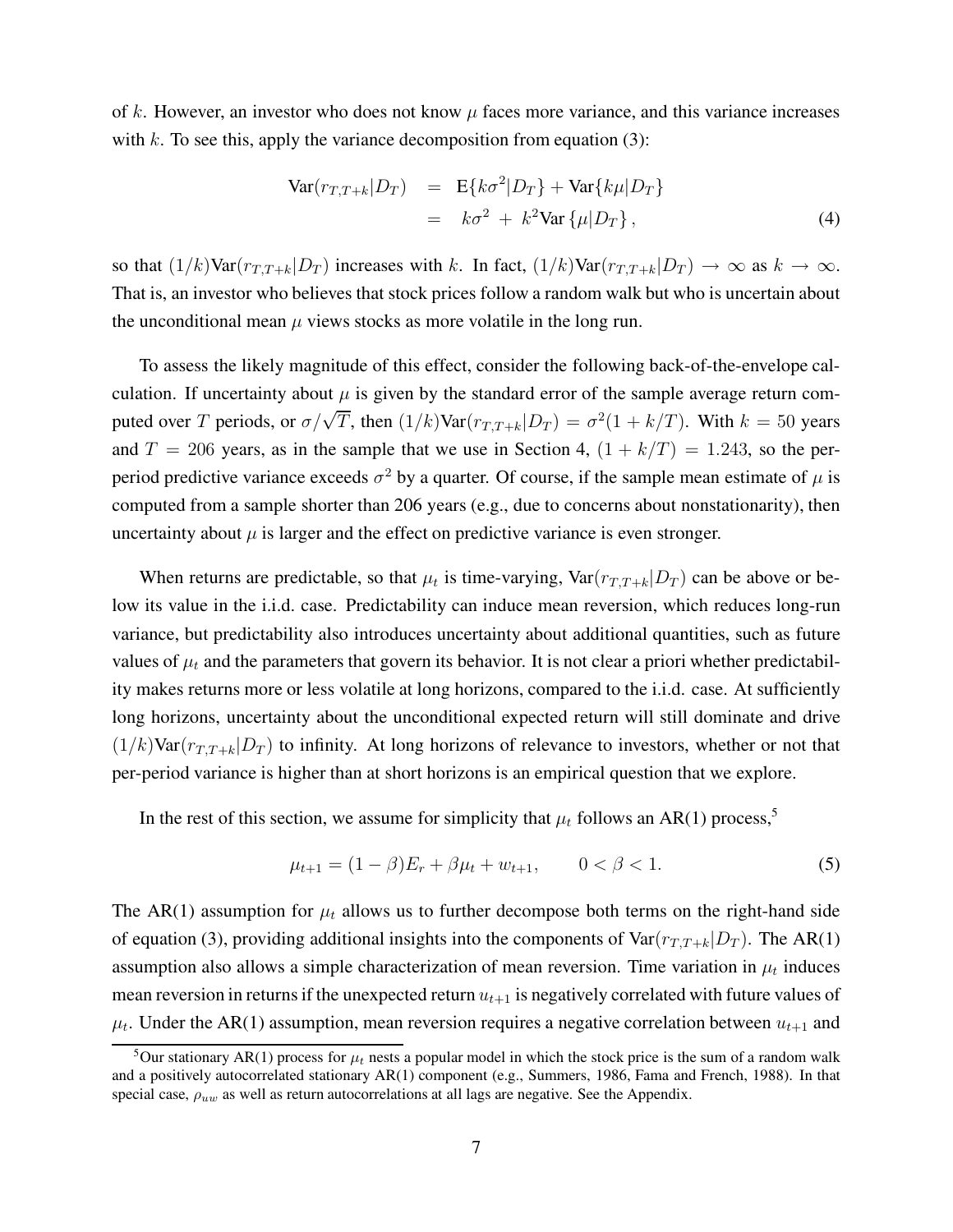$w_{t+1}$ , or  $\rho_{uw} < 0$ . If fluctuations in  $\mu_t$  are persistent, then a negative shock in  $u_{t+1}$  is accompanied by offsetting positive shifts in the  $\mu_{t+i}$ 's for multiple future periods, resulting in a stronger negative contribution to the variance of long-horizon returns.

#### 2.1. Conditional variance

This section analyzes the conditional variance  $\text{Var}(r_{T,T+k}|\mu_T, \phi, D_T)$ , which is an important building block in computing the variance in equation (3). The conditional variance reflects neither parameter uncertainty nor uncertainty about the current expected return, since it conditions on both  $\phi$  and  $\mu_T$ . The parameter vector  $\phi$  includes all parameters in equations (1) and (5):  $\phi$  =  $(\beta, E_r, \rho_{uw}, \sigma_u, \sigma_w)$ , where  $\sigma_u$  and  $\sigma_w$  are conditional standard deviations of  $u_{t+1}$  and  $w_{t+1}$ , respectively. Assuming that equations (1) and (5) hold and that the conditional covariance matrix of  $[u_{t+1} \ w_{t+1}]$  is constant,  $Var(r_{T,T+k}|\mu_T, \phi, D_T) = Var(r_{T,T+k}|\mu_T, \phi)$ . Furthermore, we show in the Appendix that

$$
\text{Var}(r_{T,T+k}|\mu_T,\phi) = k\sigma_u^2 \left[1 + 2\bar{d}\rho_{uw}A(k) + \bar{d}^2B(k)\right],\tag{6}
$$

where

$$
A(k) = 1 + \frac{1}{k} \left( -1 - \beta \frac{1 - \beta^{k-1}}{1 - \beta} \right)
$$
 (7)

$$
B(k) = 1 + \frac{1}{k} \left( -1 - 2\beta \frac{1 - \beta^{k-1}}{1 - \beta} + \beta^2 \frac{1 - \beta^{2(k-1)}}{1 - \beta^2} \right)
$$
(8)

$$
\bar{d} = \left[ \frac{1+\beta}{1-\beta} \frac{R^2}{1-R^2} \right]^{1/2},\tag{9}
$$

and  $R^2$  is the ratio of the variance of  $\mu_t$  to the variance of  $r_{t+1}$ , based on equation (1).

The conditional variance in (6) consists of three terms. The first term,  $k\sigma_u^2$ , captures the wellknown feature of i.i.d. returns—the variance of  $k$ -period returns increases linearly with  $k$ . The second term, containing  $A(k)$ , reflects mean reversion in returns arising from the likely negative correlation between realized returns and expected future returns ( $\rho_{uw} < 0$ ), and it contributes negatively to long-horizon variance. The third term, containing  $B(k)$ , reflects the uncertainty about future values of  $\mu_t$ , and it contributes positively to long-horizon variance. When returns are unpredictable, only the first term is present (because  $R^2 = 0$  implies  $\bar{d} = 0$ , so the terms involving  $A(k)$  and  $B(k)$  are zero). Now suppose that returns are predictable, so that  $R^2 > 0$  and  $\bar{d} > 0$ . When  $k = 1$ , the first term is still the only one present, because  $A(1) = B(1) = 0$ . As k increases, though, the terms involving  $A(k)$  and  $B(k)$  become increasingly important, because both  $A(k)$ and  $B(k)$  increase monotonically from 0 to 1 as k goes from 1 to infinity.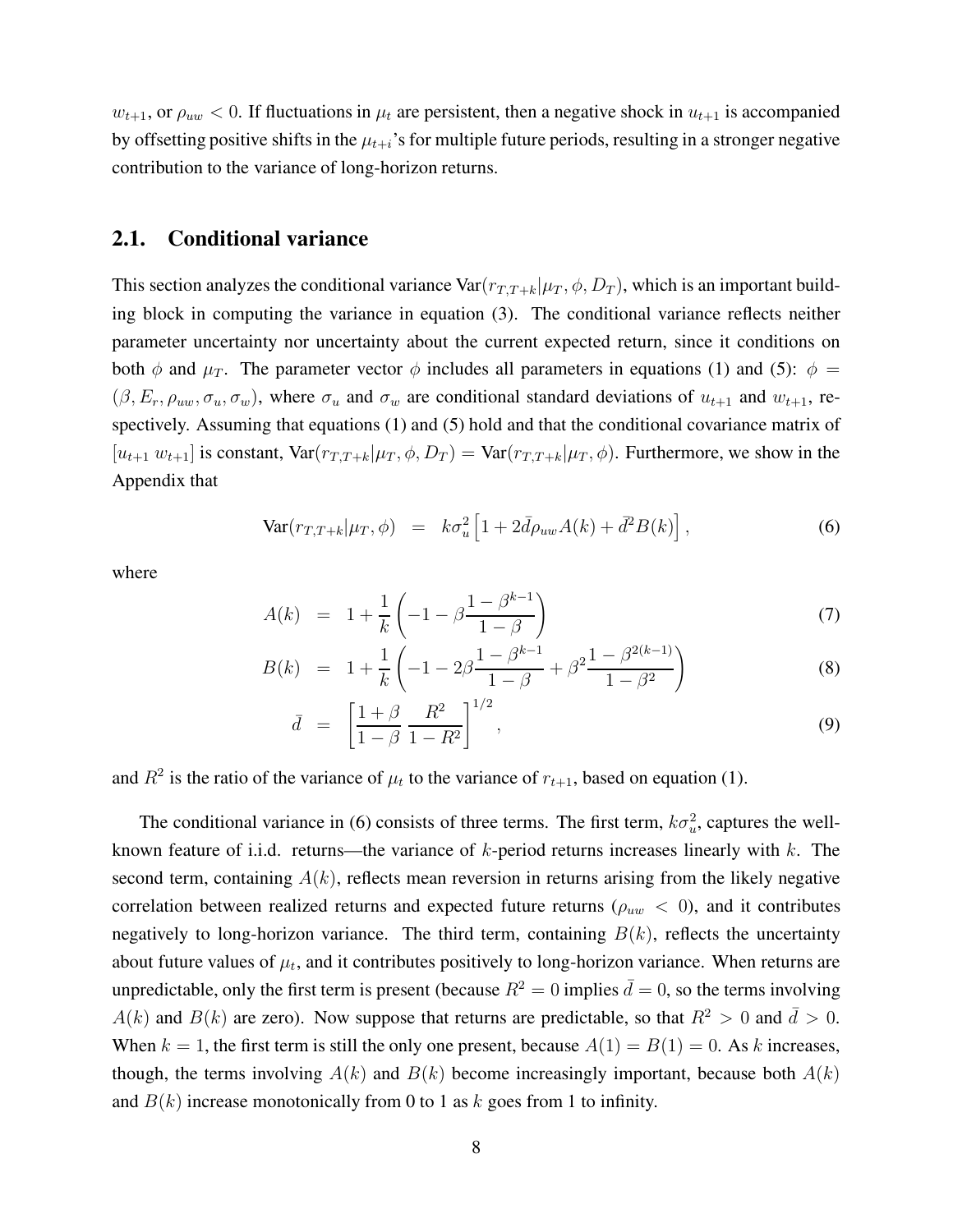Figure 1 plots the variance in (6) on a per-period basis (i.e., divided by  $k$ ), as a function of the investment horizon k. Also shown are the terms containing  $A(k)$  and  $B(k)$ . It can be verified that  $A(k)$  converges to 1 faster than  $B(k)$ . (See Appendix.) As a result, the conditional variance in Figure 1 is U-shaped: as k increases, mean reversion exerts a stronger effect initially, but uncertainty about future expected returns dominates eventually. <sup>6</sup> The contribution of the mean reversion term, and thus the extent of the U-shape, is stronger when  $\rho_{uw}$  takes larger negative values. The contributions of mean reversion and uncertainty about future  $\mu_{T+i}$ 's both become stronger as predictability increases. These effects are illustrated in Figure 2, which plots the same quantities as Figure 1, but for three different  $R^2$  values. Note that a higher  $R^2$  implies not only stronger mean reversion but also a more volatile  $\mu_t$ , which in turn implies more uncertainty about future  $\mu_{T+i}$ 's.

The key insight arising from Figures 1 and 2 is that, although mean reversion significantly reduces long-horizon variance, that reduction can be more than offset by uncertainty about future expected returns. Both effects become stronger as  $R^2$  increases, but uncertainty about future expected returns prevails when  $R^2$  is high. A high  $R^2$  implies high volatility in  $\mu_t$  and therefore high uncertainty about  $\mu_{T+i}$ . In that case, long-horizon variance exceeds short-horizon variance on a per-period basis, even though  $\phi$  and the current  $\mu_T$  are assumed to be known. Uncertainty about  $\phi$  and the current  $\mu_T$  exerts a greater effect at longer horizons, further increasing the long-horizon variance relative to the short-horizon variance.

#### 2.2. Components of long-horizon variance

The variance of interest,  $Var(r_{T,T+k}|D_T)$ , consists of two terms on the right-hand side of equation (3). The first term is the expectation of the conditional variance in equation (6), so each of the three terms in (6) is replaced by its expectation with respect to  $\phi$ . (We need not take the expectation with respect to  $\mu_T$ , since  $\mu_T$  does not appear on the right in (6).) The interpretations of these terms are the same as before, except that now each term also reflects parameter uncertainty.

The second term on the right-hand side of equation (3) is the variance of the true conditional expected return. This variance is taken with respect to  $\phi$  and  $\mu_T$ . It can be decomposed into two components: one reflecting uncertainty about the current  $\mu_T$ , or predictor imperfection, and the other reflecting uncertainty about  $\phi$ , or "estimation risk." (See the Appendix.) Let  $b_T$  and  $q_T$ 

<sup>6</sup>Campbell and Viceira (2002, pp. 95–96) also model expected return as an AR(1) process, but they conclude that variance per period cannot increase with k when  $\rho_{uw} < 0$ . They appear to equate conditional variances of singleperiod returns across future periods, which would omit the uncertainty about future expected return.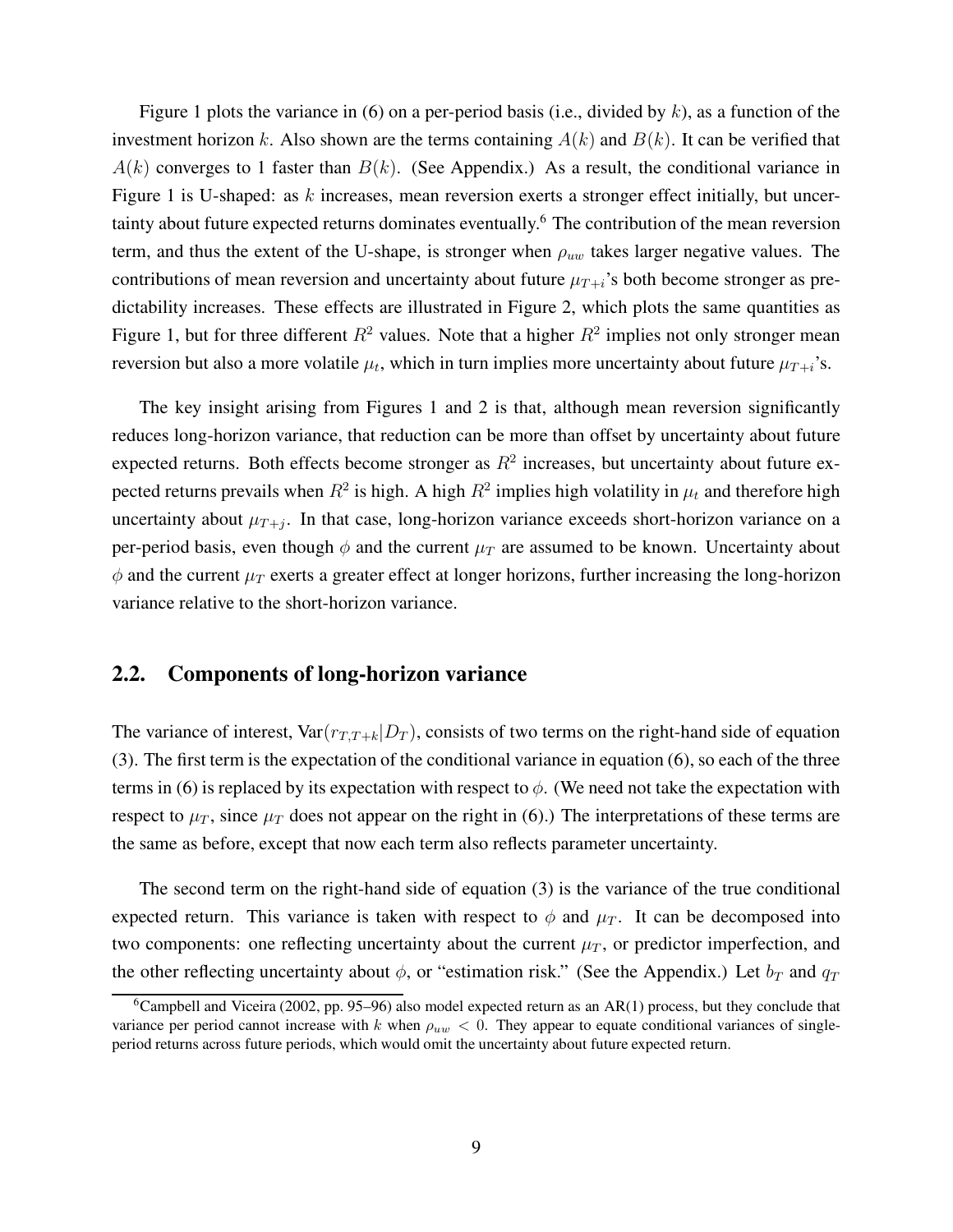denote the conditional mean and variance of the unobservable expected return  $\mu_T$ :

$$
b_T = \mathbf{E}(\mu_T|\phi, D_T) \tag{10}
$$

$$
q_T = \text{Var}(\mu_T | \phi, D_T). \tag{11}
$$

The right-hand side of equation (3) can then be expressed as the sum of five components:

$$
Var(r_{T,T+k}|D_T) =
$$
\n
$$
E\left\{k\sigma_u^2|D_T\right\} + E\left\{2k\sigma_u^2\bar{d}\rho_{uw}A(k)|D_T\right\} + E\left\{k\sigma_u^2\bar{d}^2B(k)|D_T\right\}
$$
\n
$$
+ E\left\{\left(\frac{1-\beta^k}{1-\beta}\right)^2q_T|D_T\right\} + Var\left\{kE_r + \frac{1-\beta^k}{1-\beta}(b_T - E_r)|D_T\right\}.
$$
\n(12)\ncurrent  $\mu_T$  uncertainty\nestimation risk

Parameter uncertainty plays a role in all five components in equation (12). The first four components are expected values of quantities that are viewed as random due to uncertainty about  $\phi$ , the parameters governing the joint dynamics of returns and predictors. (If the values of these parameters were known to the investor, the expectation operators could be removed from those four components.) Parameter uncertainty can exert a non-trivial effect on the first four components, in that the expectations can be influenced by parameter values that are unlikely but cannot be ruled out. The fifth component in equation (12) is the variance of a quantity whose randomness is also due to parameter uncertainty. In the absence of such uncertainty, the fifth component is zero, which is why we assign it the interpretation of estimation risk.

The estimation risk term includes the variance of  $kE_r$ , where  $E_r$  denotes the unconditional mean return. This variance equals  $k^2 \text{Var}(E_r|D_T)$ , so the per-period variance  $(1/k)\text{Var}(r_{T,T+k}|D_T)$ increases at rate k. Similar to the i.i.d. case, if  $E_r$  is unknown, then the per-period variance grows without bounds as the horizon  $k$  goes to infinity. For finite horizons that are typically of interest to investors, however, the fifth component in equation (12) can nevertheless be smaller in magnitude than the other four components. In general, the k-period variance ratio, defined as

$$
V(k) = \frac{(1/k)\text{Var}(r_{T,T+k}|D_T)}{\text{Var}(r_{T+1}|D_T)},
$$
\n(13)

can exhibit a variety of patterns as k increases. Whether or not  $V(k) > 1$  at various horizons k is an empirical question.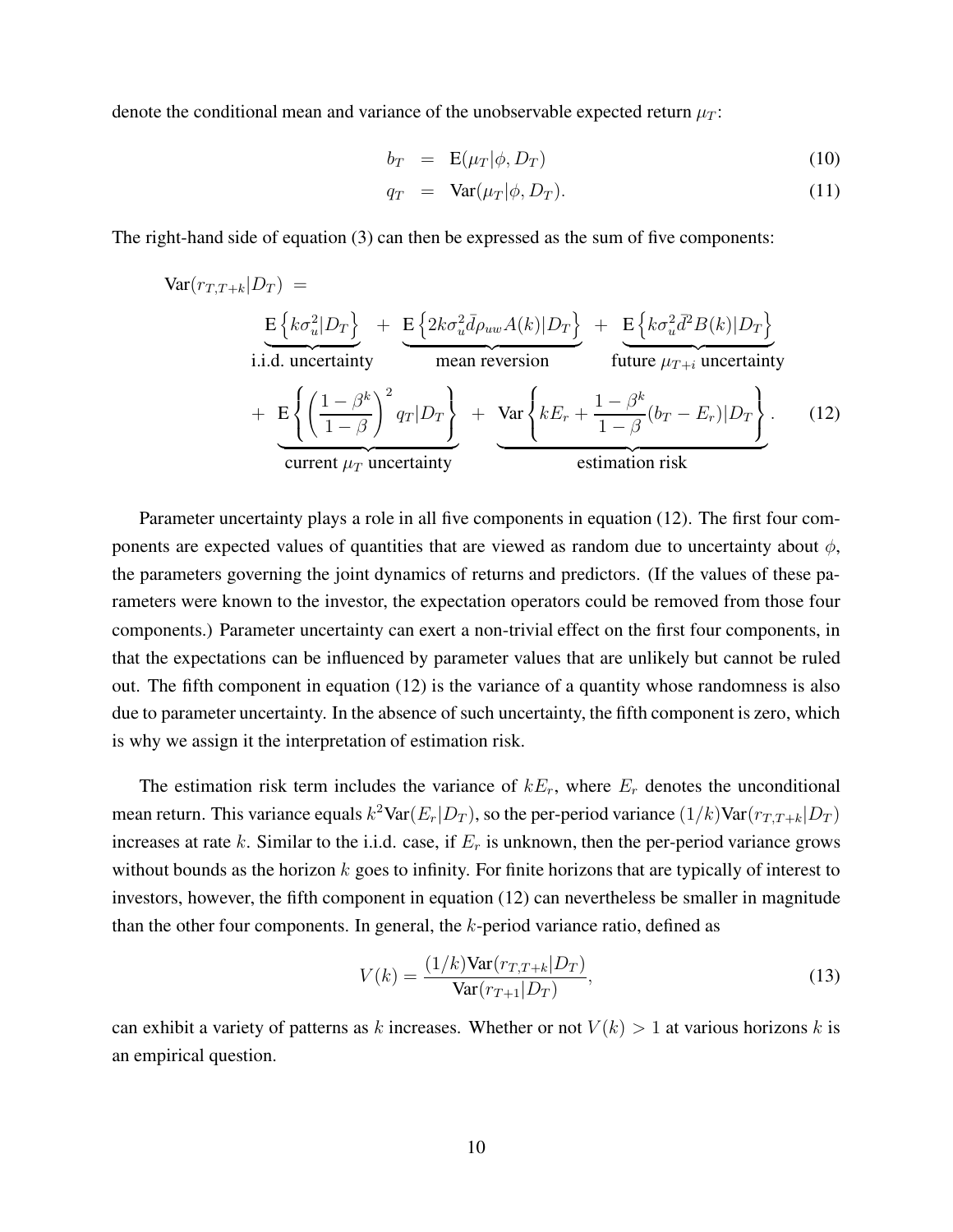# 3. Empirical framework: Predictive systems

It is commonly assumed that the conditional expected return  $\mu_t$  is given by a linear combination of a set of observable predictors,  $x_t$ , so that  $\mu_t = a + b'x_t$ . This assumption is useful in many applications, but we relax it here because it understates the uncertainty faced by an investor assessing the variance of future returns. Any given set of predictors  $x_t$  is likely to be *imperfect*, in that  $\mu_t$  is unlikely to be captured by any linear combination of  $x_t$  ( $\mu_t \neq a + b'x_t$ ). The true expected return  $\mu_t$  generally reflects more information than what we assume to be observed by the investor—the histories of  $r_t$  and  $x_t$ . To incorporate the likely presence of predictor imperfection, we employ a predictive system, defined in Pástor and Stambaugh (2009) as a state-space model in which  $r_t$ ,  $x_t$ , and  $\mu_t$  follow a VAR with coefficients restricted so that  $\mu_t$  is the mean of  $r_{t+1}$ .<sup>7</sup> As noted by Pástor and Stambaugh, a predictive system can also be represented as a VAR for  $r_t$ ,  $x_t$ , and an unobserved additional predictor. We employ both versions here, as each is best suited to different dimensions of our investigation. Our two predictive systems are specified as follows:

### System 1  $r = u_t + u_{t+1}$  (14)

$$
t_{t+1} - \mu_t + u_{t+1} \tag{17}
$$

$$
x_{t+1} = \theta + Ax_t + v_{t+1} \tag{15}
$$

$$
\mu_{t+1} = (1 - \beta)E_r + \beta \mu_t + w_{t+1}.
$$
\n(16)

System 2

$$
r_{t+1} = a + b'x_t + \pi_t + u_{t+1} \tag{17}
$$

$$
x_{t+1} = \theta + Ax_t + v_{t+1} \tag{18}
$$

$$
\pi_{t+1} = \delta \pi_t + \eta_{t+1}.\tag{19}
$$

In System 1, the conditional expected return  $\mu_t$  is unobservable, and we assume  $0 < \beta < 1$ . System 2 includes  $\pi_t$  as an unobserved additional predictor of return, and we assume  $0 < \delta < 1$ . In both systems, the eigenvalues of  $A$  are assumed to lie inside the unit circle, and the vector containing the residuals of the three equations is assumed to be normally distributed, independently and identically across t.

System 1 is well suited for analyzing the components of predictive variance discussed in the previous section, because the AR(1) specification for  $\mu_{t+1}$  in equation (16) is the same as that in equation (5). Pástor and Stambaugh (2009) provide a detailed analysis of System 1, and we apply

<sup>&</sup>lt;sup>7</sup>State-space models have been used in a number of studies analyzing return predictability, including Conrad and Kaul (1988), Lamoureux and Zhou (1996), Johannes, Polson, and Stroud (2002), Ang and Piazzesi (2003), Brandt and Kang (2004), Dangl and Halling (2006), Duffee (2006), and Rytchkov (2007).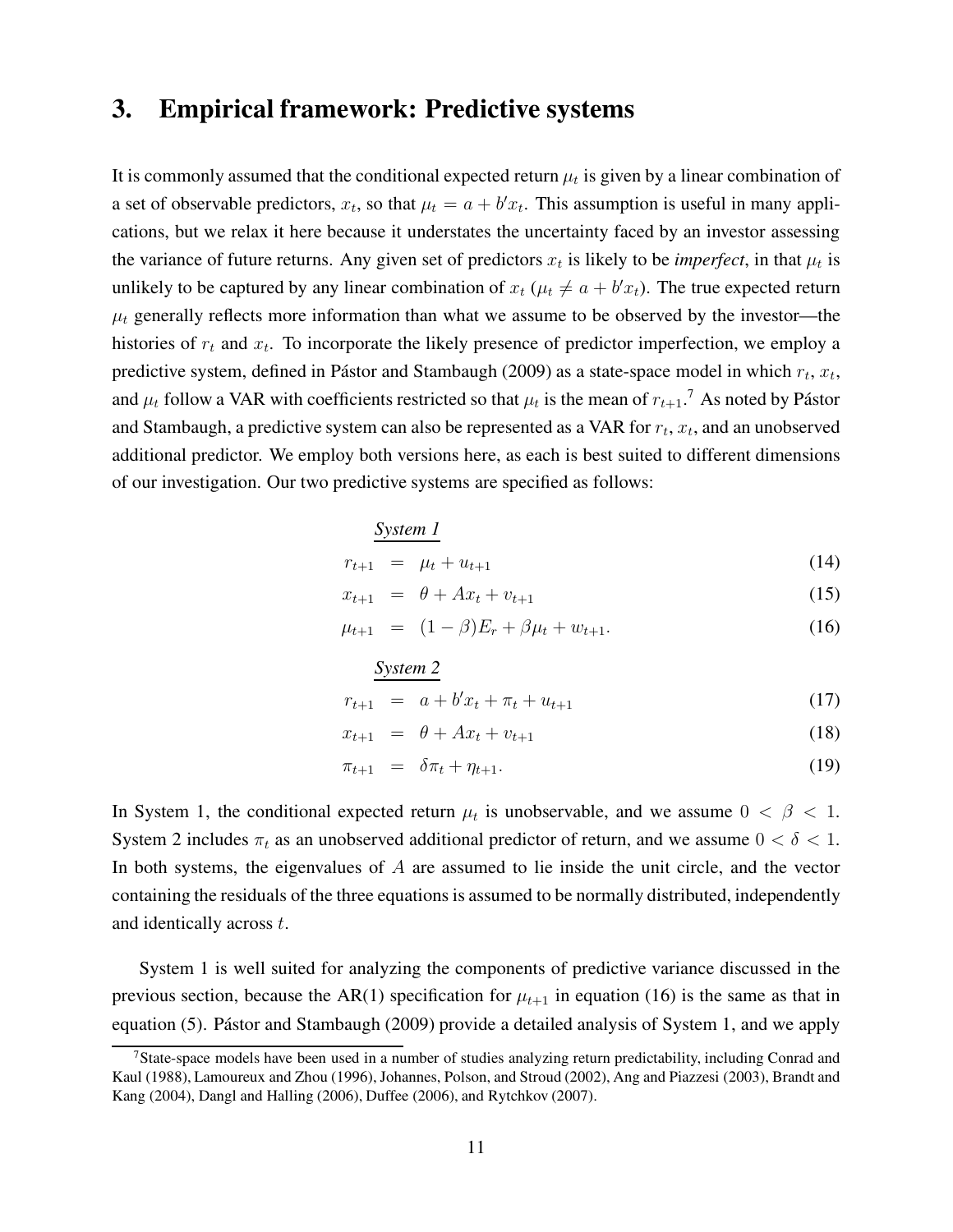their econometric methodology in this study. In the next section, we investigate empirically the components of predictive variance using System 1.

System 2 is well suited for exploring the role of predictor imperfection in determining predictive variance. To see this, let  $\sigma_{\pi}^2$  denote the variance of  $\pi_{t+1}$  in equation (19). As  $\sigma_{\pi}^2 \to 0$ , the predictors approach perfection, and equation (17) approaches the standard predictive regression,

$$
r_{t+1} = a + b'x_t + e_{t+1}.\tag{20}
$$

By examining results under various prior beliefs about the possible magnitudes of  $\sigma_{\pi}^2$ , we can assess the effect of predictor imperfection on predictive variance. We do so in Section 5.

We conduct analyses using both annual and quarterly data. Our annual data consist of observations for the 206-year period from 1802 through 2007, as compiled by Siegel (1992, 2008). The return  $r_t$  is the annual real log return on the U.S. equity market, and  $x_t$  contains three predictors: the dividend yield on U.S equity, the first difference in the long-term high-grade bond yield, and the difference between the long-term bond yield and the short-term interest rate.<sup>8</sup> We refer to these quantities as the "dividend yield," the "bond yield," and the "term spread," respectively. These three predictors seem reasonable choices given the various predictors used in previous studies and the information available in Siegel's dataset. Dividend yield and the term spread have long been entertained as return predictors (e.g., Fama and French, 1989). Using post-war quarterly data, Pástor and Stambaugh (2009) find that the long-term bond yield, relative to its recent levels, exhibits significant predictive ability in predictive regressions. That evidence motivates our choice of the bond-yield variable used here. All three predictors exhibit significant predictive abilities in a predictive regression as in (20), with an  $R^2$  in that regression of 5.6%.<sup>9</sup> Our quarterly data consist of observations for the 220-quarter period from 1952Q1 through 2006Q4. We use the same three predictors in  $x_t$  as Pástor and Stambaugh (2009): dividend yield, CAY, and bond yield.<sup>10</sup>

# 4. Components of predictive variance (System 1)

This section uses the first predictive system, specified in equations (14) through (16), to empirically assess long-horizon return variance from an investor's perspective. In the first subsection, we

<sup>&</sup>lt;sup>8</sup>We are grateful to Jeremy Siegel for supplying these data. The long-term bond yield series is constructed from the yields of federal bonds and high-grade municipal bonds, as described in Siegel (1992).

 $9$  Details of the predictive regression results and the bootstrap significance tests are provided in an Internet Appendix available on the author's websites.

 $10$ See that study for more detailed descriptions of the predictors. Our quarterly sample ends in 2006Q4 because the 2007 data on CAY of Lettau and Ludvigson (2001) are not yet available as of this writing. Our quarterly sample begins in 1952Q1, after the 1951 Treasury-Fed accord that made possible the independent conduct of monetary policy.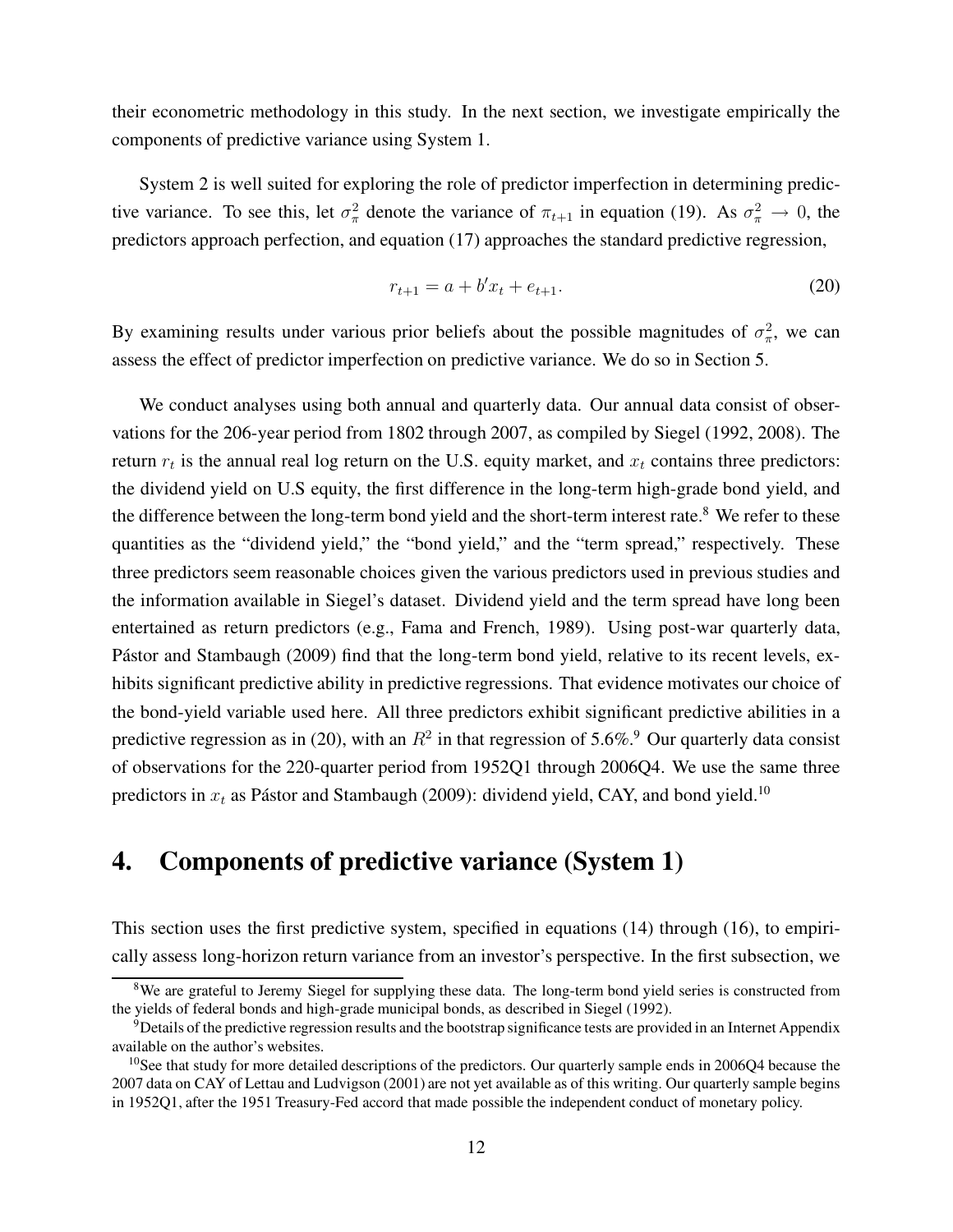specify prior distributions for the system's parameters and analyze the resulting posteriors. Those posterior distributions characterize the parameter uncertainty faced by an investor who conditions on essentially the entire history of U.S. equity returns. That uncertainty is incorporated in the Bayesian predictive variance, which is the focus of the second subsection. We analyze the five components of predictive variance and their dependence on the investment horizon. For this analysis, we report results using annual data. Results based on quarterly data are summarized later in Section 6; detailed results are reported in the Internet Appendix.

#### 4.1. Priors and posteriors

For each of the three key parameters that affect multiperiod variance— $\rho_{uw}$ ,  $\beta$ , and  $R^2$ —we implement the Bayesian empirical framework under three different prior distributions, displayed in Figure 3. The priors are assumed to be independent across parameters and follow the same functional forms as in Pástor and Stambaugh (2009). For each parameter, we specify a "benchmark" prior as well as two priors that depart from the benchmark in opposite directions but seem at least somewhat plausible as alternative specifications. When we depart from the benchmark prior for one of the parameters, we hold the priors for the other two parameters at their benchmarks, obtaining a total of seven different specifications of the joint prior for  $\rho_{uw}$ ,  $\beta$ , and  $R^2$ . We estimate the predictive system under each specification to explore the extent to which a Bayesian investor's assessment of long-horizon variance is sensitive to prior beliefs.

The benchmark prior for  $\rho_{uw}$ , the correlation between expected and unexpected returns, has 97% of its mass below 0. This prior follows the reasoning of Pástor and Stambaugh (2009), who suggest that, a priori, the correlation between unexpected return and the innovation in expected return is likely to be negative. The more informative prior concentrates toward larger negative values, whereas the less informative prior essentially spreads evenly over the range from -1 to 1. The benchmark prior for  $\beta$ , the first-order autocorrelation in the annual expected return  $\mu_t$ , has a median of 0.83 and assigns a low (2%) probability to  $\beta$  values less than 0.4. The two alternative priors then assign higher probability to either more persistence or less persistence. The benchmark prior for  $R^2$ , the fraction of variance in annual returns explained by  $\mu_t$ , has 63% of its mass below 0.1 and relatively little (17%) above 0.2. The alternative priors are then either more concentrated or less concentrated on low values. These priors on the true  $R^2$  are shown in Panel C of Figure 3. Panel D displays the corresponding implied priors on the "observed"  $R^2$ —the fraction of variance in annual real returns explained by the predictors. Each of the three priors in Panel D is implied by those in Panel C, while holding the priors for  $\rho_{uw}$  and  $\beta$  at their benchmarks and specifying noninformative priors for the degree of imperfection in the predictors. Observe that the benchmark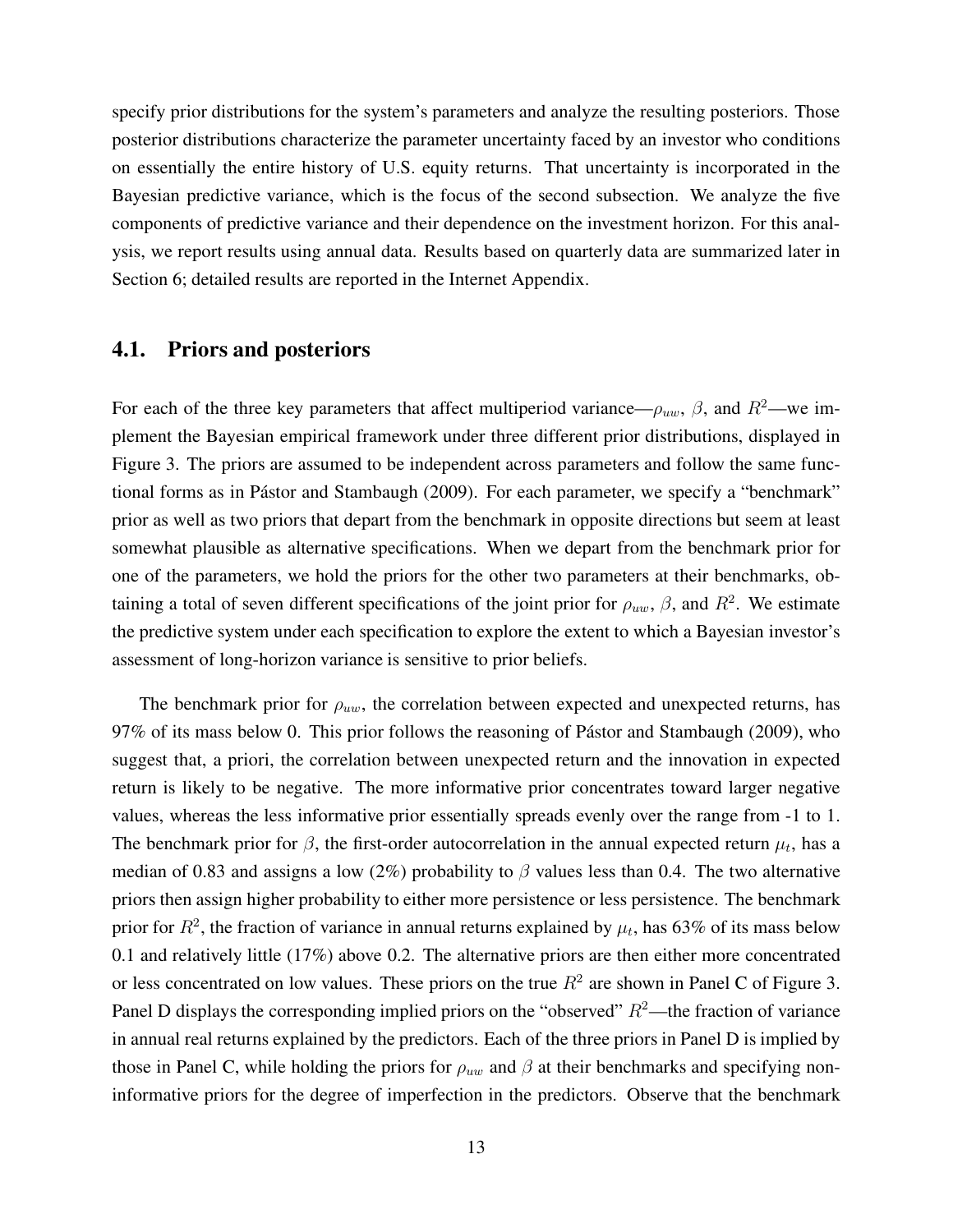prior for the observed  $R^2$  has much of its mass below 0.05.

We compute posterior distributions for the parameters using the Markov Chain Monte Carlo (MCMC) method discussed in Pástor and Stambaugh (2009). These posteriors summarize the parameter uncertainty faced by an investor after updating the priors using the 206-year history of equity returns and predictors. Figure 4 plots the posteriors corresponding to the priors plotted in Figure 3. The posteriors of  $\beta$ , shown in Panel B of Figure 4, reveal substantial persistence in the conditional expected return  $\mu_t$ . The posterior modes are about 0.9, regardless of the prior, and  $\beta$ values smaller than 0.7 seem very unlikely. Comparing the posteriors with the priors in Figure 3, we see that the data shift the prior beliefs in the direction of higher persistence. The posteriors of the true  $R^2$ , displayed in Panel C, lie to the right of the corresponding priors. For example, for the benchmark prior, the prior mode for the true  $R^2$  is less than 0.05, while the posterior mode is nearly 0.1. The data thus shift the priors in the direction of greater predictability. The same message is conveyed by the posteriors of the observed  $R^2$ , plotted in Panel D.

The posteriors of  $\rho_{uw}$  are displayed in Panel A of Figure 4. These posteriors are more concentrated toward larger negative values than any of the three priors of  $\rho_{uw}$ , suggesting strong mean reversion in the data. The posteriors are similar across the three priors, consistent with observed autocorrelations of annual real returns and the posteriors of  $R^2$  and  $\beta$  discussed above. Equations (1) and (5) imply that the autocovariances of returns are given by

$$
\operatorname{Cov}(r_t, r_{t-k}) = \beta^{k-1} \left( \beta \sigma_\mu^2 + \sigma_{uw} \right), \quad k = 1, 2, \dots \quad , \tag{21}
$$

where  $\sigma_{\mu}^2 = \sigma_w^2/(1-\beta^2)$ . From (21) we can also obtain the autocorrelations of returns,

$$
Corr(r_t, r_{t-k}) = \beta^{k-1} \left( \beta R^2 + \rho_{uw} \sqrt{(1 - R^2)R^2(1 - \beta^2)} \right), \quad k = 1, 2, \dots \quad , \tag{22}
$$

by noting that  $\sigma_{\mu}^2 = R^2 \sigma_r^2$  and that  $\sigma_u^2 = (1 - R^2) \sigma_r^2$ . The posterior modes of  $\rho_{uw}$  in Figure 4 are about -0.9, and the posterior modes of  $R^2$  and  $\beta$  are about 0.1 and 0.9, as observed earlier. Evaluating (22) at those values gives autocorrelations starting at -0.028 for  $k = 1$  and then increasing gradually toward 0 as  $k$  increases. Such values are statistically indistinguishable from the observed autocorrelations of annual real returns in our sample.<sup>11</sup>

<sup>&</sup>lt;sup>11</sup>The first five autocorrelations in our 206-year sample are 0.02, -0.17, -0.04, 0.01, and -0.10. To assess the compatibility of these sample autocorrelations with our predictive system, we proceed as follows. We first draw the full set of system parameters from their posterior distribution. Using these parameters, we simulate a 206-year sample of returns by drawing the error terms in equations (14) and (16) from their joint normal distribution. We then compute the first five autocorrelations for this simulated sample. Repeating this procedure for many posterior draws of parameters, we obtain many sets of sample autocorrelations simulated from the predictive system. These simulated sets form a five-dimensional probability density because there are five autocorrelations. We then consider a five-dimensional grid of autocorrelation values, spaced 0.03 apart, splitting the parameter space into a finite number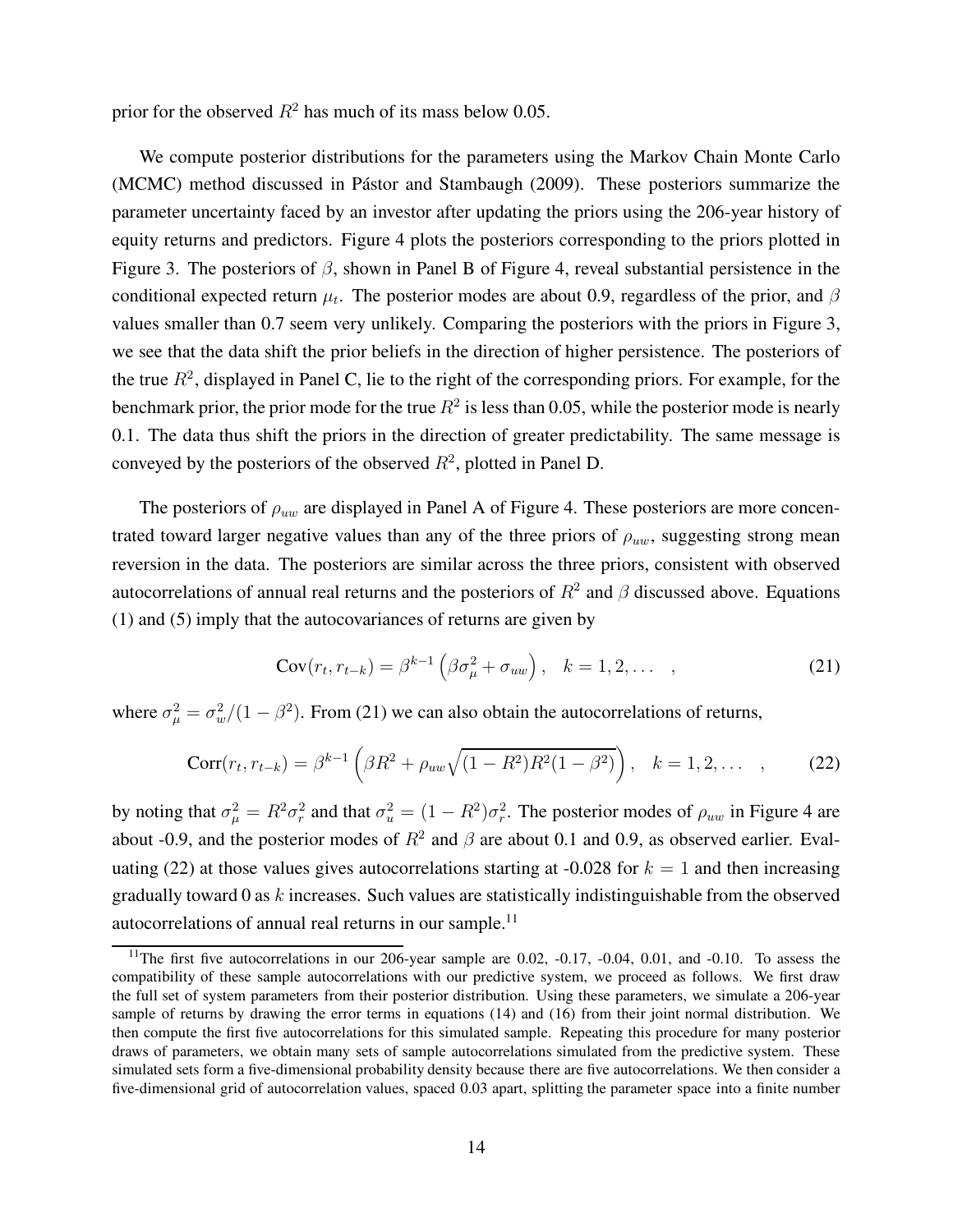Panel A of Figure 5 plots the prior and posterior distributions for the  $R^2$  in a regression of the conditional mean  $\mu_t$  on the three predictors in  $x_t$ . This  $R^2$  quantifies the degree of imperfection in the predictors ( $R^2 = 1$  if and only if the predictors are perfect), which plays a key role in our analysis. Both distributions are obtained under the benchmark prior from Figure 3. The prior distribution for  $R^2$  is rather noninformative, assigning nontrivial probability mass to the whole  $(0, 1)$  interval. In contrast, the posterior distribution is substantially tighter, indicating relevant information in the data. This posterior reveals a substantial degree of predictor imperfection, in that the density's mode is about 0.3, and values above 0.8 have near-zero probability.

Further perspective on the predictive abilities of the individual predictors is provided by Panel B of Figure 5. This panel plots the posteriors of the partial correlations between  $\mu_t$  and each predictor, obtained under the benchmark priors.<sup>12</sup> Dividend yield exhibits the strongest relation to expected return, with the posterior for its partial correlation ranging between 0 and 0.9 and having a mode around 0.6. Most of the posterior mass for the term spread's partial correlation lies above zero, but there is little posterior mass above 0.5. The bond yield's marginal contribution is the weakest, with much of the posterior density lying between -0.2 and 0.2. In the multiple regression of returns on the three predictors, described at the end of Section 3., all predictors (rescaled to have unit variances) have comparable OLS slope coefficients and t-statistics. When compared to those estimates, the posteriors in Panel B indicate that dividend yield is more attractive as a predictor but that bond yield is less attractive. These differences are consistent with the predictors' autocorrelations and the fact that the posterior distribution of  $\beta$ , the autocorrelation of  $\mu_t$ , centers around 0.9. The autocorrelations for the three predictors are 0.92 for dividend yield, 0.65 for the term spread, and -0.04 for the bond yield. The bond yield's low autocorrelation makes it look less correlated with  $\mu_t$ , whereas dividend yield's higher autocorrelation makes it look more like  $\mu_t$ .

#### 4.2. Multiperiod predictive variance and its components

Each of the five components of multiperiod return variance in equation (12) is a moment of a quantity evaluated with respect to the distribution of the parameters  $\phi$ , conditional on the information

of five-dimensional 'buckets'. We calculate the empirical frequency  $F$  with which the bucket containing the observed set of autocorrelations  $(0.02, -0.17, -0.04, 0.01, -0.10)$  obtains in our simulations. Finally, we compute the *p*-value as the fraction of the simulated sets of autocorrelations that fall in buckets whose empirical frequency is smaller than  $F$ . The p-value based on 300,000 simulations is 37%, indicating that the predictive system cannot be rejected based on sample autocorrelations.

<sup>&</sup>lt;sup>12</sup>The partial correlation of a predictive variable with  $\mu_t$  is informative about the variable's predictive power for returns, but it does not necessarily measure the variable'simportance for portfolio decisions. For a rebalancing investor, the contemporaneous correlation of the variable with stock return is important for determining the hedging demand for the stock. We would like to thank one of the referees for this valid observation.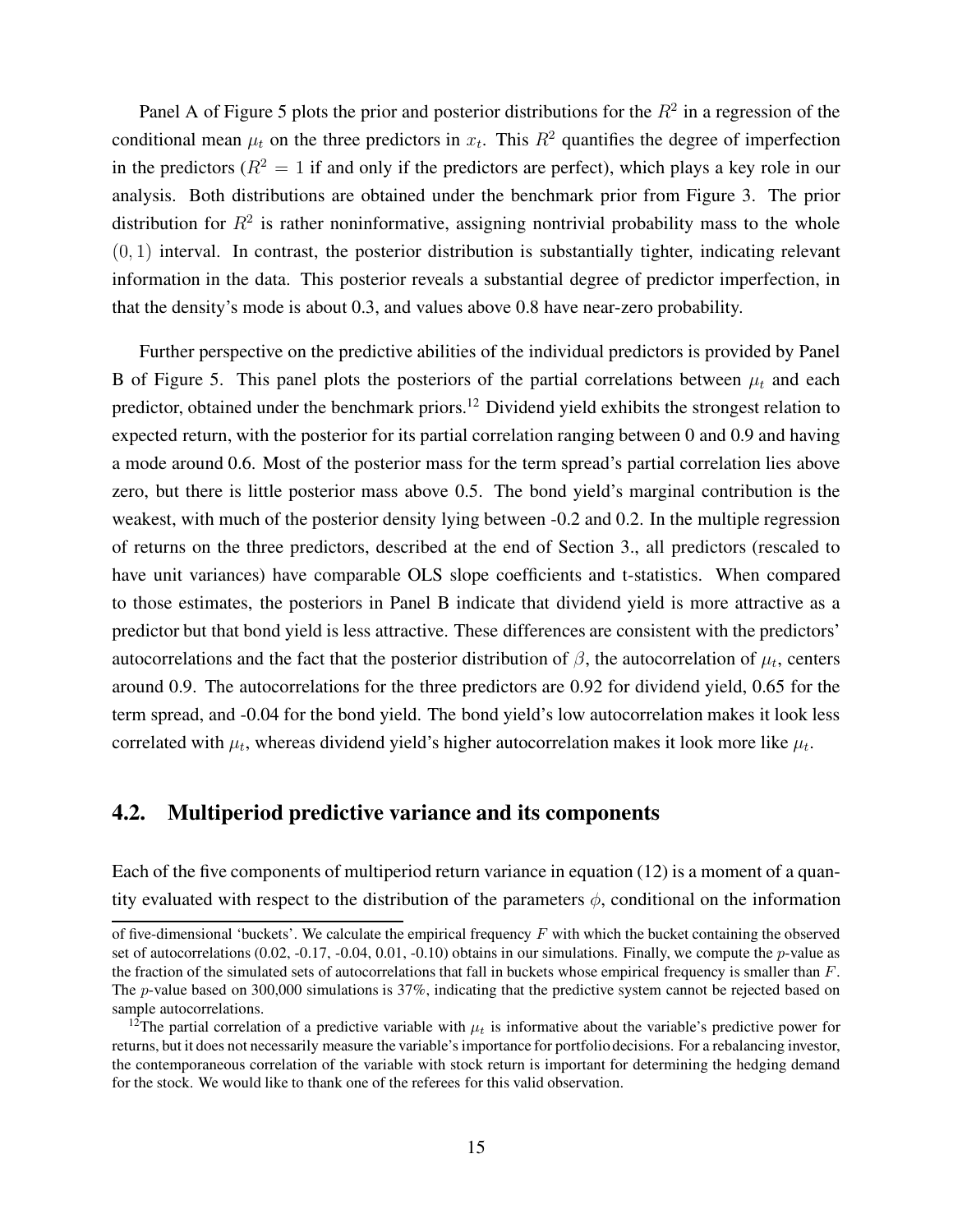$D_T$  available to an investor at time T. In our Bayesian empirical setting,  $D_T$  consists of the 206year history of returns and predictors, and the distribution of parameters is the posterior density given that sample. Draws of  $\phi$  from this density are obtained via the MCMC procedure and then used to evaluate the required moments of each of the components in equation (12). The sum of those components,  $Var(r_{T,T+k}|D_T)$ , is the Bayesian predictive variance of  $r_{T,T+k}$ .

Figure 6 displays the predictive variance and its five components for horizons of  $k = 1$  through  $k = 50$  years, computed under the benchmark priors. The values are stated on a per-year basis (i.e., divided by  $k$ ). The predictive variance (Panel A) increases significantly with the investment horizon, with the per-year variance exceeding the one-year variance by about 45% at a 30-year horizon and about 80% at a 50-year horizon. This is the main result of the paper.

The five variance components, displayed in Panel B of Figure 6, reveal the sources of the greater predictive variance at long horizons. Over a one-year horizon  $(k = 1)$ , virtually all of the variance is due to the i.i.d. uncertainty in returns, with uncertainty about the current  $\mu_T$  and parameter uncertainty also making small contributions. Mean reversion and uncertainty about future  $\mu_t$ 's make no contribution for  $k = 1$ , but they become quite important for larger k. Mean reversion contributes negatively at all horizons, consistent with  $\rho_{uw} < 0$  in the posterior (cf. Figure 4), and the magnitude of this contribution increases with the horizon. Nearly offsetting the negative mean reversion component is the positive component due to uncertainty about future  $\mu_t$ 's. At longer horizons, the magnitudes of both components exceed the i.i.d. component, which is flat across horizons. At a 10-year horizon, the mean reversion component is nearly equal in magnitude to the i.i.d. component. At a 30-year horizon, both mean reversion and future- $\mu_t$  uncertainty are substantially larger in magnitude than the i.i.d. component. In fact, the mean reversion component is larger in magnitude than the overall predictive variance.

Both estimation risk and uncertainty about the current  $\mu_T$  make stronger positive contributions to predictive variance as the investment horizon lengthens. At the 30-year horizon, the contribution of estimation risk is about two thirds of the contribution of the i.i.d. component. Uncertainty about the current  $\mu_T$ , arising from predictor imperfection, makes the smallest contribution among the five components at long horizons, but it still accounts for almost a quarter of the total predictive variance at the 30-year horizon.

Table 1 reports the predictive variance at horizons of 25 and 50 years under various prior distributions for  $\rho_{uw}$ ,  $\beta$ , and  $R^2$ . For each of the three parameters, the prior for that parameter is specified as one of the three alternatives displayed in Figure 3, while the prior distributions for the other two parameters are maintained at their benchmarks. Also reported in Table 1 is the ratio of the long-horizon predictive variance to the one-year variance, as well as the contribution of each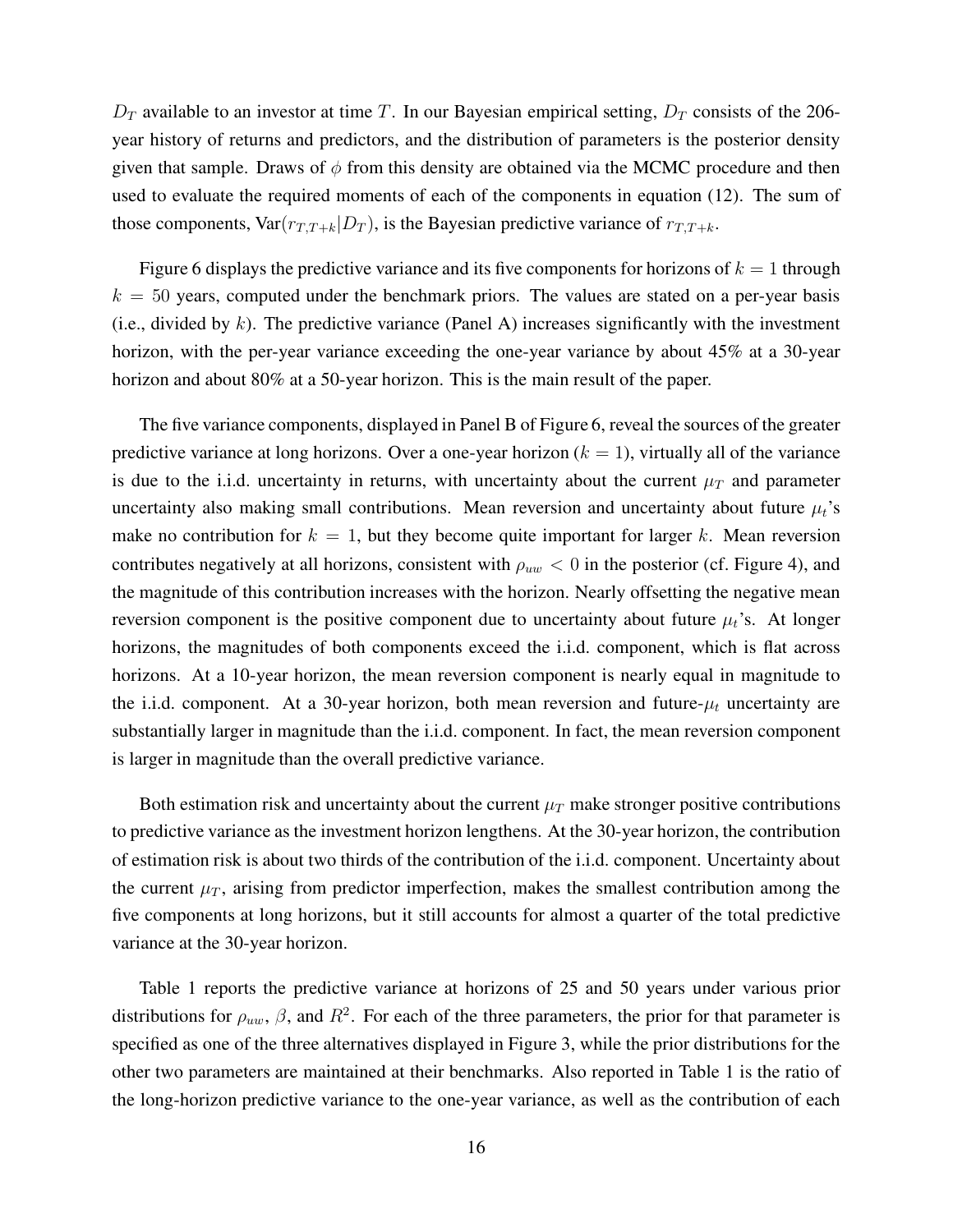of the five components to the long-horizon predictive variance.

Across the different priors in Table 1, the 25-year variance ratio ranges from 1.15 to 1.42, and the 50-year variance ratio ranges from 1.45 to 1.96. The variance ratios exhibit the greatest sensitivity to prior beliefs about  $R^2$ . The "loose" prior beliefs that assign higher probability to larger  $R<sup>2</sup>$  values produce the lowest variance ratios. When returns are more predictable, mean reversion makes a stronger negative contribution to variance, but uncertainty about future  $\mu_t$ 's makes a stronger positive contribution. Those two components are the largest in absolute magnitude. The next largest is the positive contribution from i.i.d. uncertainty, which declines as the prior on  $R^2$ moves from tight to loose. Recall that i.i.d. uncertainty is the posterior mean of  $k\sigma_u^2$ . This posterior mean declines as the prior on  $R^2$  loosens up because greater posterior density on high values of  $R^2$ necessitates less density on high values of  $\sigma_u^2 = (1 - R^2)\sigma_r^2$ , given that the sample is informative about the unconditional return variance  $\sigma_r^2$ . Prior beliefs about  $\rho_{uw}$  and  $\beta$  have a smaller effect on the predictive variance and its components.<sup>13</sup>

In sum, when viewed by an investor whose prior beliefs lie within the wide range of priors considered here, stocks are considerably more volatile at longer horizons. The greater volatility obtains despite the presence of a large negative contribution from mean reversion.

### 5. Perfect predictors versus imperfect predictors (System 2)

This section uses the second predictive system, given in equations (17) through (19), to investigate the extent to which long-run variance is affected by predictor imperfection. Recall that predictor imperfection in System 2 is equivalent to  $\sigma_{\pi}^2 > 0$ . Incorporating predictor imperfection is a key difference between our analysis and the studies by Stambaugh (1999) and Barberis (2000), which analyze the effects of parameter uncertainty on long-run equity volatility. Those studies model expected return as  $\mu_t = a + b'x_t$ , so that the observed predictors deliver expected return perfectly if the parameters  $a$  and  $b$  are known. The latter "perfect-predictor" assumption yields the predictive regression in (20), which obtains as the limit in System 2 when  $\sigma_{\pi}^2$  approaches zero. Combining the predictive regression in (20) with the VAR for  $x_t$  in (18) then delivers implications for long-run variance in the perfect-predictor setting, as in Stambaugh (1999) and Barberis (2000).

To assess the importance of predictor imperfection, we compute predictive variances under

<sup>&</sup>lt;sup>13</sup>This relative insensitivity to prior beliefs about  $\rho_{uw}$  and  $\beta$  appears to be specific to the long sample of real equity returns. Greater sensitivity to prior beliefs appears if returns in excess of the short-term interest rate are used instead, or if quarterly returns on a shorter and more recent sample period are used. In all of these alternative samples, we obtain variance results that lead to the same qualitative conclusions.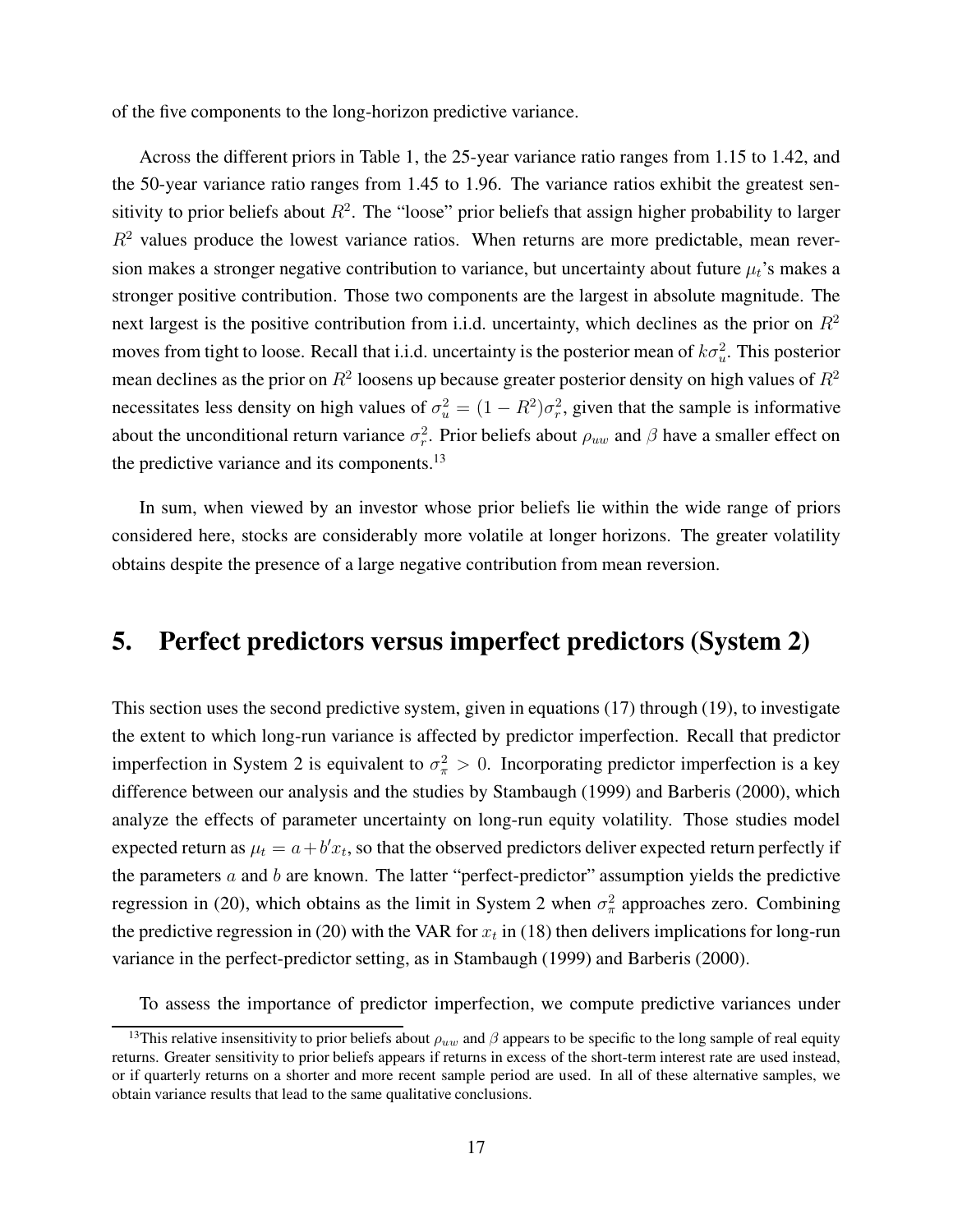various informative prior beliefs about  $\sigma_{\pi}$ . Non-informative prior beliefs are specified for all other parameters of the predictive system except  $\delta$ , the autocorrelation of the additional unobserved predictor.<sup>14</sup> When using the annual data, we specify the prior distribution for  $\delta$  to be the same as the benchmark prior in System 1 for  $\beta$ , the autocorrelation of the conditional mean. We shift the prior for  $\delta$  somewhat closer to 1.0 when using the quarterly data, since a given persistence for the expected annual return is likely to correspond to a higher persistence at the quarterly frequency.<sup>15</sup>

We specify three different priors for  $\sigma_{\pi}$ . One of the priors has all of its mass at  $\sigma_{\pi} = 0$ , which is equivalent to an assumption of perfect predictors. The remaining two priors are displayed in the uppermost panels of Figure 7. Panel A shows the priors used with annual data, and Panel B shows those for the quarterly data. The latter densities are shifted closer to zero, consistent with the higher frequency. Updating these priors with the data produces the corresponding posterior densities for  $\sigma_{\pi}$  shown in Panels C and D. The posteriors for  $\sigma_{\pi}$  shift noticeably to the left versus the priors, indicating that the sample information plays a nontrivial role in resolving some of the uncertainty about predictor imperfection.

Investors' posterior beliefs about predictor imperfection can also be characterized in terms of  $\Delta R^2$ , defined as the "true"  $R^2$  for predicting one-period returns—the  $R^2$  when conditioning on both  $x_t$  and  $\pi_t$ —minus the "observed"  $R^2$  when conditioning only on  $x_t$ . Panels E and F of Figure 7 show the posteriors for  $\Delta R^2$ . From these plots we see that, after updating with the sample data, investors in our setting believe predictor imperfection to be rather modest. For example, the specification with less predictor imperfection (solid line) has the bulk of the posterior mass below  $\Delta R^2 = 0.02$  for annual data. In other words, after seeing the data, an investor in that case believes it is fairly unlikely that an unobserved predictor could raise the  $R<sup>2</sup>$  by more than two percent. With quarterly data, the corresponding posterior for  $\Delta R^2$  concentrates on even smaller values.

Even when investors assess potential predictor imperfection to be relatively modest, the imperfection has important consequences for the predictive variance of long-horizon returns. Predictive variances for horizons up to 50 years are shown in Panel A of Figure 8 for the annual data, while Panel B shows the corresponding results for the quarterly data. The importance of recognizing predictor imperfection emerges clearly from these results. In Panel A, the predictive variances at the longest horizons are about 1.3 times higher when predictor imperfection is recognized than when predictors are assumed to be perfect. For the quarterly results in Panel B, that ratio is well over 2.0.

 $14$ The Internet Appendix provides details of the Bayesian procedures, including the specification of priors and the calculation of predictive variances.

<sup>&</sup>lt;sup>15</sup>With the annual data, the prior for  $\delta$  is a truncated normal, where the mean and standard deviation of the nontruncated distribution are 0.99 and 0.25. The latter values are 0.99 and 0.15 with the quarterly data.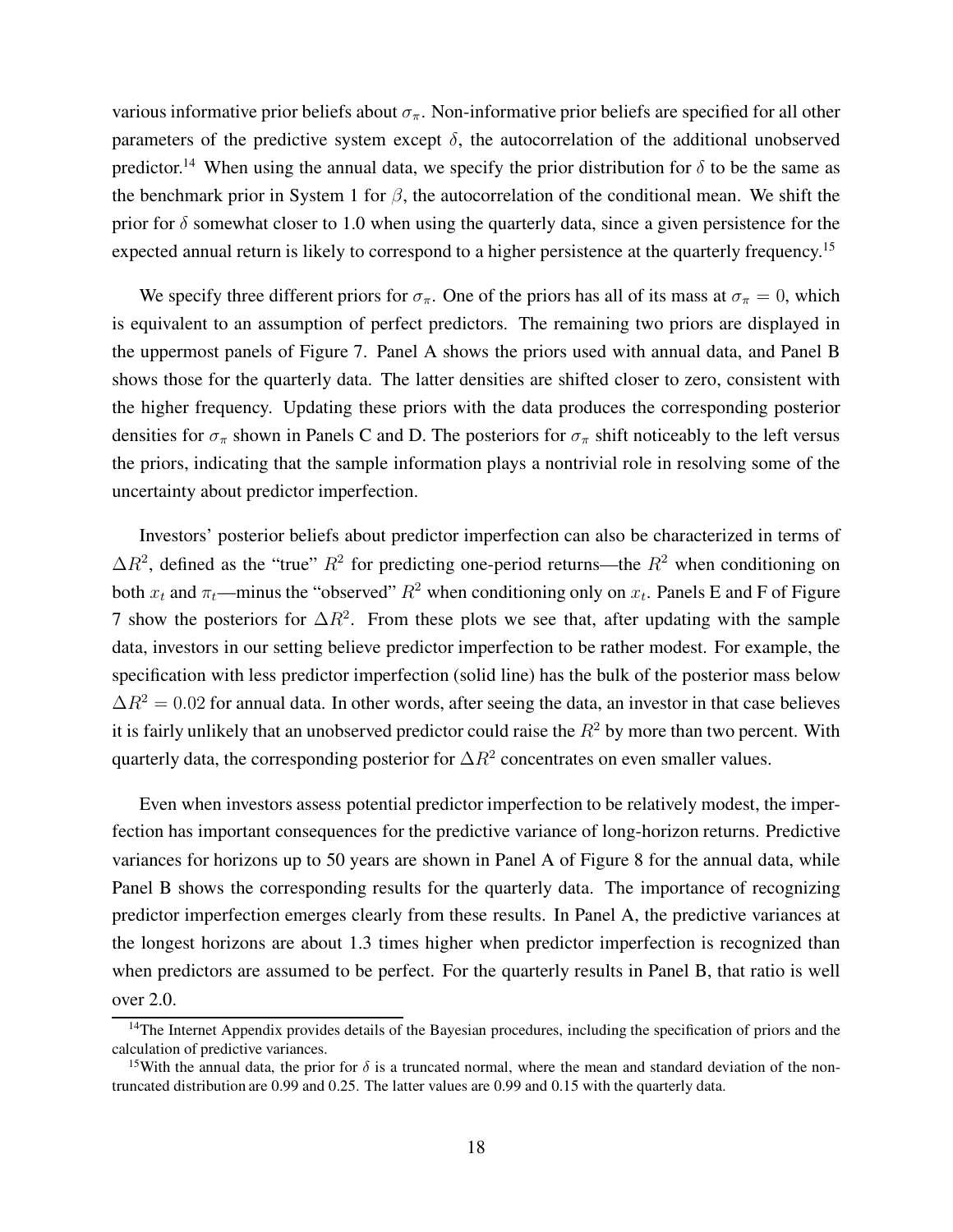We also see in Figure 8 that predictive variances are substantially greater at long horizons than at short horizons, once predictor imperfection is recognized. Thus, the results for System 2 deliver the same overall message as the earlier results for System 1. In Panel A, using annual data, the predictive variance at the 50-year horizon is 1.4–1.5 times the 1-year variance, depending on the degree of predictor imperfection. In Panel B, using quarterly data, the 50-year variance is 1.3–1.4 times the 1-year variance.

Stambaugh (1999) and Barberis (2000) investigate the effects of parameter uncertainty using data beginning in 1952, the same year that our quarterly data begin. With these data, predictor imperfection plays an especially large role—more than doubling the variance at long horizons. With perfect predictors, consistent with Stambaugh and Barberis, predictive variance is substantially lower at long horizons: the 50-year variance ratio is then 0.6. In contrast, when predictor imperfection is incorporated, the 50-year variance ratio is 1.3–1.4, as observed above. Thus, when using post-1951 data, accounting for predictor imperfection rather dramatically reverses the answer to the question of whether stocks are less volatile in the long run.

We also see that the findings of Stambaugh and Barberis, indicating stocks are less volatile at longer horizons even after incorporating parameter uncertainty, do not obtain over the longer 206 year period. The predictive variances in Panel E are actually higher at long horizons, given perfect predictors, with a 50-year variance ratio just below 1.2. In all of our results, however, admitting predictor imperfection produces long-run variance that substantially exceeds not only short-run variance but also long-run variance computed assuming perfect predictors.

### 6. Robustness

#### 6.1. Alternative samples

Our main empirical message—that long-run predictive variance of stock returns exceeds short-run variance—is robust to various sample specifications for both predictive systems.<sup>16</sup> First, we extend the results for System 1 to the quarterly data included in the results for System 2. We adjust the prior distributions in System 1 to reflect the different data frequency, shifting the priors for  $R^2$ and  $\rho_{uw}$  to the left and for  $\beta$  to the right.<sup>17</sup> We find that the results with the quarterly data are

<sup>16</sup>Detailed results are reported in the Internet Appendix.

<sup>&</sup>lt;sup>17</sup>We shift the prior on  $R^2$  to the left because return predictability is likely to be weaker in quarterly data than in annual data. It is well known that in the presence of persistence in the conditional expected return, there is more predictability at lower data frequencies. We also shift the prior on  $\rho_{uw}$  to the left because the correlation between expected and unexpected returns is likely to be less negative at lower frequencies. Given stationarity in expected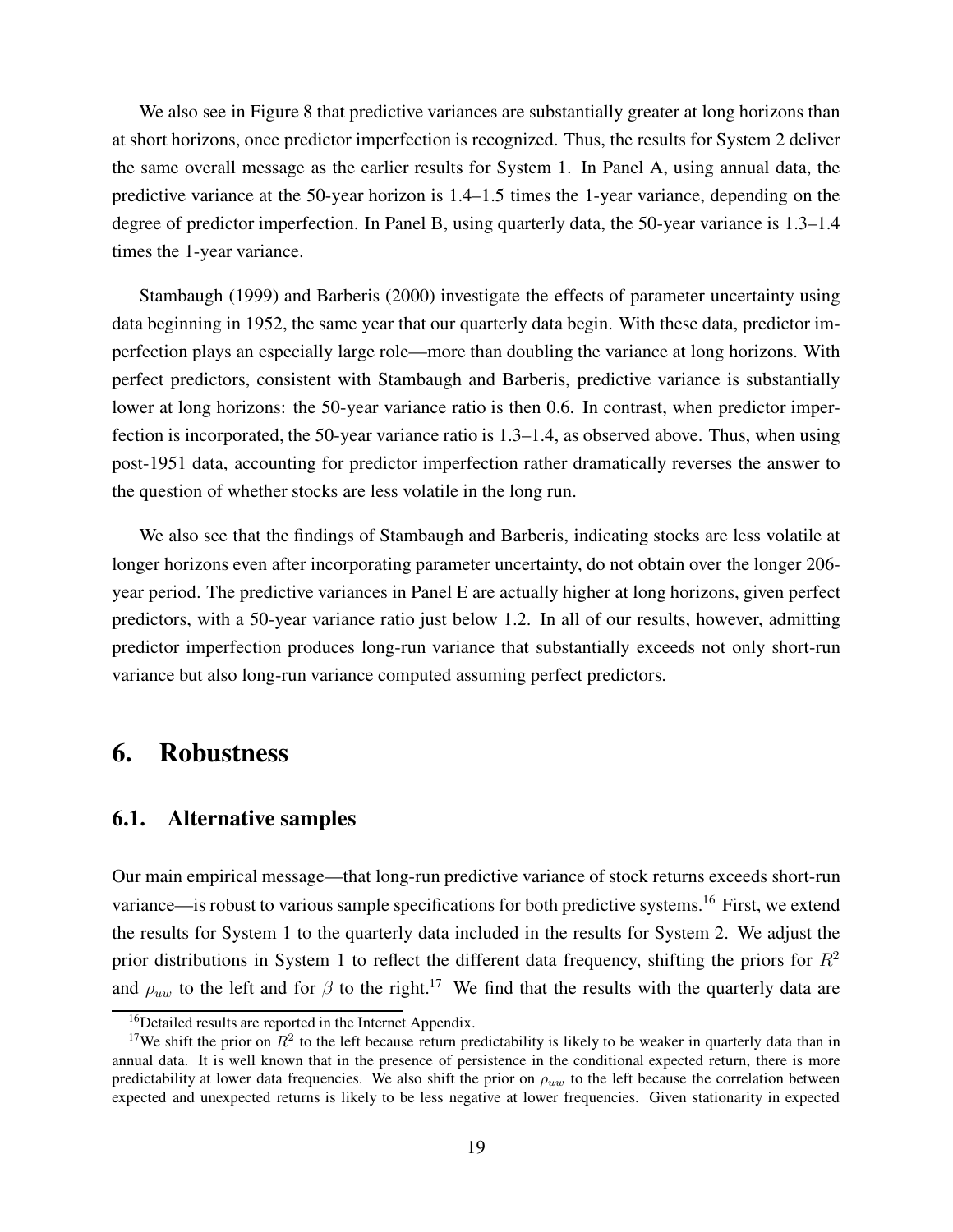even stronger than those with our annual data. Using the benchmark priors, the 25-year predictive variance is 92% larger than the 1-year variance, and the 50-year predictive variance is nearly 3 times the 1-year variance.

Second, instead of using real returns, we compute excess stock returns by subtracting the shortterm interest rate from the realized stock return, and we then repeat the analyses for both predictive systems using both annual and quarterly data. The results are similar to those with real returns: all of the 50-year predictive variances exceed short-run variance by substantial amounts. Third, instead of using three predictors, we use only one, dividend yield, and repeat the analyses for both predictive systems using both annual and quarterly data. The results are again similar to the original three-predictor results: consistently higher predictive variances at long horizons.

Fourth, we conduct subperiod analyses for the results based on annual data. For both predictive systems, we split the 1802–2007 sample in half and estimate the predictive variances separately as of the ends of both subperiods. Under the same priors used in Figures 6 and 8, the predictive variance per period rises monotonically with the horizon under both systems in the first subperiod. In the second subperiod, the predictive variance rises monotonically under System 2, while under System 1 it exhibits a U-shape with respect to the horizon. In the latter case, the variance decreases through a horizon of 7 years but thereafter increases, exceeding the 1-year variance beyond an 18 year horizon. That is, the negative effect of mean reversion prevails at short horizons, but the combined positive effects of estimation risk and uncertainty about current and future  $\mu_t$ 's prevail at long horizons. For both subperiods and both predictive systems, long-horizon predictive variance exceeds short-run variance across all specifications: the 50-year variance ratio is at least 1.25 under System 1 and at least 1.8 under System 2.

#### 6.2. Model uncertainty

In general, investors are uncertain about whether expected return is a linear function of a set of observed predictors. In our setting of predictor imperfection, that uncertainty admits the possibility that an unobserved predictor also plays a role. Another dimension of uncertainty about expected return is whether one or more *observed* predictors is necessary. As a simple case, consider an investor who rules out an unobserved predictor but is uncertain about which observed predictors belong in the predictive regression that delivers expected return. The latter case of "model uncertainty" is analyzed by Avramov (2002) and Cremers (2002). We analyze predictive variance in this

returns, stock returns measured over increasingly long periods are likely to be increasingly driven by cash flow news as opposed to discount rate news. Finally, we shift the prior on  $\beta$  to the right because a given persistence in the expected annual return is likely to correspond to a higher persistence at the quarterly frequency.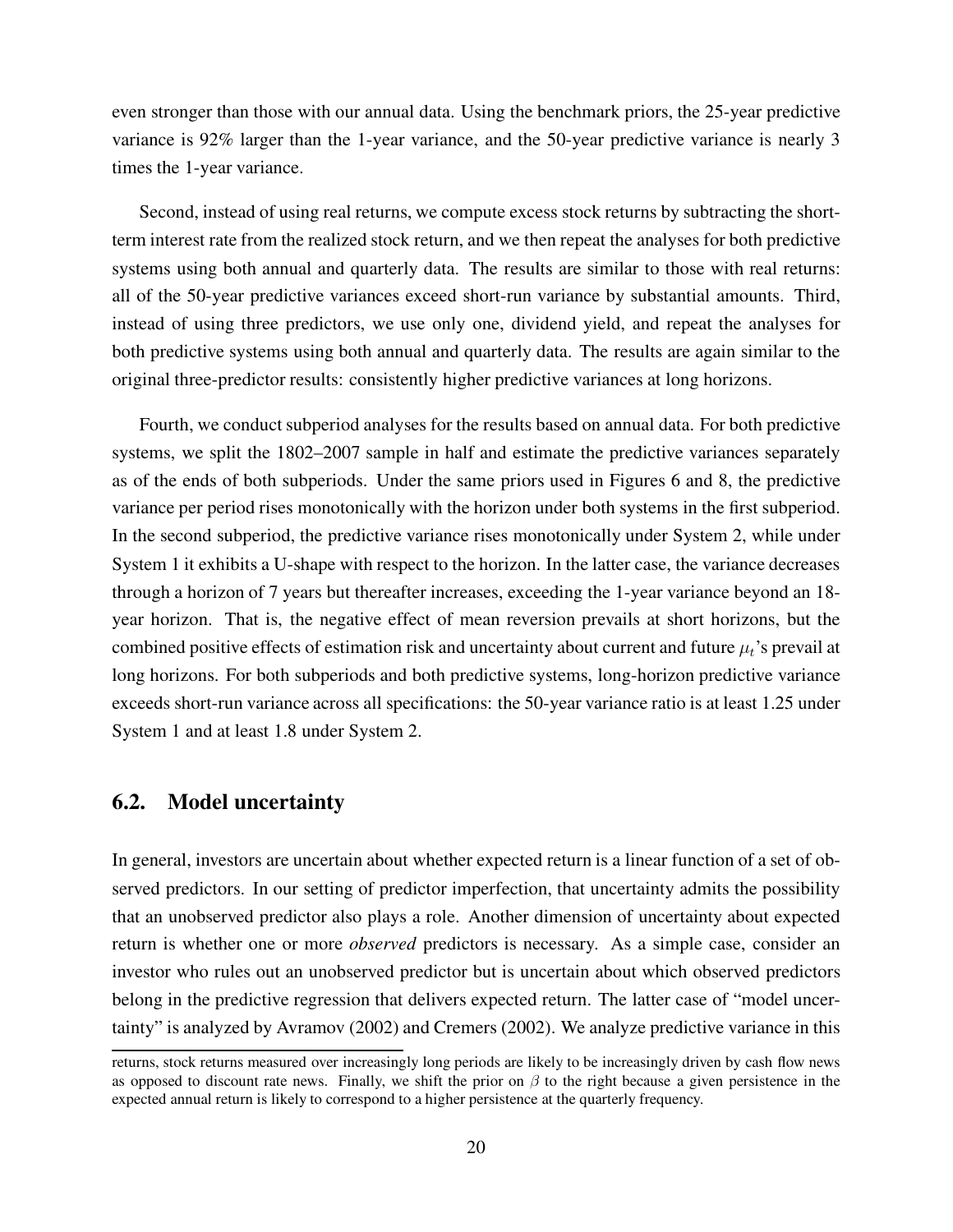setting in order to consider an alternative dimension of uncertainty about expected return.

As explained earlier, our data include three observed predictors in both the annual and quarterly samples. Therefore, for each sample, there are eight  $(2<sup>3</sup>)$  possible models that represent different subsets of the three predictors (including the case of no predictors, i.e. constant expected return). To this set of models we apply the model-uncertainty framework of Avramov (2002). We change from his data to ours but otherwise follow his methodology and specifications, which include the assignment of equal prior probabilities across the possible models.<sup>18</sup> Figure 9 reports the resulting predictive variances, which incorporate not only uncertainty about the parameters within each model but also uncertainty about which of the eight models best captures expected return. We see that predictive variance per period increases with the investment horizon for both the annual and quarterly data. For the annual data, the annualized variance at a 50-year horizon is about 1.24 times the one-year variance; for the quarterly data, the predictive variance per-quarter at a 200-quarter horizon is about 1.75 times the one-quarter variance. We thus see that our study's main conclusion—higher predictive variance per period for longer horizons—also obtains from this alternative perspective on uncertainty about expected return.

#### 6.3. Time-varying volatility

Our implementation of predictive systems assumes that the covariance matrix of the disturbances is constant over time. This assumption may seem unappealing, given evidence of time-varying volatility reported in a large literature on that topic. The assumption offers two advantages for this study. First, it permits a more tractable framework for exploring the importance of parameter uncertainty and predictor imperfection for long-horizon volatility. We show that much of longhorizon volatility is induced by various aspects of uncertainty about expected returns, such as uncertainty about the current and future values of  $\mu_t$  as well as about the parameters characterizing the process for  $\mu_t$ . Uncertainty related to  $\mu_t$  affects the perception of returns over many future periods; as a result, this uncertainty exerts an increasingly large effect on multiperiod volatility as the investment horizon increases. It is well known that  $\mu_t$  is difficult to estimate, and this difficulty is highlighted once we recognize that predictors are imperfect. All of these arguments would remain valid if we allowed the covariance matrix of the disturbances to vary over time.

The second advantage of the constant-covariance-matrix assumption is that it allows us to abstract from fluctuations in short-run volatility that would complicate the question of whether stocks

 $18$ We refer the reader to Avramov (2002) for details, including the procedure for calculating predictive variance. He does not report variances but instead reports initial buy-and-hold asset allocations for size/book-to-market portfolios for horizons up to ten years.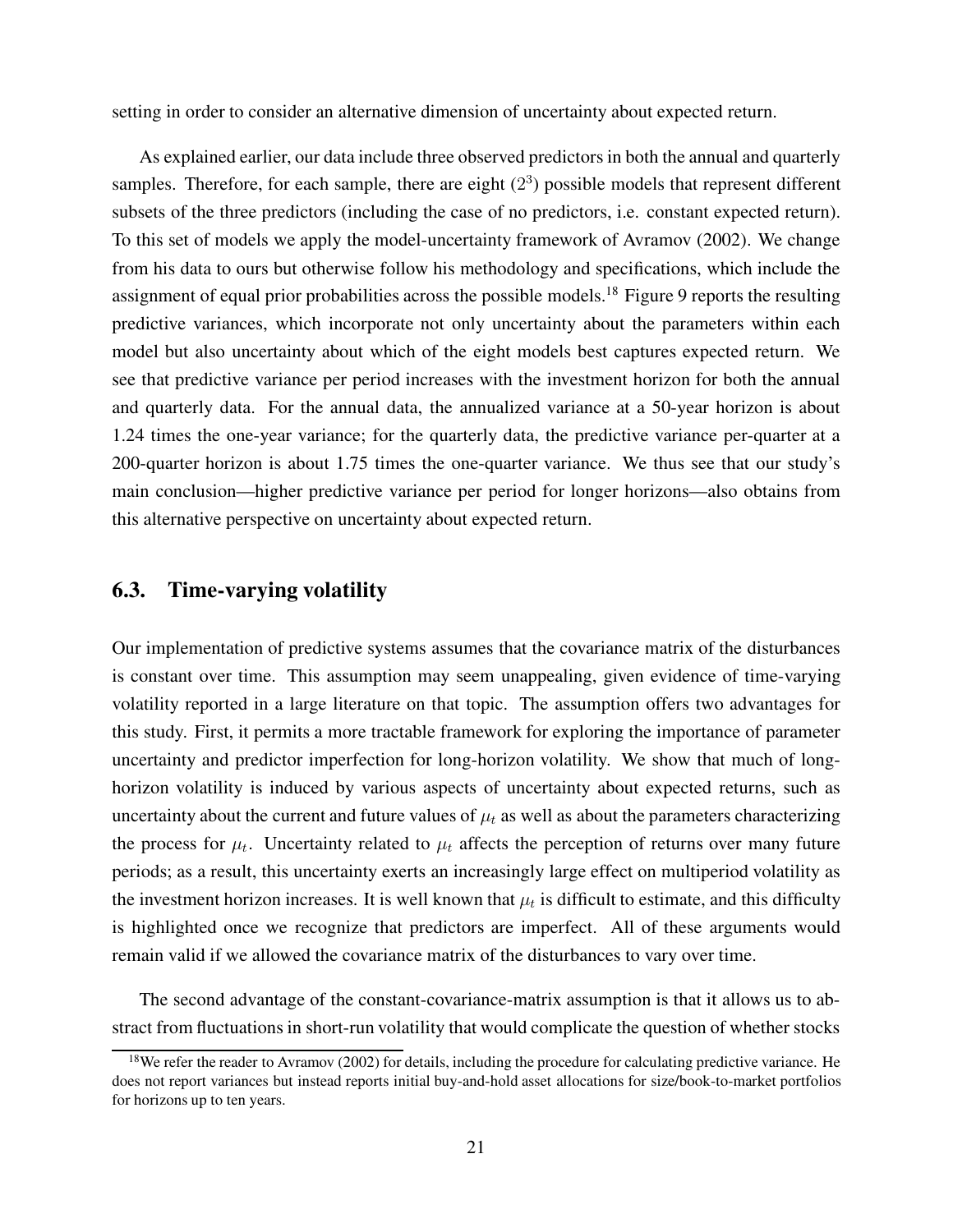are more volatile in the long run. To see the latter point, consider a period (such as the fall of 2008) when the current short-run volatility greatly exceeds its typical level. When looking forward from that point in time, investors almost surely see stocks as less volatile over longer investment horizons, due to the well-documented mean reversion in short-run volatility. Conversely, when shortrun volatility is unusually low, investors may view stocks as more volatile in the long run simply because they expect volatility to increase toward its long-run mean. Such observations seem less interesting than asking whether stocks are less volatile over long horizons, abstracting from effects that can flip the answer back and forth through time. This question is also the focus of previous studies, cited earlier, that address long-horizon versus short-horizon equity volatility.

Allowing time-varying volatility need not change the analytical results in Section 2. To see this, suppose there is time variation in the conditional covariance matrix of  $\kappa_t = [u_t \ v'_t \ w_t]$ , the vector of residuals in System 1. Let  $\Sigma_t$  denote the conditional covariance matrix at time t of  $\kappa_{t+1}$ . It seems plausible to assume that, if  $\Sigma_t = \Sigma$  at a given time t, then

$$
E_t\left(\kappa_{t+i}\kappa'_{t+i}\right) = \Sigma \quad \text{for all } i > 0. \tag{23}
$$

Such a property is satisfied, for example, by a stationary first-order multivariate GARCH process of the form

$$
\text{vech}(\Sigma_t) = c_0 + C_1 \text{vech}(\kappa_t \kappa'_t) + C_2 \text{vech}(\Sigma_{t-1}),\tag{24}
$$

where vech( $\cdot$ ) stacks the columns of the lower triangular part of its argument. With (23), the conditional variance of the k-period return in equation (6) is unchanged, provided we interpret it as  $\text{Var}(r_{T,T+k}|\mu_T, \phi, \Sigma_T = \Sigma)$ . The introduction of parameter uncertainty is also unchanged, under the interpretation that  $\Sigma$  is uncertain but that, whatever it is, it also equals  $\Sigma_T$ . Setting  $\Sigma_T = \Sigma$ removes horizon effects due to the mean reversion in  $\Sigma_T$  discussed earlier. If  $\Sigma_T$  were instead low relative to Σ, for example, then the reversion of future  $\Sigma_{T+i}$ s to Σ could also contribute to long-run volatility. Setting  $\Sigma_T = \Sigma$  excludes such a contribution, producing a cleaner assessment of long-run volatility.

Time variation in volatility could potentially matter for long-horizon investing by inducing hedging demands. In a setting with dynamic rebalancing, investors could find it valuable to adjust their stock allocations for the purpose of hedging against adverse movements in volatility. Chacko and Viceira (2005) estimate the magnitude of the volatility-induced hedging demands by calibrating a model in which the inverse of volatility follows a simple mean-reverting process. They find that hedging demands are very small, due to insufficient variability and persistence in volatility. In reaching their conclusion, Chacko and Viceira assume that their parameter estimates are equal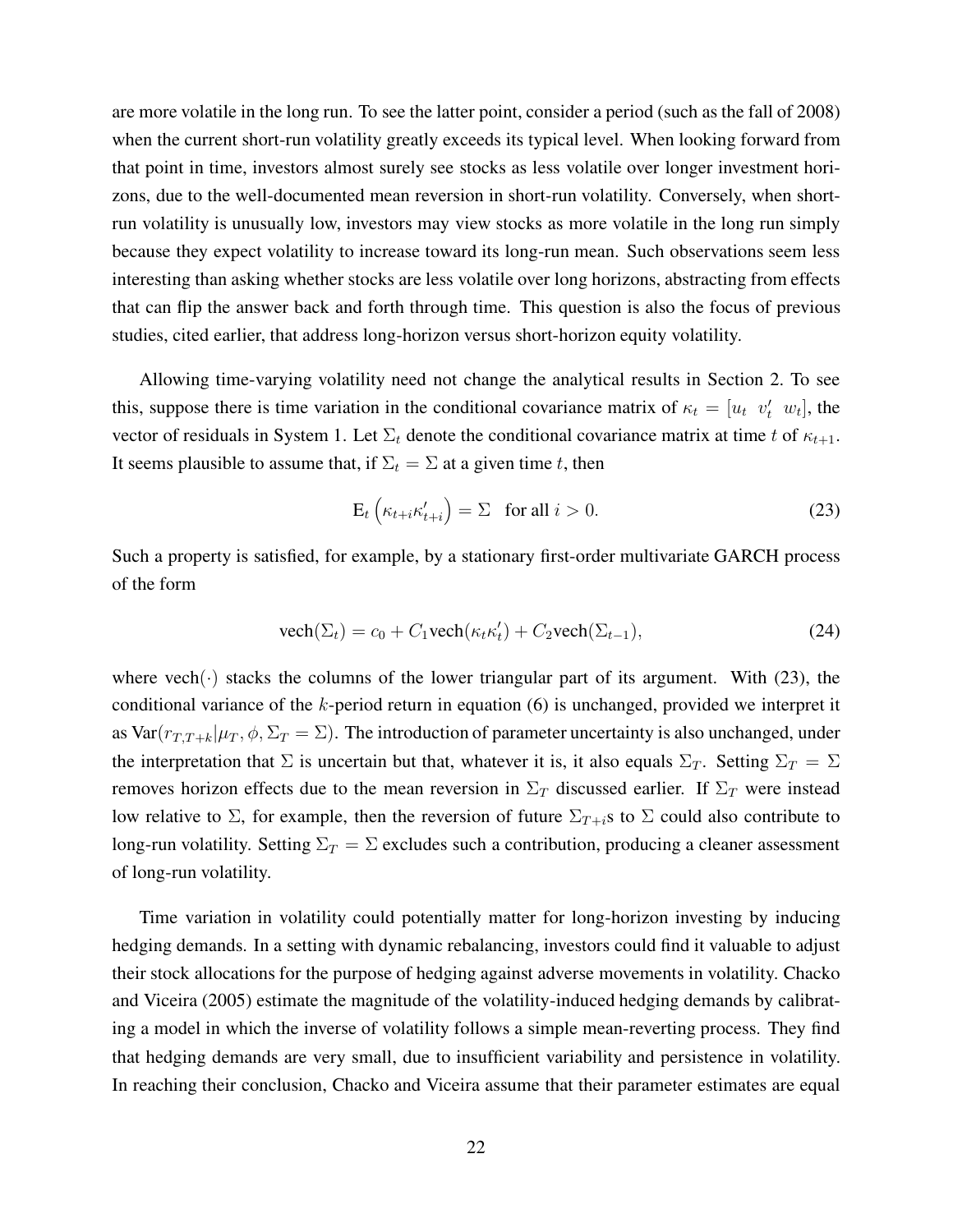to the parameters' true values. If parameter uncertainty were taken into account, the volatilityinduced hedging demands could potentially be larger. We do not analyze hedging demands since our portfolio analysis in Section 9 considers a predetermined asset allocation policy. Nonetheless, we view the analysis of volatility-induced hedging demands in the presence of parameter uncertainty as an interesting topic for future research.

# 7. Predictive variance versus true variance

This section provides further perspective on our results by distinguishing between two different measures of variance: predictive variance and true variance. The "predictive variance," our main object of interest thus far, is the variance from the perspective of an investor who conditions on the historical data but remains uncertain about the true values of the parameters. The "true variance" is defined as the variance conditional on the true parameter values. The predictive variance and the true variance coincide if the data history is infinitely long, in which case the parameters are estimated with infinite precision. Estimates of the true variance can be relevant in some applications, such as option pricing, but the predictive variance is relevant for portfolio decisions.

When conducting inference about the true variance, a commonly employed statistic is the sample long-horizon variance ratio. Values of such ratios are often less than 1 for stocks, suggesting lower unconditional variances per period at long horizons. Figure 10 plots sample variance ratios for horizons of 2 to 50 years computed with the 206-year sample of annual real log stock returns analyzed above. The calculations use overlapping returns and unbiased variance estimates.<sup>19</sup> Also plotted are percentiles of the variance ratio's Monte Carlo sampling distribution under the null hypothesis that returns are i.i.d. normal. That distribution exhibits positive skewness and has nearly 60% of its mass below 1. The realized value of 0.28 at the 30-year horizon attains a Monte Carlo p-value of 0.01, supporting the inference that the true 30-year variance ratio lies below 1 (setting aside the multiple-comparison issues of selecting one horizon from many). Panel A of Figure 11 plots the posterior distribution of the 30-year ratio for true unconditional variance, based on the benchmark priors and System 1. Even though the posterior mean of this ratio is 1.34, the distribution is positively skewed and 63% of the posterior probability mass lies below one. We thus see that the variance ratio statistic in a frequentist setting and the posterior distribution in a Bayesian setting both favor the inference that the true unconditional variance ratio is below 1.

Inference about true unconditional variance ratios is of limited relevance to investors, for two

<sup>&</sup>lt;sup>19</sup>Each ratio is computed as  $\overline{VR}(q)$  in equation (2.4.37) of Campbell, Lo, and MacKinlay (1997).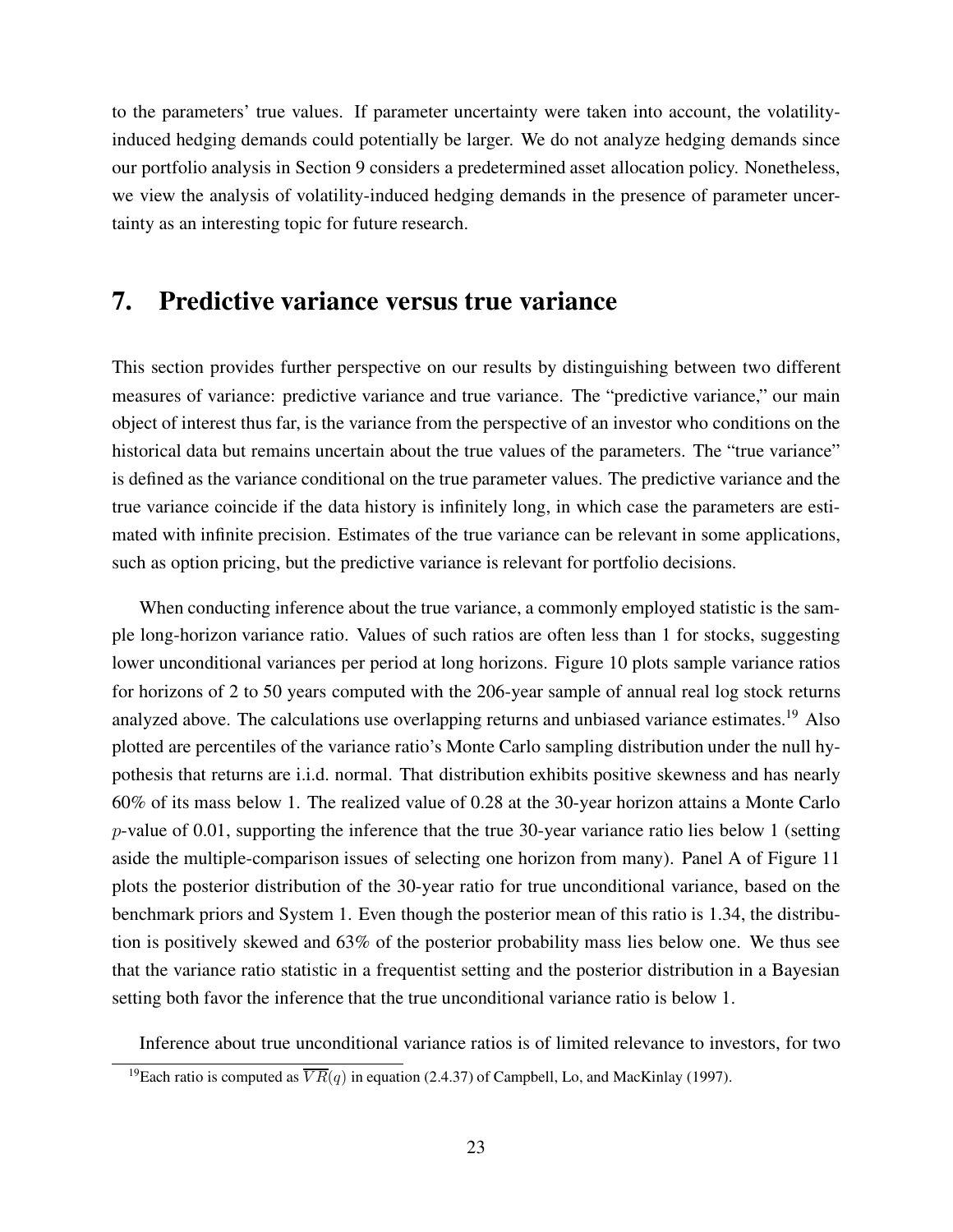reasons. First, even if the parameters and the conditional mean  $\mu_T$  were known, the unconditional variance would not be the appropriate measure from an investor's perspective, because conditional variance is more relevant when returns are predictable. The ratio of true unconditional variances can be less than 1 while the ratio of true conditional variances exceeds 1, or vice versa. At a horizon of  $k = 30$  years, for example, parameter values of  $\beta = 0.60$ ,  $R^2 = 0.30$ , and  $\rho_{uw} = -0.55$ imply a ratio of 0.90 for unconditional variances but 1.20 for conditional variances.<sup>20</sup>

The second and larger point is that inference about true variance, conditional or unconditional, is distinct from assessing the predictive variance perceived by an investor who does not know the parameters. This distinction can be drawn clearly in the context of the variance decomposition,

$$
Var(r_{T,T+k}|D_T) = E\left\{Var(r_{T,T+k}|\phi, D_T)|D_T\right\} + Var\left\{E(r_{T,T+k}|\phi, D_T)|D_T\right\}.
$$
 (25)

The variance on the left-hand side of (25) is the predictive variance. The quantity inside the expectation in the first term,  $\text{Var}(r_{T,T+k}|\phi, D_T)$ , is the true conditional variance, relevant only to an investor who knows the true parameter vector  $\phi$  (but not  $\mu_T$ , thus maintaining predictor imperfection). The data can imply that this true variance is probably lower at long horizons than at short horizons while also implying that the *predictive* variance is *higher* at long horizons. In other words, investors who observe  $D_T$  can infer that if they were told the true parameter values, they would probably assess 30-year variance to be less than 1-year variance. These investors realize, however, that they do not know the true parameters. As a consequence, they evaluate the posterior mean of the true conditional variance, the first term in (25). That posterior mean can exceed the most likely values of the true conditional variance, because the posterior distribution of the true variance can be skewed (we return to this point below). Moreover, investors must add to that posterior mean the posterior variance of the true conditional mean, the second term in (25), which is the same as the estimation-risk term in equation (12). In a sense, investors do conduct inference about true variance—they compute its posterior mean—but they realize that estimate is only part of predictive variance.

The results based on our 206-year sample illustrate how predictive variance can be higher at long horizons while true variance is inferred to be most likely higher at short horizons. Panel B of Figure 11 plots the posterior distribution of the variance ratio

$$
V^*(k) = \frac{(1/k)\text{Var}(r_{T,T+k}|\phi, D_T)}{\text{Var}(r_{T+1}|\phi, D_T)},
$$
\n(26)

for  $k = 30$  years. The posterior probability that this ratio of true variances lies below 1 is 76%, and

 $^{20}$ The relation between the ratios of conditional and unconditional variances is derived in the Appendix. Campbell and Viceira (2002, p. 96) state that the unconditional variance ratio is always greater than the conditional ratio, but it appears they equate single-period conditional and unconditional variances in reaching that conclusion.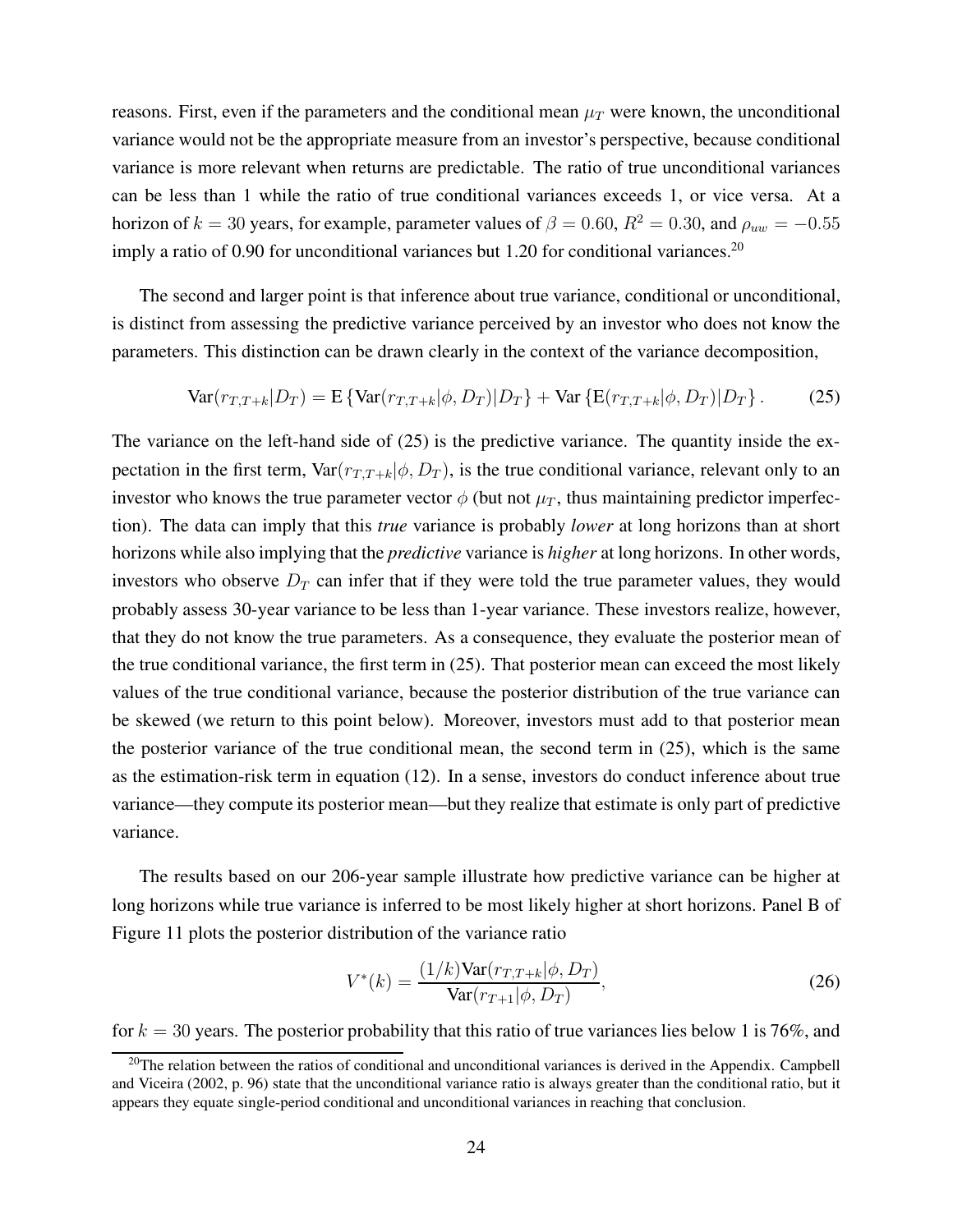the posterior mode is below 0.5. In contrast, recall that 30-year predictive variance is substantially greater than 1-year variance, as shown earlier in Figure 6 and Table 1.

The true conditional variance  $\text{Var}(r_{T,T+k}|\phi, D_T)$  is the sum of four quantities, the first four components in equation (12) with the expectations operators removed. The posterior distributions of those quantities (not shown to save space) exhibit significant asymmetries. As a result, less likely values of these quantities exert a disproportionate effect on the posterior means and, therefore, on the first term of the predictive variance in (25). The components reflecting uncertainty about current and future  $\mu_t$  are positively skewed, so their contributions to predictive variance exceed what they would be if evaluated at the most likely parameter values. This feature of parameter uncertainty also helps drive predictive variance above the most likely value of true variance.

## 8. Long-horizon variance: Survey evidence

Our empirical results show investors should view stocks as more volatile over long horizons than over short horizons. Corporate CFO's indeed appear to exhibit such a view, as can be inferred from survey results reported by Ben-David, Graham, and Harvey (2010). Their survey asks each CFO to give the 10th and 90th percentiles of a confidence interval for the annualized (average) excess equity return to be realized over the upcoming 10-year period. The same question is asked for a 1-year horizon. For each horizon  $(k)$ , the authors use the 10th and 90th percentiles to approximate Var $(\bar{r}_k)$ , the variance of the CFO's perceived distribution of the annualized return. The resulting standard deviations are then averaged across CFO's. If we treat the averaged standard deviations as those perceived by a "typical" CFO, we can infer the typical CFO's views about long-horizon variance.

The relation between Var( $\bar{r}_k$ ) and the annualized variance of the k-year return,  $(1/k)$ Var( $r_{T,T+k}$ ), which is our object of interest, must obey

$$
(1/k)\text{Var}(r_{T,T+k}) = (1/k)\text{Var}(\sum_{i=1}^{K} r_{T+i})
$$
  
=  $(1/k)\text{Var}(k\bar{r}_k)$   
=  $k\text{Var}(\bar{r}_k)$ . (27)

If CFO's perceive stocks as equally volatile at all horizons, as in the standard i.i.d. setting with no parameter uncertainty, then  $(1/k) \text{Var}(r_{T,T+k}) = \text{Var}(r_{T,T+1})$  and  $\text{Var}(\bar{r}_k) = \text{Var}(r_{T,T+1})/k$ . In that case, the perceived standard deviation of the 1-year return should be 3.2 (= $\sqrt{10}$ ) times the perceived standard deviation of the annualized 10-year return. In the survey results reported by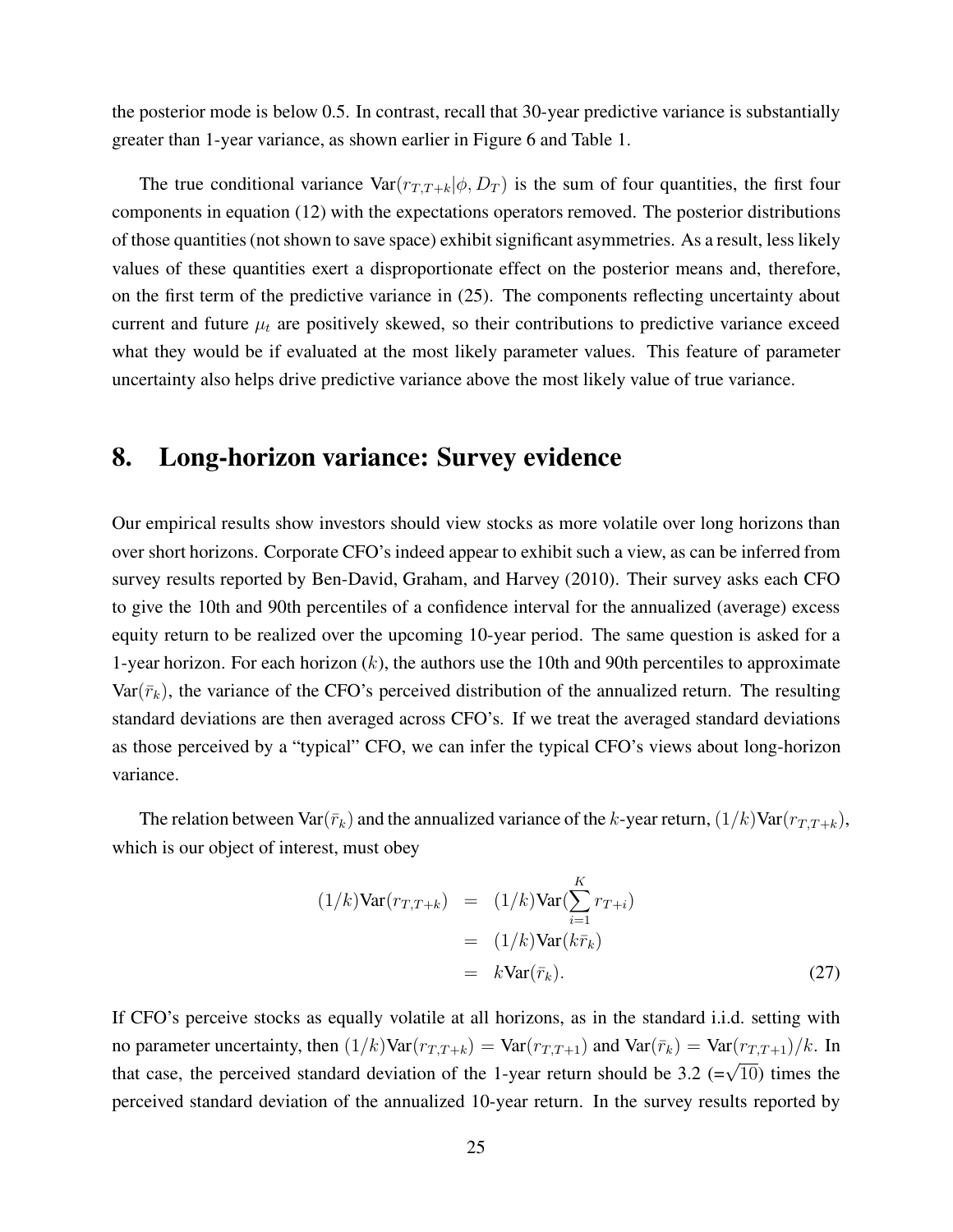Ben-David et al., we observe that the ratios of 1-year standard deviation to the 10-year standard deviation are substantially below 3.2. Across 33 quarterly surveys from the first quarter of 2002 through the first quarter of 2010, the ratio ranges from 1.25 to 2.14, and its average value is 1.54. Even the maximum ratio of 2.14 implies

$$
\frac{\text{Var}(\bar{r}_1)}{\text{Var}(\bar{r}_{10})} = (2.14)^2,
$$
\n(28)

or, applying (27), a 10-year variance ratio given by

$$
\frac{(1/10)\text{Var}(r_{T,T+10})}{\text{Var}(r_{T,T+1})} = \frac{10}{(2.14)^2} = 2.18,
$$
\n(29)

as compared to the value of 1.0 when stocks are equally volatile over long and short horizons. In other words, the typical CFO appears to view stock returns as having at least twice the variance over a 10-year horizon than over a 1-year horizon.

# 9. Target-date funds

This section explores the long-run riskiness of stocks from the perspective of a very popular investment strategy. Target-date funds, also known as life-cycle funds, represent one of the fastestgrowing segments of the investment industry. Since the inception of these funds in the mid-1990's, their assets have grown to about \$280 billion in 2010, including a net cash inflow of \$42 billion during the tumultuous year 2008. About 87% of target-date fund assets are held in retirement accounts as of third-quarter 2010 (Investment Company Institute, 2011).

Target-date funds follow a predetermined asset allocation policy that gradually reduces the stock allocation as the target date approaches, with the aim of providing a more conservative asset mix to investors approaching retirement.<sup>21</sup> A predetermined allocation policy is not optimal because it sacrifices the ability to rebalance in response to future events, an ability analyzed in numerous studies of dynamic asset allocation.<sup>22</sup> We venture off the well-trod path of that literature to consider a long-horizon strategy that, while suboptimal in theory, has become important in practice. We do not attempt to explain why so many real-world investors desire a predetermined path for their asset allocations. We simply take that fact as given and analyze the asset allocation problem within that setting. This focus also seems natural in the context of our study, since long-horizon equity volatility is relevant for investors making long-horizon equity decisions.

<sup>21</sup>See Viceira (2008) for a more detailed discussion of target-date funds.

 $^{22}$ Recent examples include Balduzzi and Lynch (1999), Barberis (2000), Brandt, Goyal, Santa-Clara, and Stroud (2005), Brandt, Santa-Clara, and Valkanov (2009), Detemple, Garcia, Rindesbacher (2003), Lynch and Balduzzi (2000), and Lynch (2001), among others. Wachter (2010) provides a review of the asset-allocation literature.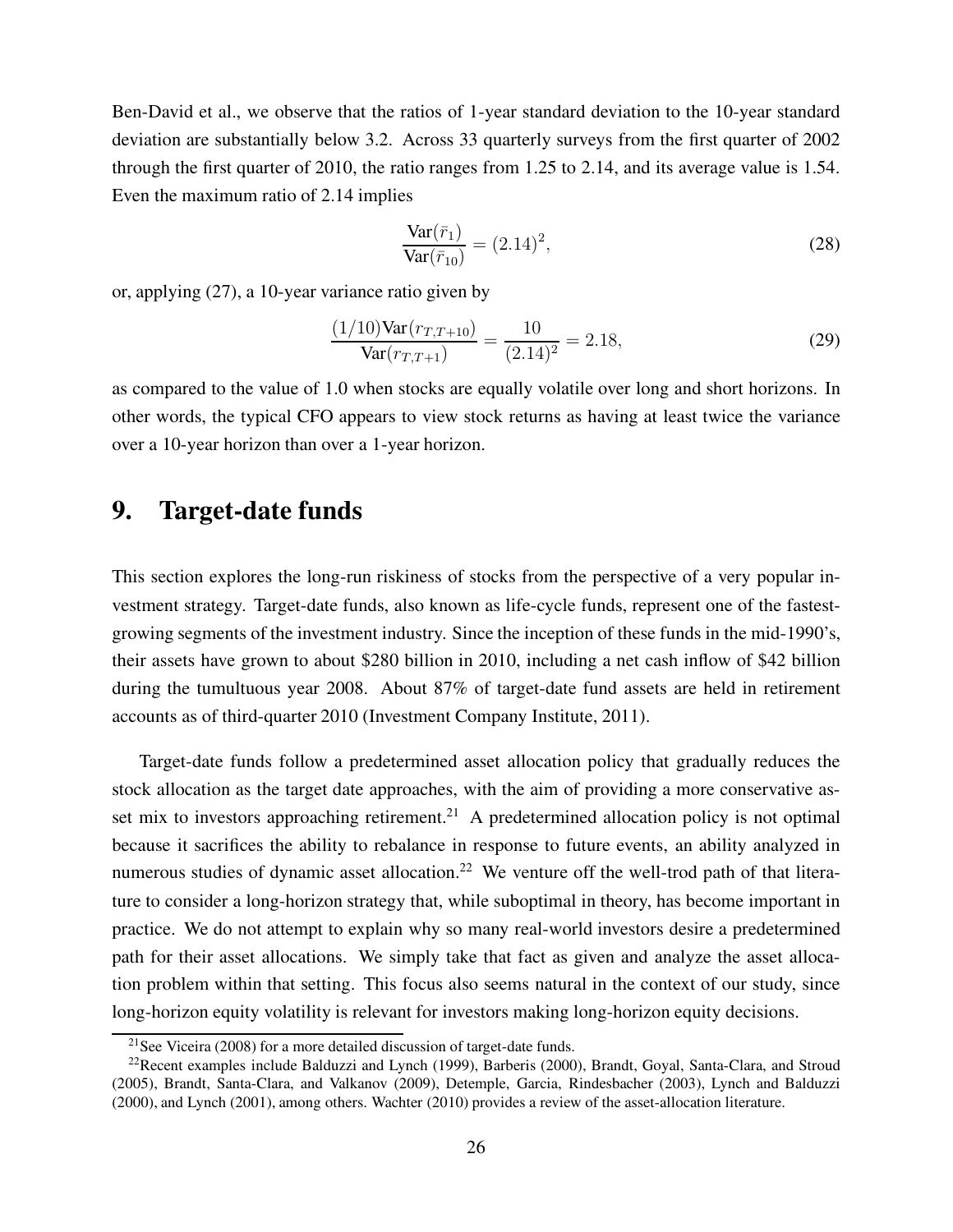To analyze target-date funds using a simple model, we consider an investor who can invest in two assets, the stock market and a real riskless asset. The investor's horizon is  $K$  years, and his utility for end-of-horizon wealth  $W_K$  is given by  $W_K^{1-A}/(1-A)$ . The investor commits at the outset to a predetermined investment strategy in which the stock allocation evolves linearly from the first-period allocation  $w_1$  to the final-period allocation  $w_K$ . The investor solves for the values of  $w_1$  and  $w_K$  within the  $(0, 1)$  interval to maximize expected utility. The investor assumes that the conditional expected stock return at the beginning of each horizon,  $\mu_T$ , is equal to the unconditional expected return  $E_r$ , while treating  $E_r$  as uncertain. This specification removes the effect that a nonzero value of  $\mu_T - E_r$  would have on the investor's desired pattern of stock allocations over the investment horizon. We solve the problem numerically, setting relative risk aversion A to 8 and the riskless real rate to 2% per year.

Target-date funds are often motivated by arguments related to human capital and labor income. A typical argument goes as follows.<sup>23</sup> Human capital is bond-like as it offers a steady stream of labor income. Younger people have more human capital because they stand to collect labor income over a longer time period. Younger people thus have a larger implicit position in bonds. To balance that position, younger people should invest a bigger fraction of their financial wealth in stocks, and they should gradually reduce their stock allocation as they grow older.

We consider two frameworks that differ in their treatment of labor income. In the first framework, presented in Section 9.1, the investor invests an initial nest egg and does not invest additional savings from any labor income. In the second framework, presented in Section 9.2, the investor also saves a fraction of his labor income. Both frameworks lead to the same conclusions regarding the effects of parameter uncertainty on the stock allocations of long-horizon investors.

#### 9.1. No Savings from Labor Income

In this subsection, we assume that the investor derives no savings from any labor income. The investor simply begins with initial financial wealth  $W_0$ , which subsequently evolves as follows:

$$
W_{t+1} = W_t \left[ 1 + w_t r_{S,t+1} + (1 - w_t) r_f \right], \qquad (30)
$$

where  $r_{S,t}$  is the simple stock return in year t and  $r_f$  is the risk-free rate.<sup>24</sup>

<sup>&</sup>lt;sup>23</sup>See, for example, Bodie, Merton, and Samuelson (1992), Viceira (2001), Cocco, Gomes, and Maenhout (2005), and Gordon and Stockton (2006). Other recent studies that analyze portfolio choice in the presence of labor income include Gomes and Michaelides (2005), Benzoni, Collin-Dufresne, and Goldstein (2007), Gomes, Kotlikoff, and Viceira (2008), and Lynch and Tan (2009), among others.

<sup>&</sup>lt;sup>24</sup>There is no adjustment for intermediate consumption since the investor is concerned only about terminal wealth.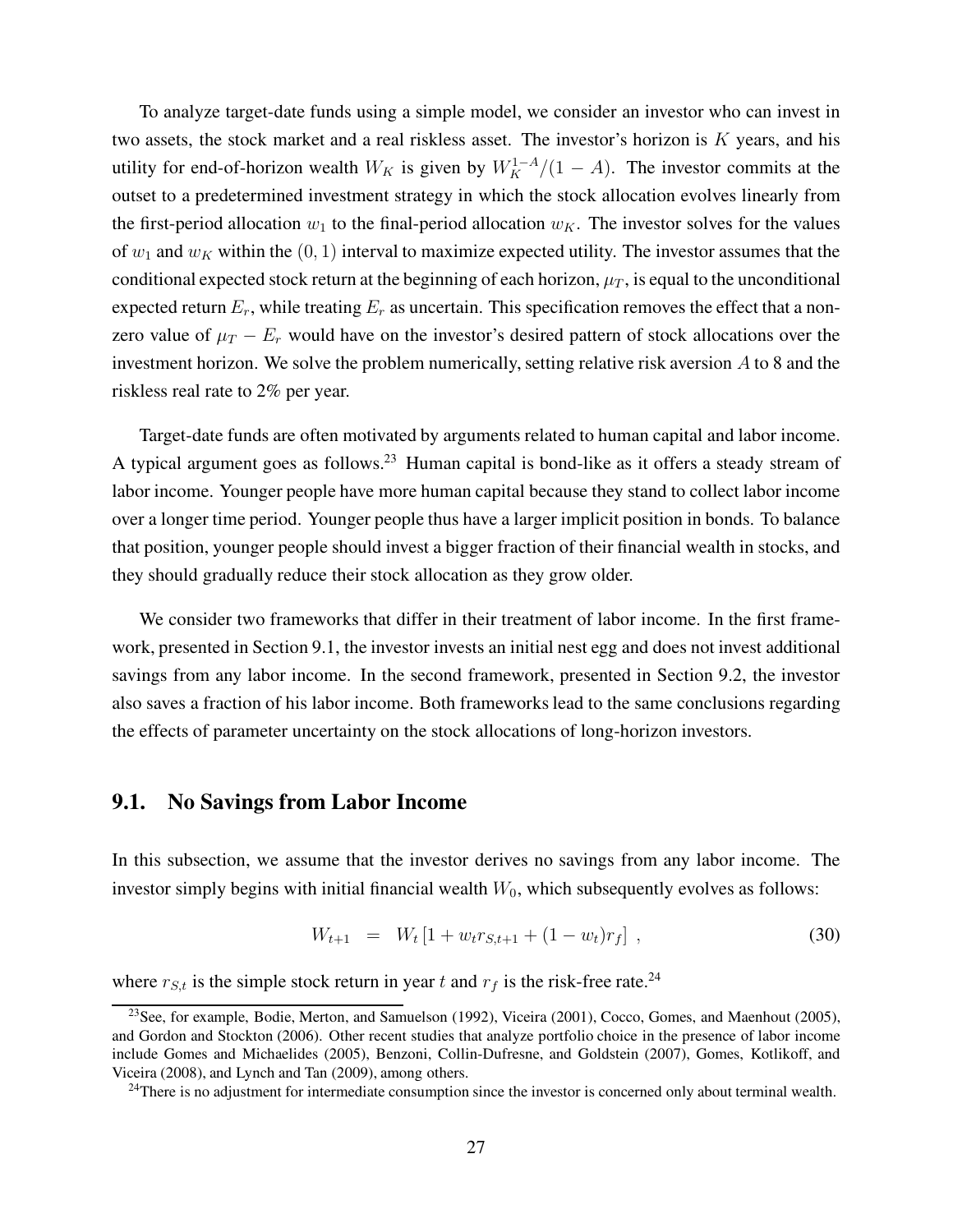Panels A and B of Figure 12 plot the investor's optimal initial and final stock allocations,  $w_1$ (solid line) and  $w_K$  (dashed line), for investment horizons ranging from 1 to 30 years. In Panel A, parameter uncertainty is ignored, in that the parameters characterizing the return process are treated as known and equal to their posterior means. In Panel B, parameter uncertainty is incorporated by using the posterior distributions. These come from our baseline setting: System 1 implemented on the 1802–2007 sample with three predictors and the benchmark prior.

The optimal allocations in Panel A of Figure 12 are strikingly similar to those selected by real-world target-date funds. The initial allocation  $w_1$  decreases steadily as the investment horizon shortens, declining from about 85% at long horizons such as 25 or 30 years to about 30% at the one-year horizon, whereas the final allocation  $w_K$  is roughly constant at about 30-40% across all horizons. Investors in real-world target-date funds similarly commit to a stock allocation schedule, or "glide path," that decreases steadily to a given level at the target date. The final stock allocation in a target-date fund does not depend on when investors enter the fund, but the initial allocation does—it is higher for investors entering longer before the target date. Not only the patterns but also the magnitudes of the optimal allocations in Panel A resemble those of target-date funds. For example, Viceira (2008) reports that the target-date funds offered by Fidelity and Vanguard reduce their stock allocations from 90% at long horizons to about 30% at short horizons. In addition, Vanguard's stock allocations equal 90% for all horizons of 25 years or longer (see Viceira's Figure 5.2), which corresponds nicely to the relatively flat portion of the solid line in Panel A.<sup>25</sup> In short, target-date funds seem appealing to investors who maximize expected power utility of wealth at the target date and who ignore parameter uncertainty.

In contrast, target-date funds do not appear desirable if the same investors incorporate parameter uncertainty, as shown in Panel B. For short investment horizons, the results look similar to those in Panel A, but for longer horizons, neither  $w_1$  nor  $w<sub>K</sub>$  are roughly invariant to the horizon; instead, they both decrease with  $K$ . For example, an investor with a 15-year horizon chooses to glide from  $w_1 = 62\%$  to  $w_{15} = 33\%$ , but an investor with a 30-year horizon chooses lower stock allocations, gliding from  $w_1 = 57\%$  to  $w_{30} = 7\%$ . The long-horizon stock allocations are lower in Panel B because investors perceive disproportionately more parameter uncertainty at long horizons.

 $25$ Our simplification of target-date funds does not impose the constraint, common in practice, that all investors with the same time remaining in their horizons also have the same allocation.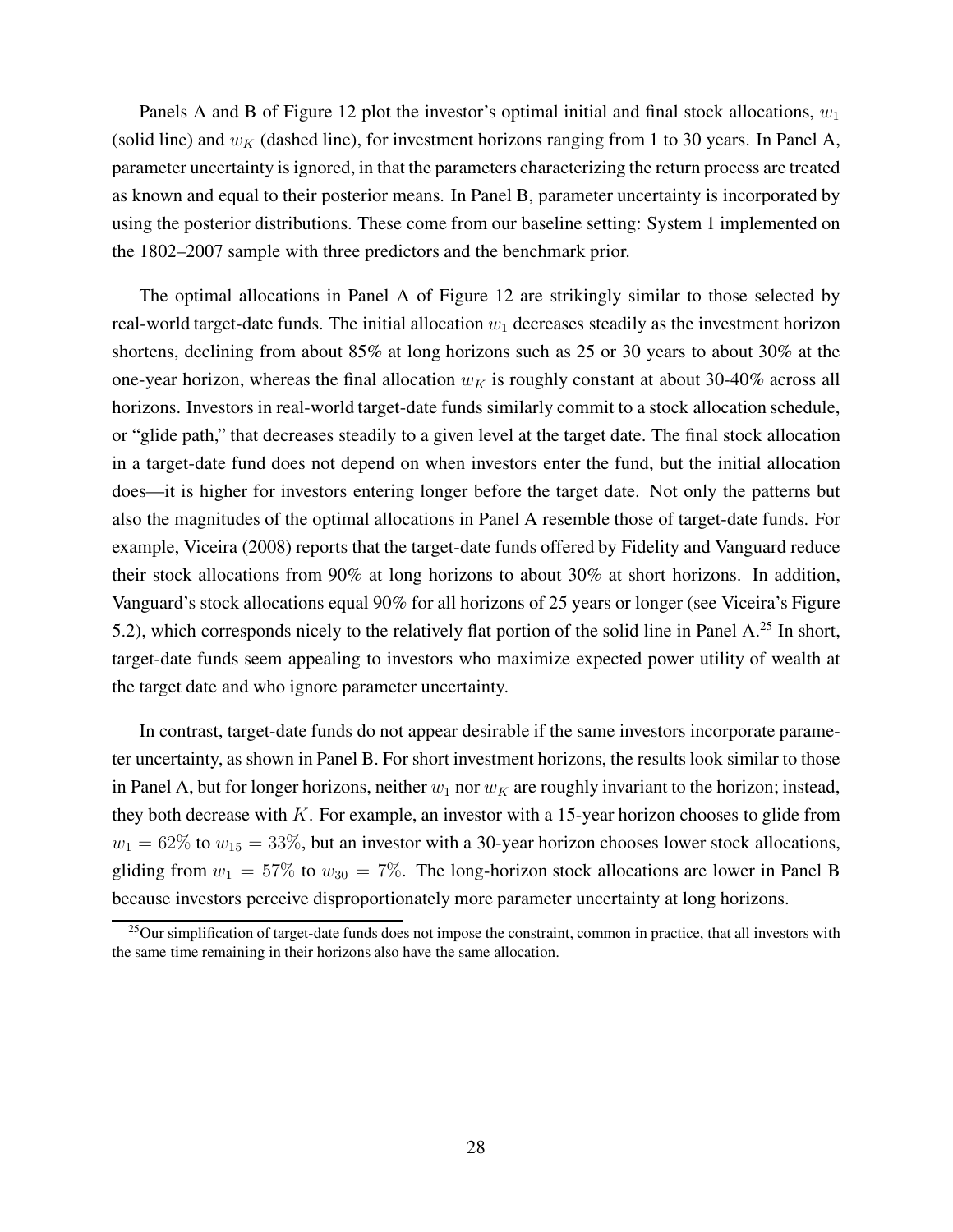#### 9.2. Labor Income

In this subsection, we assume that the investor saves a positive fraction of his labor income each year. The investor's financial wealth evolves as follows:

$$
W_{t+1} = W_t \left[ 1 + w_t r_{S,t+1} + (1 - w_t) r_f \right] + s L_{t+1} \,, \tag{31}
$$

where  $L_t$  denotes labor income and s is the savings rate. We assume a constant savings rate, abstracting from the fact that investors may benefit from dynamically adjusting their savings rates over time. A constant savings rate is consistent with the fact that the predominant use of targetdate funds is in employer-sponsored retirement plans, where both the employer and employee contributions are typically predetermined fractions of income. We set  $s = 2.20\%$ , which is the average annual ratio of aggregate personal saving to personal income over the past 5 years (2005– 2009), as reported by the Bureau of Economic Analysis.

We assume the following simple process for labor income growth:

$$
L_{t+1}/L_t - 1 = \xi (43 - \text{age}_t) + \epsilon_{t+1}, \tag{32}
$$

where  $\xi$  is a constant, age<sub>t</sub> denotes the investor's age in year t, and  $\epsilon_{t+1}$  is drawn randomly from  $N(0, \sigma_{\epsilon}^2)$ . We set  $\sigma_{\epsilon} = 0.08$ , which is equal to the estimate of the annualized standard deviation of wage income growth reported by Heaton and Lucas (2000). The motivation for the age-related term in equation (32) is the evidence that expected labor income exhibits a hump-shaped pattern over a typical investor's lifecycle. For example, Figure 1 in Cocco, Gomes, and Maenhout (2005) shows that labor income is an inverse-U-shape function of age, for each of three different groups of households sorted by their education level. To capture the concave pattern in the level of labor income, we assume that the growth rate of labor income is a linearly decreasing function of age. We calibrate this function to the middle line in Cocco et al's Figure 1, according to which expected labor income grows until age 43 and declines thereafter. We set  $\xi = 0.0043$ , so that initial labor income growth at age 20 is 10%, as in Cocco et al's Figure 1. We assume that the investor retires at age 65, which is also the end of his investment horizon, so that age<sub>t</sub> =  $65 - K + t$ .

Note that labor income growth in equation (32) is uncorrelated with stock market returns. This assumption is motivated by the evidence that the correlation between wage growth and the stock market is generally close to zero. For example, Heaton and Lucas (2000) report a correlation of -0.07, and Cocco, Gomes, and Maenhout (2005) report correlations ranging from -0.02 to 0.01 across three different education levels. However, the assumption of zero correlation is not necessary for our conclusions. In an earlier version of the paper, we modeled labor income growth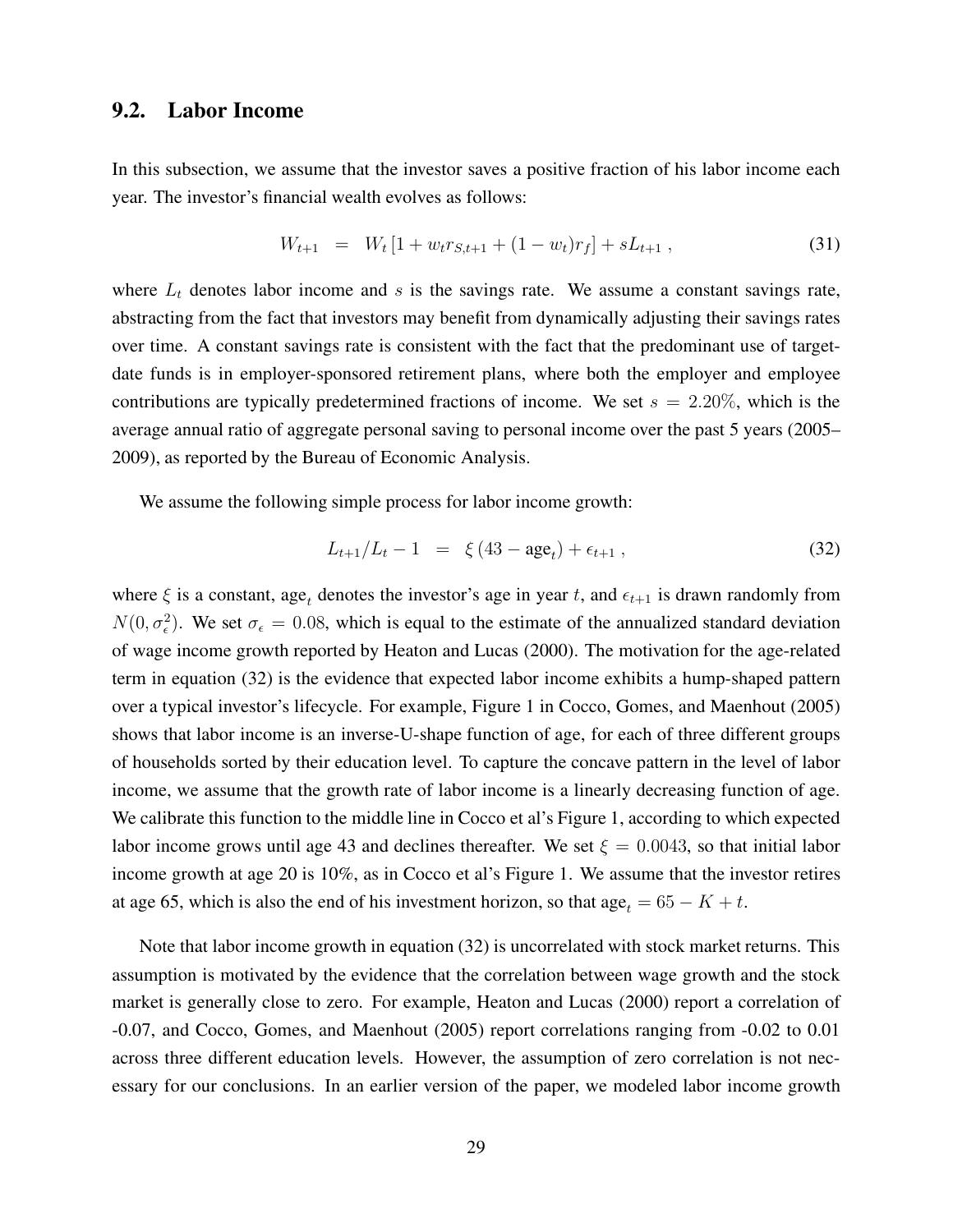as a convex combination of returns on the stock market and the T-bill, and we found that our conclusions were unaffected by relatively large changes in the weight on the stock market.

To capture the fact that younger people (those with higher values of  $K$ ) tend to have less financial wealth, we specify the initial ratio of financial wealth to labor income, denoted by  $F_K =$  $W_0/L_0$ , as a decreasing function of horizon K. Given the retirement age of 65,  $F_K$  is the ratio of financial wealth to labor income for an investor with  $\text{age}_0 = 65 - K$ . We specify  $F_K$  as

$$
F_K = \exp\left(-\frac{4}{45}K\right) \,. \tag{33}
$$

The function in equation (33) is empirically motivated by data from the 2007 Panel Study of Income Dynamics (PSID) compiled by the University of Michigan. For all ages between 20 and 65, we compute the median ratio of financial wealth to labor income across all households headed by a person of that age.<sup>26</sup> The natural logarithm of this median ratio is an approximately linear function of age, and its value is about -4 for age 20 and about 0 for age 65. Adopting this linear approximation and recognizing that  $K = 65 - \text{age}_0$ , we quickly obtain equation (33).

Panels C and D of Figure 12 plot the investor's optimal initial and final stock allocations,  $w_1$ and  $w<sub>K</sub>$ , as a function of the investment horizon. These panels are constructed in the same way as Panels A and B, except that the investor's financial wealth follows equation (31) rather than equation (30). Parameter uncertainty is incorporated in Panel D but not in Panel C.

Similar to Panel A, the optimal allocations in Panel C look very much like those adopted by target-date funds. The initial allocation  $w_1$  decreases from 100% at horizons longer than 15 years to about 30% at the one-year horizon, whereas the final allocation  $w_K$  is roughly constant at 30-40% across all horizons. Target-date funds thus seem appealing to investors who ignore parameter uncertainty even if those investors have labor income savings. In contrast, Panel D shows that target-date funds do not seem appealing if the same investors incorporate parameter uncertainty. For horizons longer than 23 years, both  $w_1$  and  $w<sub>K</sub>$  decrease with K. For example, an investor with a 23-year horizon chooses to glide from  $w_1 = 100\%$  to  $w_{23} = 14\%$ , whereas an investor with a 30-year horizon glides from  $w_1 = 93\%$  to  $w_{30} = 3\%$ . Echoing our earlier observation in the absence of labor income savings, the long-horizon stock allocations are lower in Panel D because investors perceive more parameter uncertainty at long horizons.

In Figure 12, investors always optimally choose downward-sloping glide paths,  $w_K < w_1$ , for all  $K > 1$ . This choice is not driven by mean reversion;  $w_K < w_1$  remains optimal even if mean reversion is eliminated by setting  $\rho_{uw} = 0$ . Instead, the driving force is that future expected returns

<sup>&</sup>lt;sup>26</sup>The financial wealth of each household is computed by adding up items S805, S811, S815, and S819 in PSID.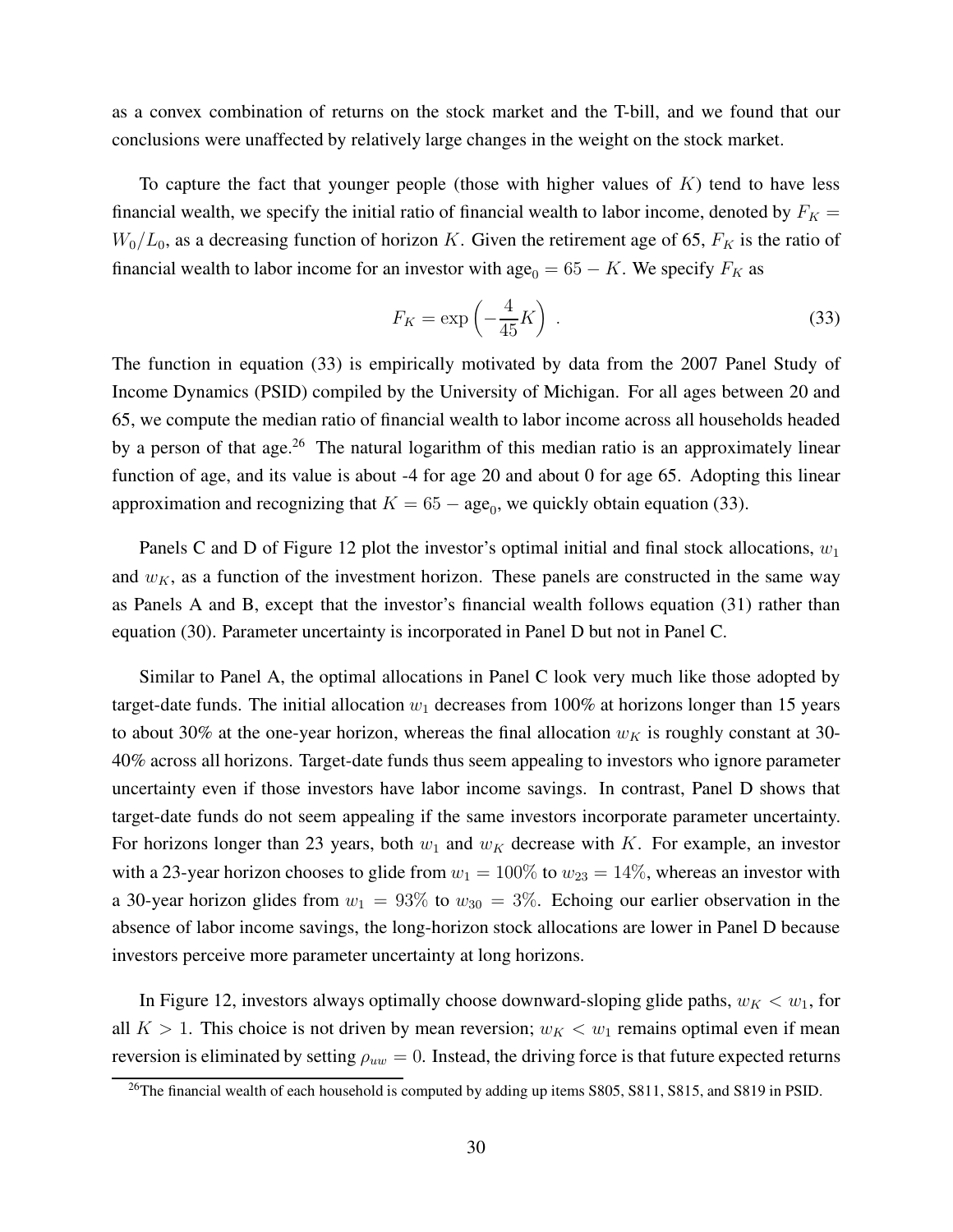$\mu_{T+i}$  are unknown and likely to be persistent. As j increases, the future values  $\mu_{T+i}$  become increasingly uncertain from the perspective of investors at time  $T$ . As a result, the future returns  $r_{T+j+1} = \mu_{T+j} + u_{T+j+1}$  become increasingly volatile from the investors' perspective. In other words, investors perceive distant future returns to be more volatile than near-term returns. Facing the need to predetermine their future allocations, investors commit to invest less in stocks in the more uncertain distant future. This simple logic shows that neither mean reversion nor human capital are necessary to justify downward-sloping glide paths. If investors must commit to a fixed schedule of future stock allocations, they will choose lower allocations at longer horizons simply because they view single-period stock returns as more volatile at longer horizons.

The results in Figure 12 demonstrate how parameter uncertainty makes target-date funds undesirable when they would otherwise be virtually optimal for investors who desire a predetermined asset-allocation policy. It would be premature, however, to conclude that parameter uncertainty makes target-date funds undesirable to such investors in all settings. The above analysis abstracts from many important considerations faced by investors, such as intermediate consumption, housing, etc. Our objective in this section is simply to illustrate how parameter uncertainty can reduce the stock allocations of long-horizon investors, consistent with our results about long-horizon volatility.

# 10. Conclusions

We use predictive systems and up to 206 years of data to compute long-horizon variance of real stock returns from the perspective of an investor who recognizes that parameters are uncertain and predictors are imperfect. Mean reversion reduces long-horizon variance considerably, but it is more than offset by other effects. As a result, long-horizon variance substantially exceeds short-horizon variance on a per-year basis. A major contributor to higher long-horizon variance is uncertainty about future expected returns, a component of variance that is inherent to return predictability, especially when expected return is persistent. Estimation risk is another important component of predictive variance that is higher at longer horizons. Uncertainty about current expected return, arising from predictor imperfection, also adds considerably to long-horizon variance. Accounting for predictor imperfection is key in reaching the conclusion that stocks are substantially more volatile in the long run. Overall, our results show that long-horizon stock investors face more volatility than short-horizon investors, in contrast to previous research.

In computing predictive variance, we assume that the parameters of the predictive system remain constant over 206 years. Such an assumption, while certainly strong, is motivated by our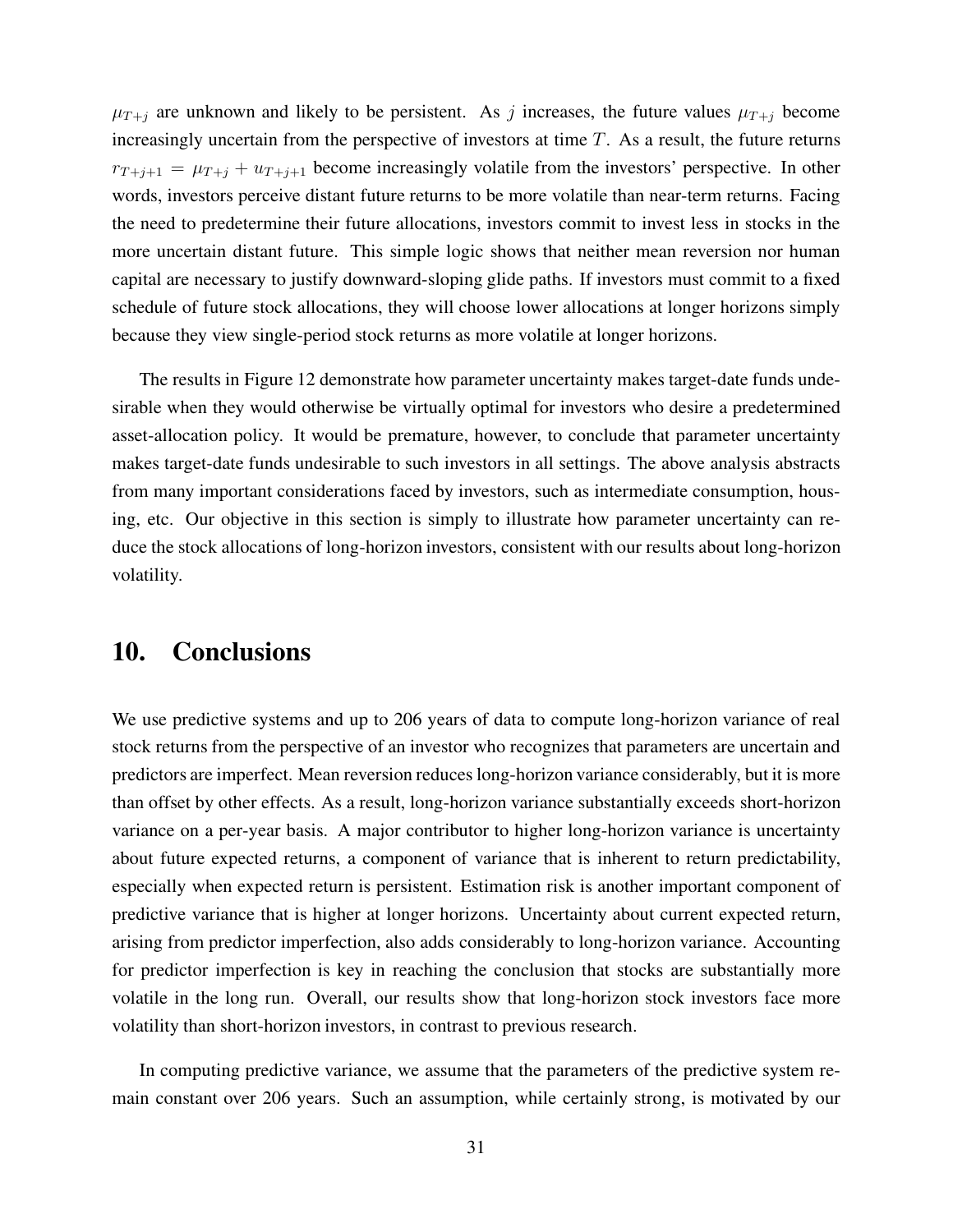objective to be conservative in treating parameter uncertainty. This uncertainty, which already contributes substantially to long-horizon variance, would generally be even greater under alternative scenarios in which investors would effectively have less information about the current values of the parameters. There is of course no guarantee that using a longer sample is conservative. In principle, for example, the predictability exhibited in a given shorter sample could be so much higher that both parameter uncertainty as well as long-run predictive variance would be lower. However, when we examine a particularly relevant shorter sample, a quarterly post-war sample spanning 55 years, we find that our main results get even stronger.

Changing the sample is only one of many robustness checks performed in the paper. We have considered a number of different prior distributions and modeling choices, reaching the same conclusion. Nonetheless, we cannot rule out the possibility that our conclusion would be reversed under other priors or modeling choices. In fact, we already know that if expected returns are modeled in a particularly simple way, assuming perfect predictors, then investors who rely on the post-war sample view stocks as less volatile in the long run. By continuity, stocks will also appear less volatile if only a very small degree of predictor imperfection is admitted a priori. Our point is that this traditional conclusion about long-run volatility is reversed in a number of settings that we view as more realistic, even when the degree of predictor imperfection is relatively modest.

Our finding that predictive variance of stock returns is higher at long horizons makes stocks less appealing to long-horizon investors than conventional wisdom would suggest. A clear illustration of such long-horizon effects emerges from our analysis of target-date funds. We demonstrate that a simple specification of the investment objective makes such funds appealing in the absence of parameter uncertainty but less appealing in the presence of that uncertainty. However, one must be cautious in drawing conclusions about the desirability of stocks for long-horizon investors in settings with additional risky assets, such as nominal bonds, additional life-cycle considerations, such as intermediate consumption, and optimal dynamic saving and investment decisions. Investigating asset-allocation decisions in such settings, while allowing the higher long-run stock volatility to enter the problem, is beyond the scope of this study but offers interesting directions for future research.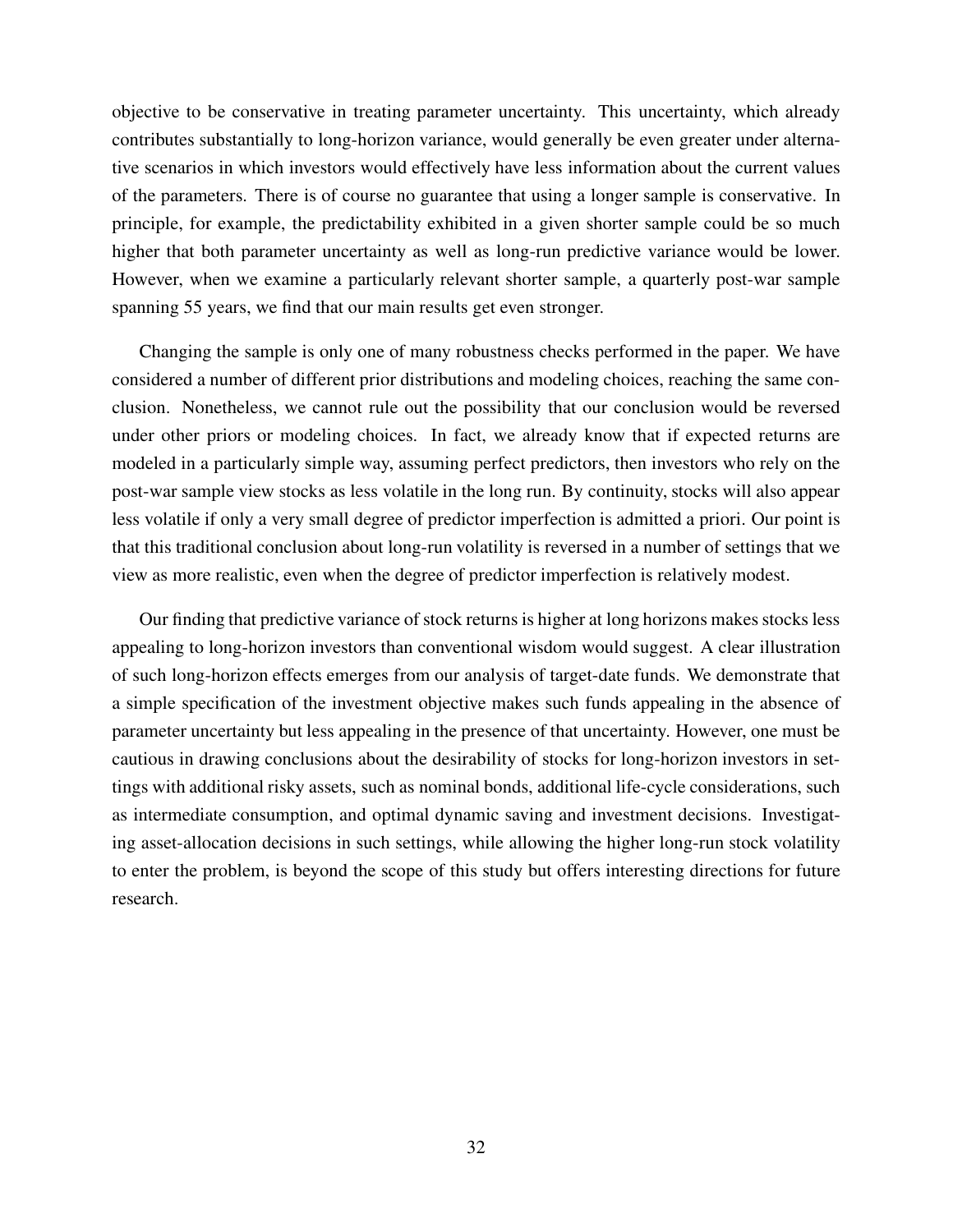### Appendix

# A.1. Derivation of the conditional variance  $Var(r_{T,T+k}|\mu_T, \phi)$

We can rewrite the AR(1) process for  $\mu_t$  in equation (5) as an MA( $\infty$ ) process

$$
\mu_t = \mathbf{E}_r + \sum_{i=0}^{\infty} \beta^i w_{t-i}, \tag{A1}
$$

given our assumption that  $0 < \beta < 1$ . From (1) and (A1), the return k periods ahead is equal to

$$
r_{T+k} = (1 - \beta^{k-1})E_r + \beta^{k-1}\mu_T + \sum_{i=1}^{k-1} \beta^{k-1-i} w_{T+i} + u_{T+k}.
$$
 (A2)

The multiperiod return from period  $T + 1$  through period  $T + k$  is then

$$
r_{T,T+k} = \sum_{i=1}^{k} r_{T+i} = kE_r + \frac{1-\beta^k}{1-\beta} (\mu_T - E_r) + \sum_{i=1}^{k-1} \frac{1-\beta^{k-i}}{1-\beta} w_{T+i} + \sum_{i=1}^{k} u_{T+i}.
$$
 (A3)

The conditional variance of the  $k$ -period return can be obtained from equation (A3) as

$$
\text{Var}\left(r_{T,T+k}|\,\mu_T,\phi\right) = k\sigma_u^2 + \frac{\sigma_w^2}{(1-\beta)^2} \left[k-1-2\beta\frac{1-\beta^{k-1}}{1-\beta} + \beta^2\frac{1-\beta^{2(k-1)}}{1-\beta^2}\right] + \frac{2\sigma_{uw}}{1-\beta} \left[k-1-\beta\frac{1-\beta^{k-1}}{1-\beta}\right].\tag{A4}
$$

Equation (A4) can then be written as in equations (6) to (9), where  $\bar{d}$  arises from the relation

$$
\sigma_w^2 = \sigma_\mu^2 (1 - \beta^2) = \sigma_r^2 R^2 (1 - \beta^2) = (\sigma_u^2 / (1 - R^2)) R^2 (1 - \beta^2).
$$
 (A5)

# A.2. Properties of  $A(k)$  and  $B(k)$

- 1.  $A(1) = 0$ ,  $B(1) = 0$
- 2.  $A(k) \to 1$  as  $k \to \infty$ ,  $B(k) \to 1$  as  $k \to \infty$
- 3.  $A(k+1) > A(k) \forall k, B(k+1) > B(k) \forall k$
- 4.  $A(k) \ge B(k) \forall k$ , with a strict inequality for all  $k > 1$
- 5.  $0 \leq A(k) < 1, \quad 0 \leq B(k) < 1$
- 6.  $A(k)$  converges to one more quickly than  $B(k)$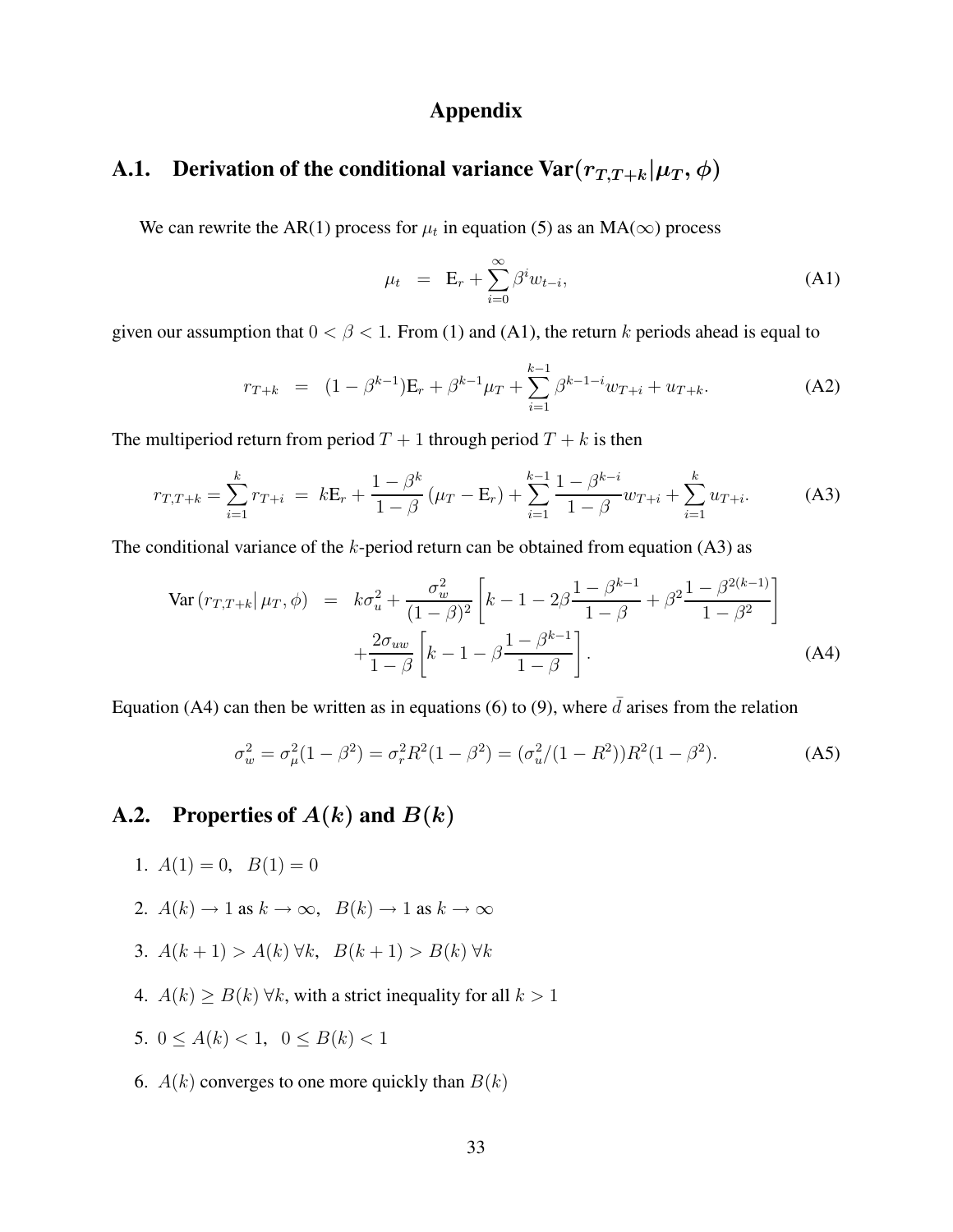Properties 1 and 2 are obvious. Properties 3 and 4 are proved below. Property 5 follows from Properties 1–3. Property 6 follows from Properties 1–4.

Proof that  $A(k + 1) > A(k) \forall k$ :

$$
A(k+1) = 1 + \frac{1}{k+1} \left[ -1 - \beta (1 + \beta + \dots + \beta^{k-2} + \beta^{k-1}) \right]
$$
  
= 1 +  $\frac{k}{k+1} \frac{1}{k} \left[ -1 - \beta (1 + \beta + \dots + \beta^{k-2} + \beta^{k-1}) \right]$   
= 1 +  $\frac{k}{k+1} \left[ A(k) - 1 - \frac{\beta^k}{k} \right],$ 

which exceeds  $A(k)$  if and only if  $A(k) < 1 - \beta^k$ . This is indeed true because

$$
A(k) = 1 - \frac{1}{k} - \frac{1}{k} \left[ \beta^1 + \ldots + \beta^{k-1} \right] = 1 - \frac{1}{k} \left[ \beta^0 + \beta^1 + \ldots + \beta^{k-1} \right] < 1 - \frac{1}{k} \left[ k \beta^k \right] = 1 - \beta^k.
$$

Proof that  $B(k + 1) > B(k) \forall k$ :

$$
B(k + 1)
$$
  
=  $1 + \frac{1}{k+1} \left[ -1 - 2\beta(1 + \beta + \dots + \beta^{k-2} + \beta^{k-1}) + \beta^2(1 + \beta^2 + \dots + (\beta^2)^{k-2} + (\beta^2)^{k-1}) \right]$   
=  $1 + \frac{k}{k+1} \frac{1}{k} \left[ \left\{ -1 - 2\beta(1 + \beta + \dots + \beta^{k-2}) + \beta^2(1 + \beta^2 + \dots + (\beta^2)^{k-2}) \right\} - 2\beta^k + \beta^{2k} \right]$   
=  $1 + \frac{k}{k+1} \left[ B(k) - 1 + \frac{1}{k} \left( -2\beta^k + \beta^{2k} \right) \right],$ 

which exceeds  $B(k)$  if and only if  $B(k) < 1 + \beta^{2k} - 2\beta^k$ . This is indeed true because

$$
B(k) = 1 - 2\frac{1}{k} + \frac{1}{k} - 2\frac{1}{k} (\beta + \dots + \beta^{k-2} + \beta^{k-1}) + \frac{1}{k} (\beta^2 + \dots + (\beta^2)^{k-2} + (\beta^2)^{k-1})
$$
  
= 1 +  $\frac{1}{k} [((\beta^2)^0 - 2\beta^0) + ((\beta^2)^1 - 2\beta^1) + \dots + ((\beta^2)^{k-1} - 2\beta^{k-1})]$   
<  $1 + \frac{1}{k} [k ((\beta^2)^k - 2\beta^k)]$   
= 1 +  $\beta^{2k} - 2\beta^k$ ,

where the inequality follows from the fact that the function  $f(x) = (\beta^2)^x - 2\beta^x$  is increasing in x (because  $f'(x) = 2(\ln \beta) \beta^x (\beta^x - 1) > 0$ , for  $0 < \beta < 1$ ).

Proof that  $A(k) > B(k) \forall k > 1$ :

$$
B(k) - A(k) = \frac{1}{k} \left[ \beta^2 \frac{1 - \beta^{2(k-1)}}{1 - \beta^2} - \beta \frac{1 - \beta^{k-1}}{1 - \beta} \right] = \frac{1}{k} \left[ \beta^2 + \dots + (\beta^2)^{k-1} - \left( \beta + \dots + \beta^{k-1} \right) \right]
$$
  
= 
$$
\frac{1}{k} \sum_{i=1}^{k-1} \left( \beta^{2i} - \beta^i \right) = \frac{1}{k} \sum_{i=1}^{k-1} \beta^i \left( \beta^i - 1 \right) < 0.
$$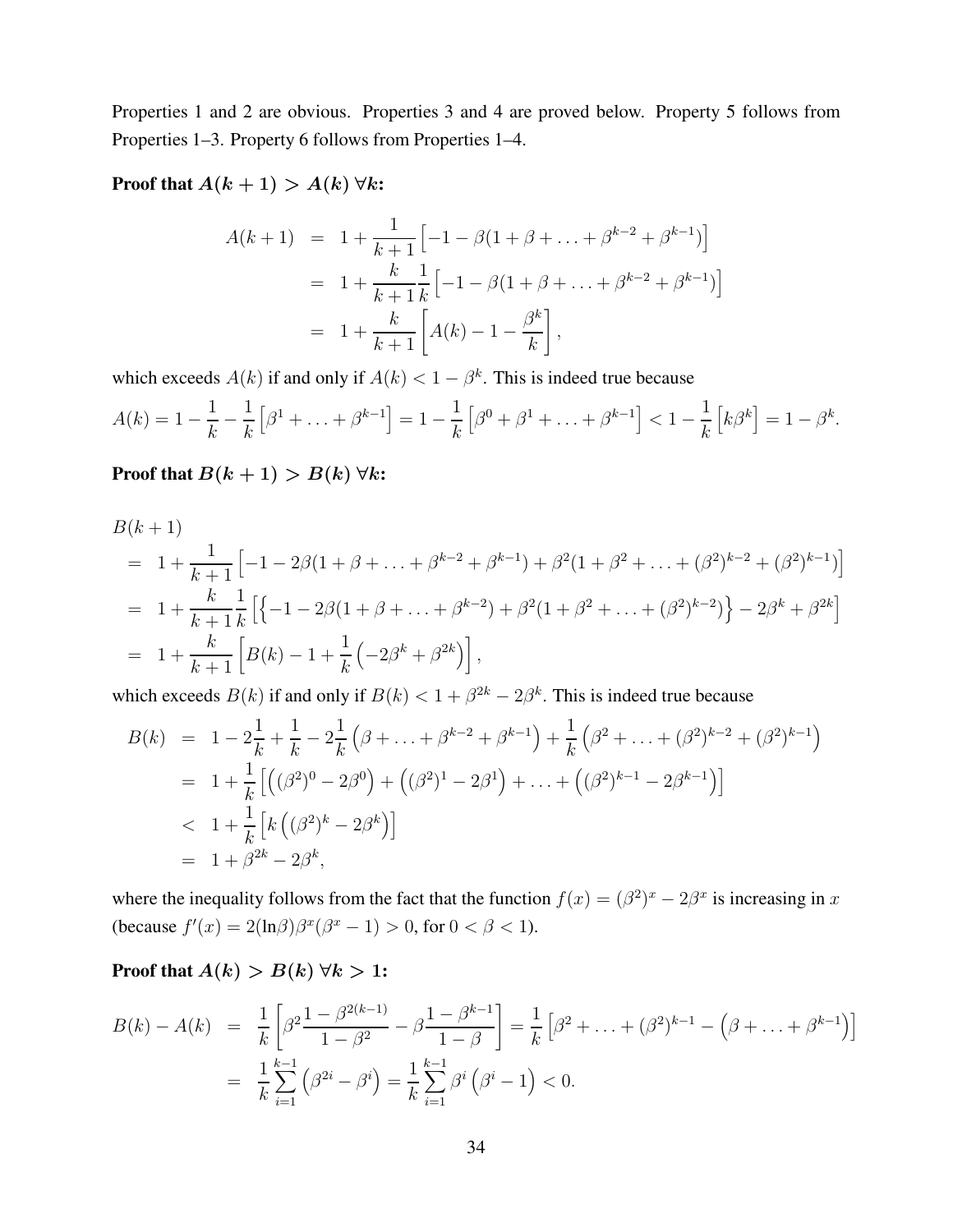# A.3. Decomposition of Var $\{E(r_{T,T+k}|\mu_T,\phi,D_T)|D_T\}$

Let  $E_{T,k} = E(r_{T,T+k}|\mu_T, \phi, D_T)$ . The variance of  $E_{T,k}$  given  $D_T$  can be decomposed as

$$
Var{E_{T,k}|D_T} = E{Var[E_{T,k}|\phi, D_T]|D_T} + Var{E[E_{T,k}|\phi, D_T]|D_T}.
$$
 (A6)

To simplify each term on the right-hand side, observe from equations (1), (2), and (5) that

$$
E_{T,k} = \mathbf{E}(r_{T+1} + r_{T+2} + \dots + r_{T+k} | \mu_T, \phi, D_T)
$$
  
=  $\mathbf{E}(\mu_T + \mu_{T+1} + \dots + \mu_{T+k-1} | \mu_T, \phi)$   
=  $kE_r + \frac{1 - \beta^k}{1 - \beta} (\mu_T - E_r).$  (A7)

Taking the first and second moments of  $(A7)$ , using  $(10)$  and  $(11)$ , then gives

$$
\mathbf{E}[E_{T,k}|\phi, D_T] = kE_r + \frac{1-\beta^k}{1-\beta}(b_T - E_r)
$$
\n(A8)

$$
\text{Var}[E_{T,k}|\phi, D_T] = \left(\frac{1-\beta^k}{1-\beta}\right)^2 q_T. \tag{A9}
$$

Substituting (A8) and (A9) into (A6) then gives the fourth and fifth terms in (12), using (3).

### A.4. Relation between conditional and unconditional variance ratios

The unconditional variance (which does not condition on  $\mu_T$ ) is given by

$$
\begin{split} \text{Var}(r_{T,T+k}|\phi) &= \mathbf{E}[\text{Var}(r_{T,T+k}|\mu_T,\phi,D_T)|\phi] + \text{Var}[\mathbf{E}(r_{T,T+k}|\mu_T,\phi,D_T)|\phi] \\ &= \text{Var}(r_{T,T+k}|\mu_T,\phi) + \left(\frac{1-\beta^k}{1-\beta}\right)^2 \text{Var}(\mu_T|\phi) \\ &= \text{Var}(r_{T,T+k}|\mu_T,\phi) + \left(\frac{1-\beta^k}{1-\beta}\right)^2 \sigma_u^2 \left(\frac{R^2}{1-R^2}\right), \end{split} \tag{A10}
$$

using equation  $(A7)$ . It follows from equation  $(6)$  that

$$
Var(r_{T,T+1}|\mu_T, \phi) = \sigma_u^2.
$$
\n(A11)

Combining equations (A10) and (A11) for  $k = 1$  gives

$$
\text{Var}(r_{T,T+1}|\phi) = \text{Var}(r_{T,T+1}|\mu_T, \phi) + \frac{\sigma_u^2 R^2}{1 - R^2} = \frac{\sigma_u^2}{1 - R^2} = \frac{\text{Var}(r_{T,T+1}|\mu_T, \phi)}{1 - R^2}.
$$
 (A12)

Denote the conditional variance ratio  $V_c(k)$  and the unconditional variance ratio  $V_u(k)$  as follows:

$$
V_c(k) = \frac{(1/k)\text{Var}(r_{T,T+k}|\mu_T, \phi)}{\text{Var}(r_{T+1}|\mu_T, \phi)}; \qquad V_u(k) = \frac{(1/k)\text{Var}(r_{T,T+k}|\phi)}{\text{Var}(r_{T,T+1}|\phi)}.
$$
 (A13)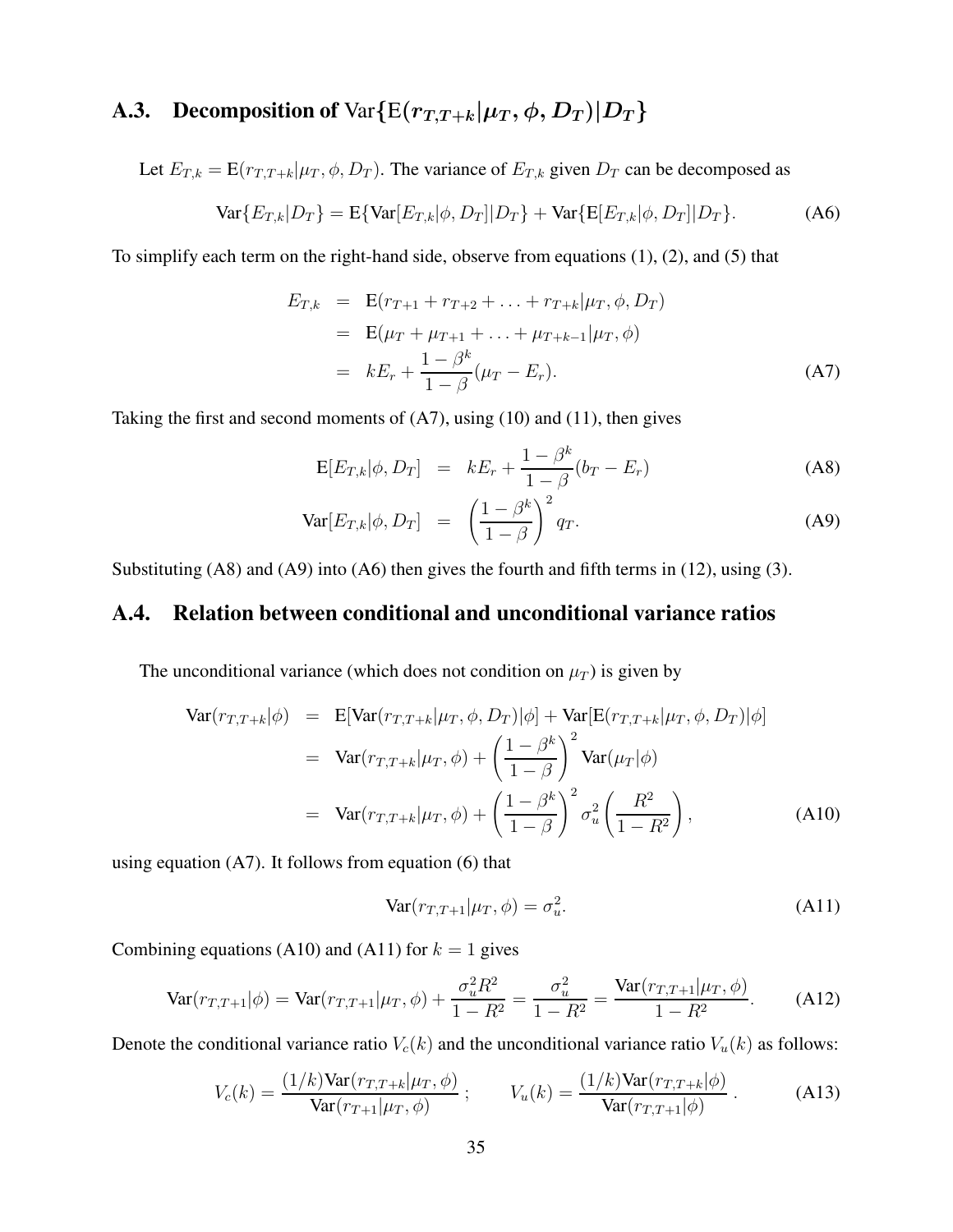These ratios can then be related as follows, combining (A10), (A12), and (A13):

$$
V_u(k) = \frac{(1/k)\text{Var}(r_{T,T+k}|\phi)(1 - R^2)}{\text{Var}(r_{T,T+1}|\mu_T, \phi)}
$$
  
= 
$$
\frac{(1/k)\text{Var}(r_{T,T+k}|\mu_T, \phi)(1 - R^2)}{\text{Var}(r_{T,T+1}|\mu_T, \phi)} + \frac{1}{k} \left(\frac{1 - \beta^k}{1 - \beta}\right)^2 R^2
$$
  
= 
$$
(1 - R^2)V_c(k) + \frac{1}{k} \left(\frac{1 - \beta^k}{1 - \beta}\right)^2 R^2.
$$
 (A14)

### A.5. Permanent and temporary price components in our setting

Fama and French (1988), Summers (1986), and others employ a model in which the log stock price  $p_t$  is the sum of a random walk  $s_t$  and a stationary component  $y_t$  that follows an AR(1) process:

$$
p_t = s_t + y_t \tag{A15}
$$

$$
s_t = \mu + s_{t-1} + \epsilon_t \tag{A16}
$$

$$
y_t = by_{t-1} + e_t, \tag{A17}
$$

where  $e_t$  and  $\epsilon_t$  are mean-zero variables independent of each other, and  $|b| < 1$ . Noting that  $r_{t+1} = p_{t+1} - p_t$ , it is easy to verify that equations (A15) through (A17) deliver a special case of our model in equations (1) and (5), in which

$$
E_r = \mu \tag{A18}
$$

$$
\beta = b \tag{A19}
$$

$$
\mu_t = \mu - (1 - b)y_t \tag{A20}
$$

$$
u_{t+1} = \epsilon_{t+1} + e_{t+1} \tag{A21}
$$

$$
w_{t+1} = -(1-b)e_{t+1}.
$$
 (A22)

This special case has the property

$$
\sigma_{uw} = \text{Cov}(u_{t+1}, w_{t+1}) = -(1 - b)\sigma_e^2 < 0,\tag{A23}
$$

implying the presence of mean reversion. We also see

$$
\sigma_{\mu}^{2} = \text{Var}(\mu_{t}) = (1 - b)^{2} \sigma_{y}^{2} = (1 - b)^{2} \frac{\sigma_{e}^{2}}{1 - b^{2}} = \frac{1 - b}{1 + b} \sigma_{e}^{2}
$$
 (A24)

and, therefore, using (21),

$$
Cov(r_{t+1}, r_t) = \beta \sigma_\mu^2 + \sigma_{uw} = \frac{b(1-b)}{1+b} \sigma_e^2 - (1-b)\sigma_e^2 = -\frac{1-b}{1+b} \sigma_e^2 < 0. \tag{A25}
$$

Thus, under (A15) through (A17) with  $b > 0$ , all autocovariances in (21) are negative and all unconditional variance ratios are less than 1.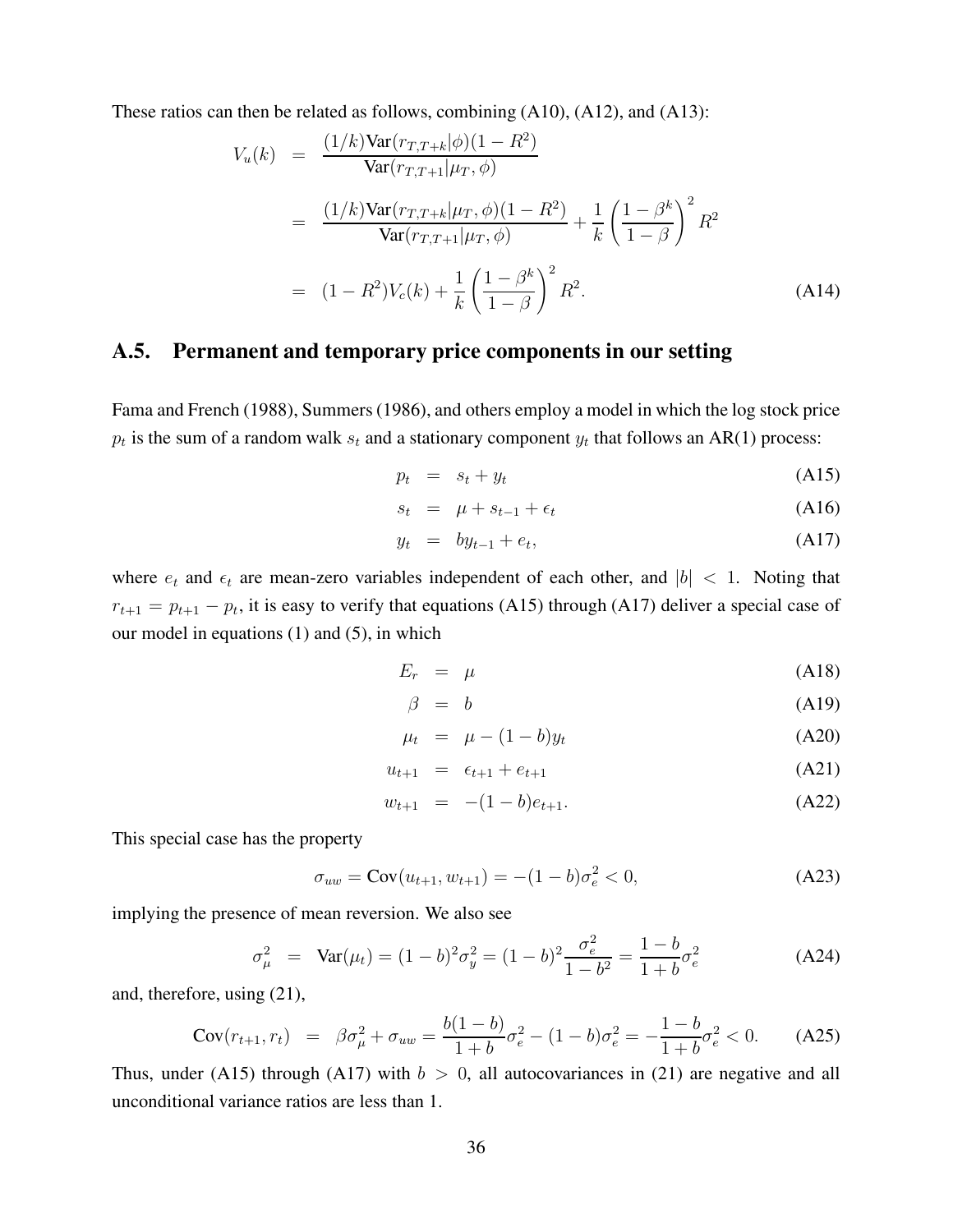#### Table 1

#### Variance Ratios and Components of Long-Horizon Variance

The first row of each panel reports the ratio  $(1/k) \text{Var}(r_{T,T+k}|D_T) / \text{Var}(r_{T+1}|D_T)$ , where  $\text{Var}(r_{T,T+k}|D_T)$  is the predictive variance of the k-year return based on 206 years of annual data for real equity returns and the three predictors over the 1802–2007 period. The second row reports  $Var(r_{T,T+k}|D_T)$ , multiplied by 100. The remaining rows report the five components of  $Var(r_{T, T+k}|D_T)$ , also multiplied by 100 (they add up to total variance). Panel A contains results for  $k = 25$  years, and Panel B contains results for  $k = 50$  years. Results are reported under each of three priors for  $\rho_{uw}$ ,  $R^2$ , and  $\beta$ . As the prior for one of the parameters departs from the benchmark, the priors on the other two parameters are held at the benchmark priors. The "tight" priors, as compared to the benchmarks, are more concentrated towards  $-1$  for  $\rho_{uw}$ , 0 for  $R^2$ , and 1 for  $\beta$ ; the "loose" priors are less concentrated in those directions.

|                                            | $\rho_{uw}$ |         |         |         | $\,R^2$ |         |  | $\beta$ |         |         |
|--------------------------------------------|-------------|---------|---------|---------|---------|---------|--|---------|---------|---------|
| Prior                                      | Tight       | Bench   | Loose   | Tight   | Bench   | Loose   |  | Tight   | Bench   | Loose   |
| Panel A. Investment Horizon $k = 25$ years |             |         |         |         |         |         |  |         |         |         |
| Variance Ratio                             | 1.30        | 1.36    | 1.26    | 1.31    | 1.36    | 1.15    |  | 1.42    | 1.36    | 1.34    |
| <b>Predictive Variance</b>                 | 3.82        | 3.99    | 3.68    | 3.92    | 3.99    | 3.28    |  | 4.17    | 3.99    | 3.93    |
| <b>IID Component</b>                       | 2.59        | 2.60    | 2.59    | 2.75    | 2.60    | 2.43    |  | 2.58    | 2.60    | 2.60    |
| <b>Mean Reversion</b>                      | $-4.13$     | $-4.01$ | $-4.10$ | $-3.04$ | $-4.01$ | $-4.51$ |  | $-4.28$ | $-4.01$ | $-3.97$ |
| Uncertain Future $\mu$                     | 2.91        | 2.86    | 2.84    | 1.70    | 2.86    | 3.51    |  | 3.14    | 2.86    | 2.79    |
| Uncertain Current $\mu$                    | 0.97        | 0.96    | 0.94    | 0.75    | 0.96    | 0.92    |  | 1.17    | 0.96    | 0.93    |
| <b>Estimation Risk</b>                     | 1.48        | 1.58    | 1.41    | 1.75    | 1.58    | 0.93    |  | 1.56    | 1.58    | 1.57    |
| Panel B. Investment Horizon $k = 50$ years |             |         |         |         |         |         |  |         |         |         |
| Variance Ratio                             | 1.76        | 1.82    | 1.64    | 1.72    | 1.82    | 1.45    |  | 1.96    | 1.82    | 1.79    |
| <b>Predictive Variance</b>                 | 5.14        | 5.34    | 4.79    | 5.14    | 5.34    | 4.13    |  | 5.75    | 5.34    | 5.27    |
| <b>IID Component</b>                       | 2.59        | 2.60    | 2.59    | 2.75    | 2.60    | 2.43    |  | 2.58    | 2.60    | 2.60    |
| <b>Mean Reversion</b>                      | $-5.52$     | $-5.36$ | $-5.42$ | $-4.32$ | $-5.36$ | $-5.61$ |  | $-5.80$ | $-5.36$ | $-5.28$ |
| Uncertain Future $\mu$                     | 5.40        | 5.31    | 5.13    | 3.60    | 5.31    | 5.54    |  | 5.97    | 5.31    | 5.16    |
| Uncertain Current $\mu$                    | 0.95        | 0.94    | 0.91    | 0.90    | 0.94    | 0.73    |  | 1.16    | 0.94    | 0.92    |
| <b>Estimation Risk</b>                     | 1.72        | 1.85    | 1.59    | 2.21    | 1.85    | 1.03    |  | 1.85    | 1.85    | 1.87    |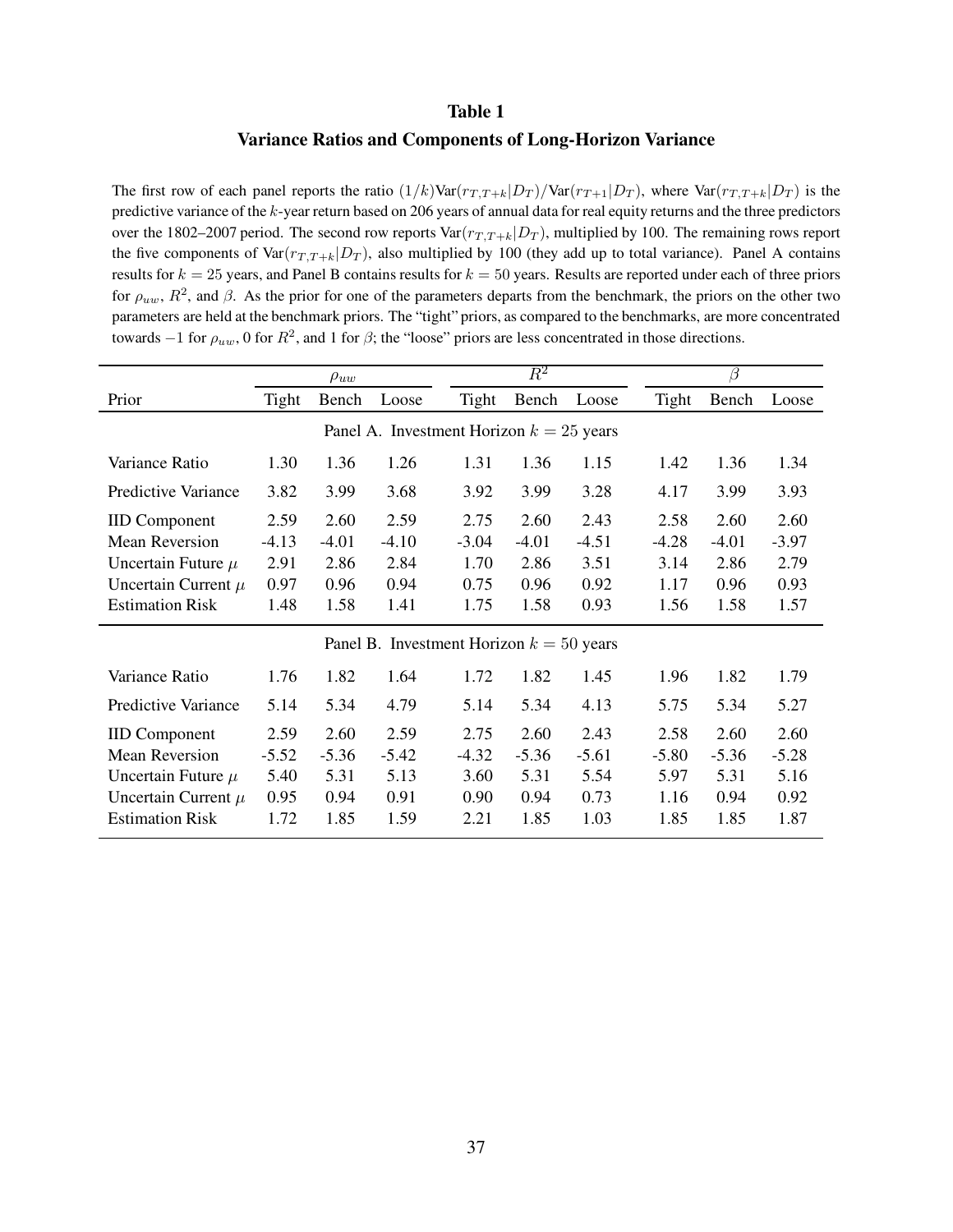

Figure 1. Conditional multiperiod variance and its components for different values of  $\rho_{uw}$ . Panel A plots the conditional per-period variance of multiperiod returns from equation (6),  $\text{Var}(r_{T,T+k}|\mu_T, \phi)/k$ , as a function of the investment horizon k, for three different values of  $\rho_{uw}$ . Panel B plots the component of the variance that is due to mean reversion in returns,  $\sigma_u^2 2 \bar{d} \rho_{uw} A(k)$ . Panel C plots the component of this variance that is due to uncertainty about future values of the expected return,  $\sigma_u^2 \bar{d}^2 B(k)$ . For all three values of  $\rho_{uw}$ , variances are computed with  $\beta = 0.85$ ,  $R^2 = 0.12$ , and an unconditional standard deviation of returns of 20% per year.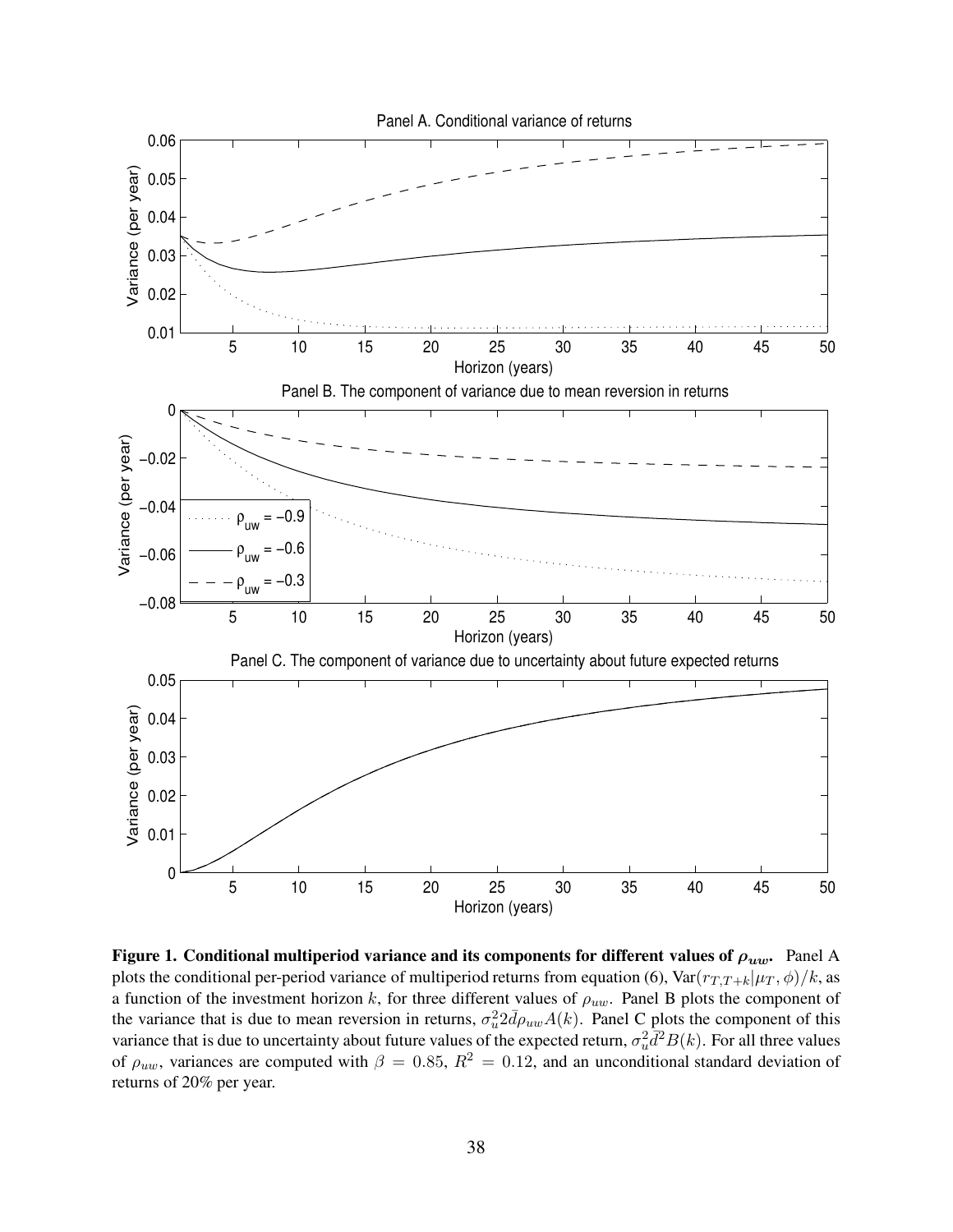

Figure 2. Conditional multiperiod variance and its components for different values of  $R^2$ . Panel A plots the conditional per-period variance of multiperiod returns from equation (6),  $\text{Var}(r_{T,T+k}|\mu_T, \phi)/k$ , as a function of the investment horizon k, for three different values of  $R^2$ . Panel B plots the component of the variance that is due to mean reversion in returns,  $\sigma_u^2 2 \bar{d} \rho_{uw} A(k)$ . Panel C plots the component of this variance that is due to uncertainty about future values of the expected return,  $\sigma_u^2 \bar{d}^2 B(k)$ . For all three values of  $R^2$ , variances are computed with  $\beta = 0.85$ ,  $\rho_{uw} = -0.6$ , and an unconditional standard deviation of returns of 20% per year.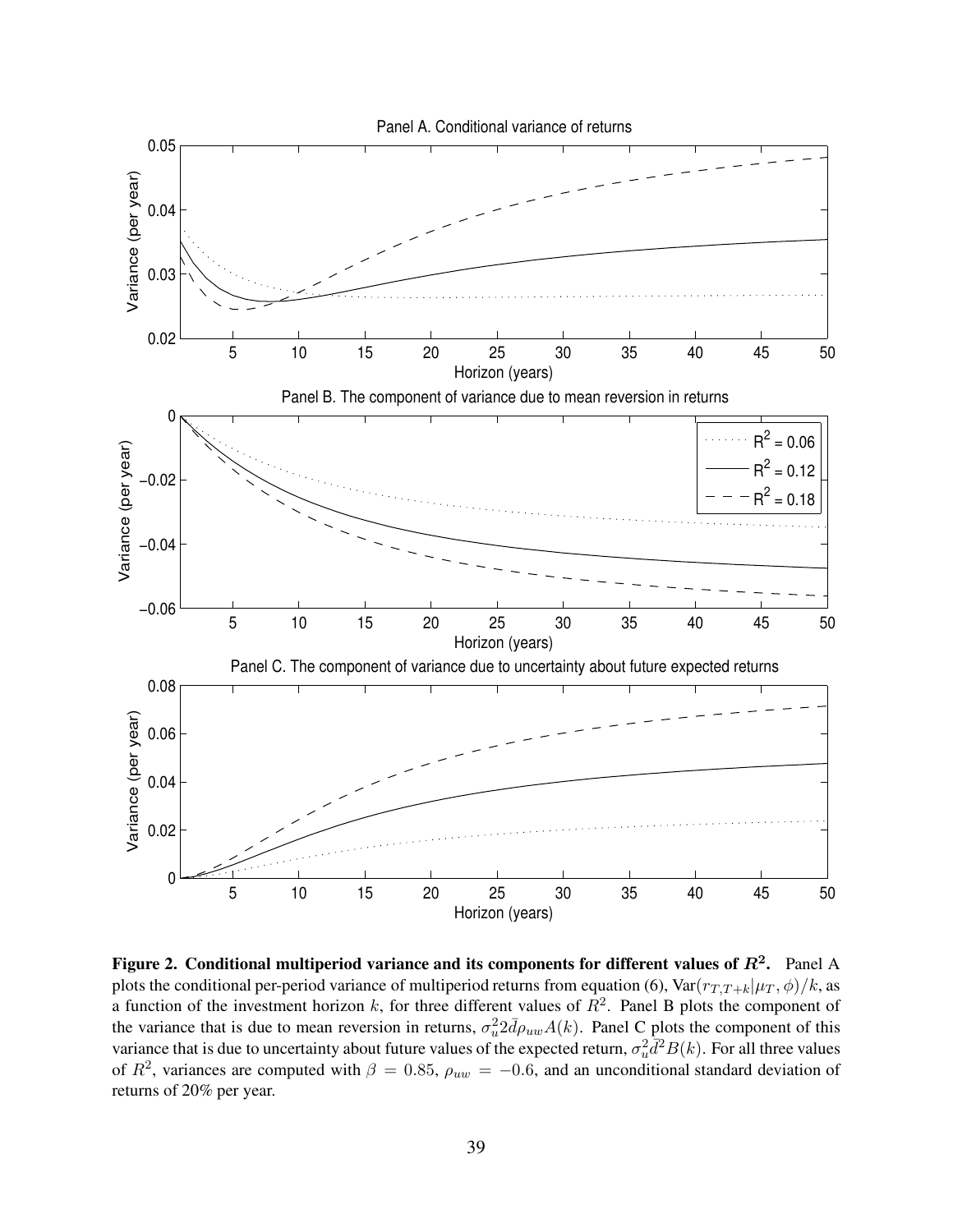

Figure 3. Prior distributions of parameters. The plots display the prior distributions for  $\beta$ ,  $\rho_{uw}$ , the true  $R^2$  (fraction of variance in the return  $r_{t+1}$  explained by the conditional mean  $\mu_t$ ), and the "observed"  $R^2$ (fraction of variance in  $r_{t+1}$  explained by the observed predictors  $x_t$ ). The priors shown for the observed  $R^2$  correspond to the three priors for the true  $R^2$  and the benchmark priors for  $\beta$  and  $\rho_{uw}$ .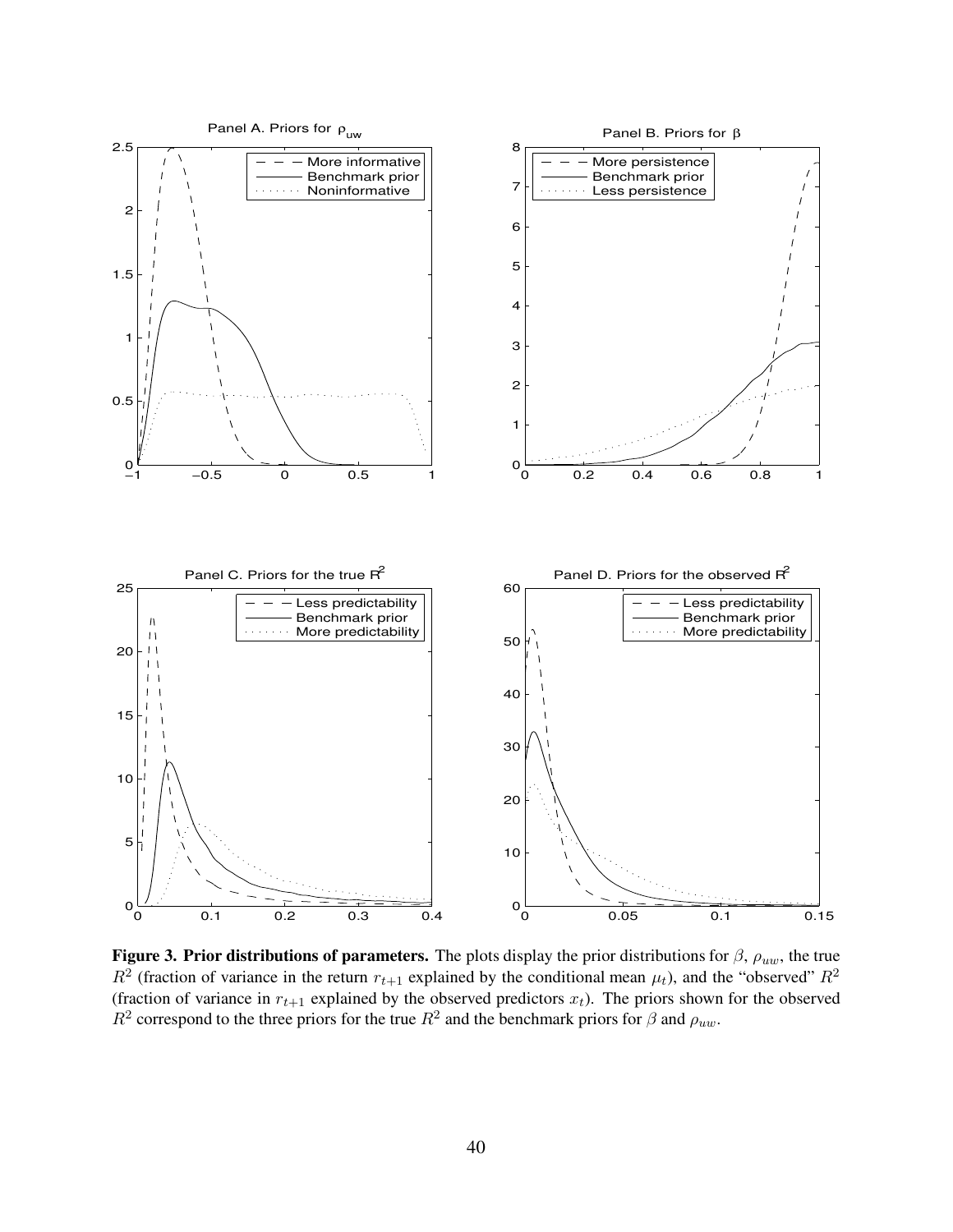

Figure 4. Posterior distributions of parameters. Panel A plots the posteriors of  $\rho_{uw}$ , the correlation between expected and unexpected returns. Panel B plots the posteriors of  $\beta$ , the persistence of the true conditional expected return  $\mu_t$ . Panel C plots the posteriors of the true  $R^2$  (fraction of variance in the return  $r_{t+1}$  explained by  $\mu_t$ ). Panel D plots the posteriors of the "observed"  $R^2$  (fraction of variance in  $r_{t+1}$ explained by the observed predictors  $x_t$ ). The results are obtained by estimating the predictive system on annual real U.S. stock market returns in 1802-2007. Three predictors are used: the dividend yield, the bond yield, and the term spread.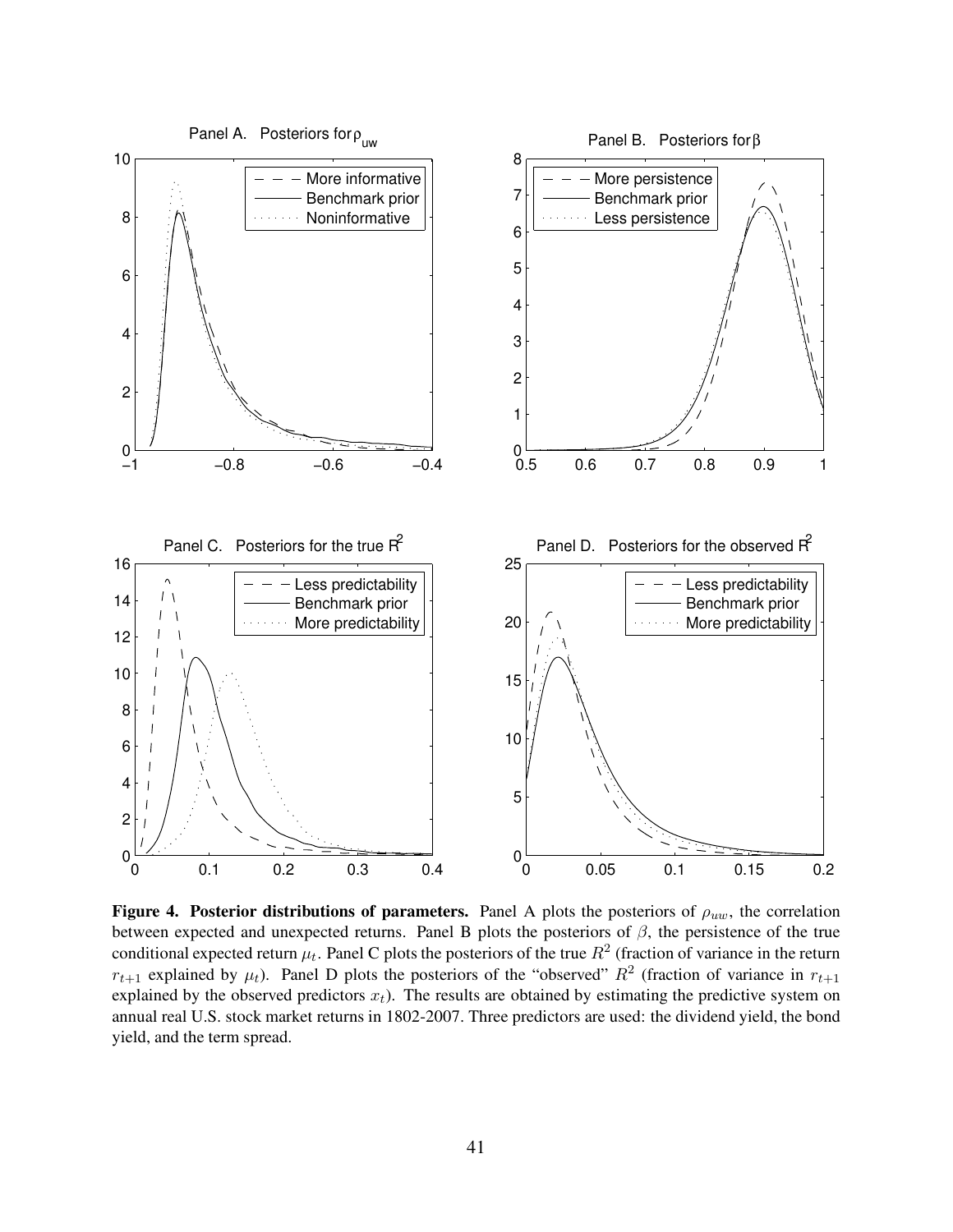

Figure 5. Distributions of parameters related to predictor imperfection. Panel A plots the (implied) prior and posterior of the fraction of variance in the conditional expected return  $\mu_t$  that can be explained by the predictors. The values smaller than one indicate predictor imperfection. Panel B plots the posteriors of partial correlations between each of the three predictors and  $\mu_t$ . Benchmark priors are used throughout. The results are obtained by estimating the predictive system on annual real U.S. stock market returns in 1802-2007. Three predictors are used: the dividend yield, the bond yield, and the term spread.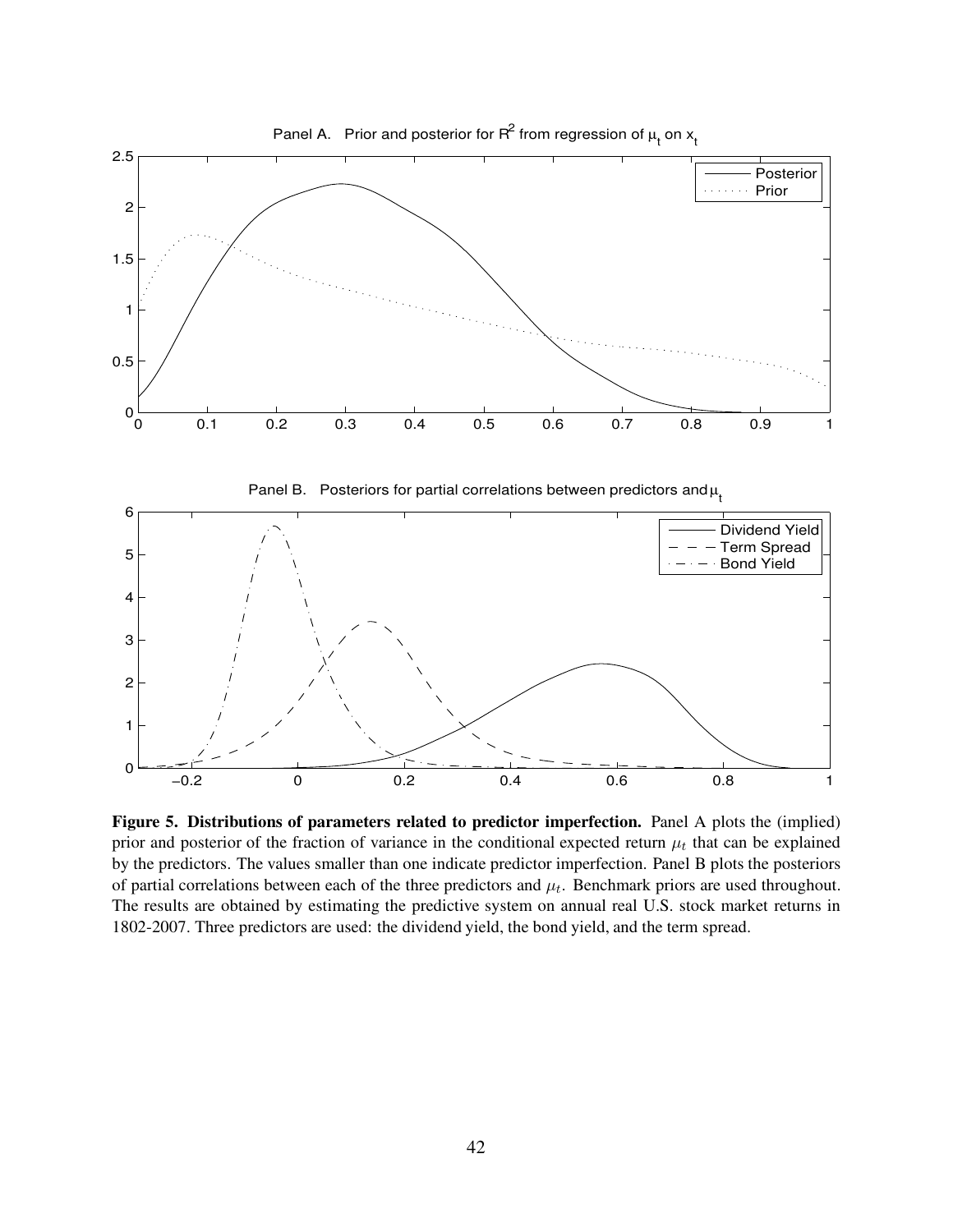![](_page_43_Figure_0.jpeg)

Figure 6. Predictive variance of multiperiod return and its components. Panel A plots the variance of the predictive distribution of long-horizon returns,  $Var(r_{T,T+k}|D_T)$ . Panel B plots the five components of the predictive variance. All quantities are divided by  $k$ , the number of periods in the return horizon. The results are obtained by estimating the predictive system on annual real U.S. stock market returns in 1802-2007. Three predictors are used: the dividend yield, the bond yield, and the term spread.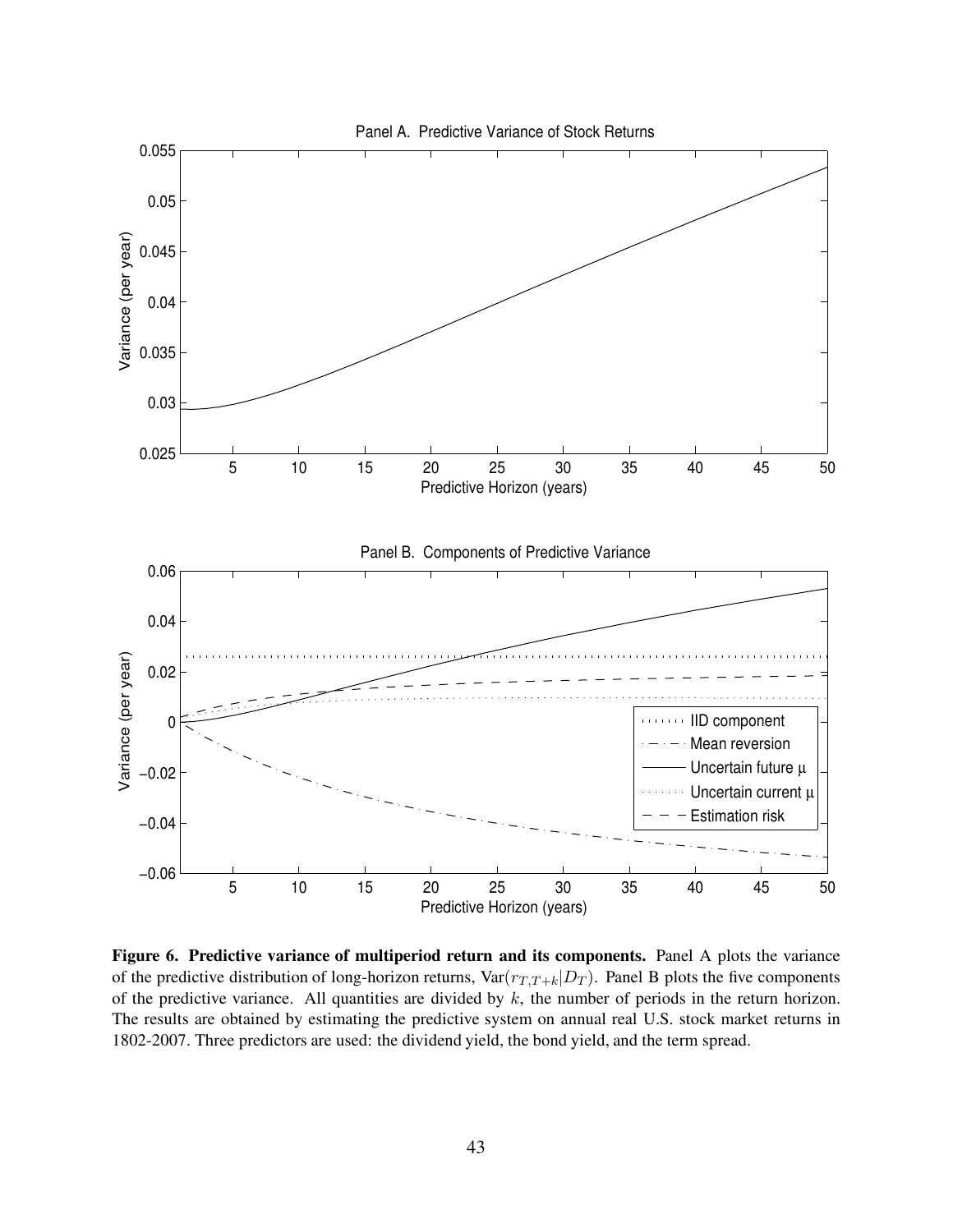![](_page_44_Figure_0.jpeg)

Figure 7. Priors and posteriors for predictor imperfection. The plots display prior and posterior distributions under the predictive system (System 2) in which expected return depends on a vector of observable predictors,  $x_t$ , as well as a missing predictor,  $\pi_t$ , that obeys an AR(1) process. The top panels display prior distributions for  $\sigma_{\pi}$ , the standard deviation of  $\pi_t$ , under different degrees of predictor imperfection. The middle panels display the corresponding posteriors for  $\sigma_{\pi}$ . The bottom panels display the posterior distributions of  $\Delta R^2$ , the "true"  $R^2$  for one-period returns when conditioning on  $\{x_t, \pi_t\}$  minus the "observed"  $R^2$ when conditioning only on  $x_t$ . The left-hand panels are based on annual data from 1802–2007 for real U.S. stock returns and three predictors: the dividend yield, the bond yield, and the term spread. The right-hand panels are based on quarterly data from 1952Q1–2006Q4 for real returns and three predictors: the dividend yield, CAY, and the bond yield.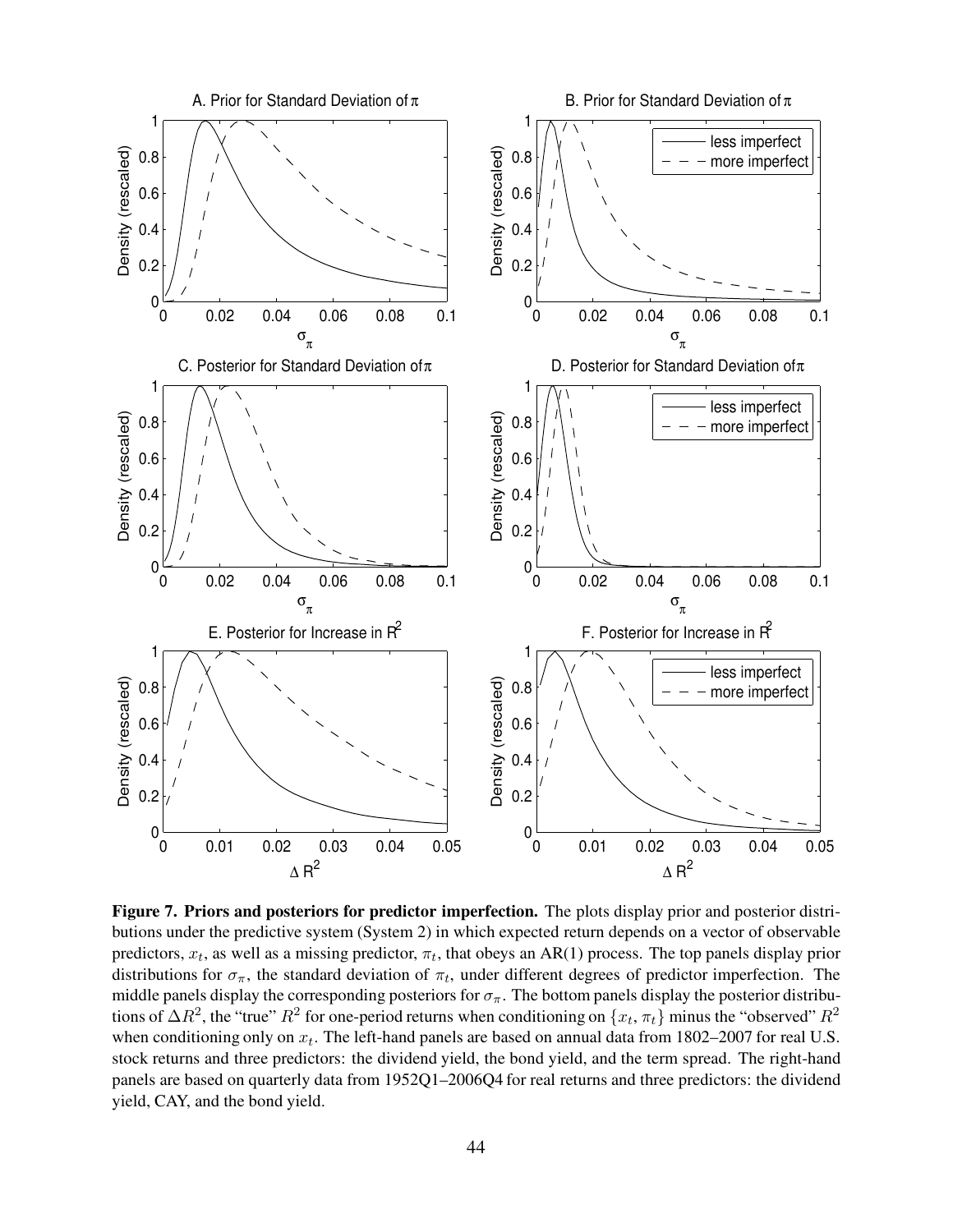![](_page_45_Figure_0.jpeg)

Figure 8. Predictive variance under predictor imperfection. The plots display predictive variance under the predictive system (System 2) in which expected return depends on a vector of observable predictors,  $x_t$ , as well as a missing predictor,  $\pi_t$ , that obeys an AR(1) process. Predictive variances are shown for the two imperfect-predictor cases as well for the case of perfect predictors ( $\sigma_{\pi} = 0$ ). Panel A is based on annual data from 1802–2007 for real U.S. stock returns and three predictors: the dividend yield, the bond yield, and the term spread. Panel B is based on quarterly data from 1952Q1–2006Q4 for real returns and three predictors: the dividend yield, CAY, and the bond yield.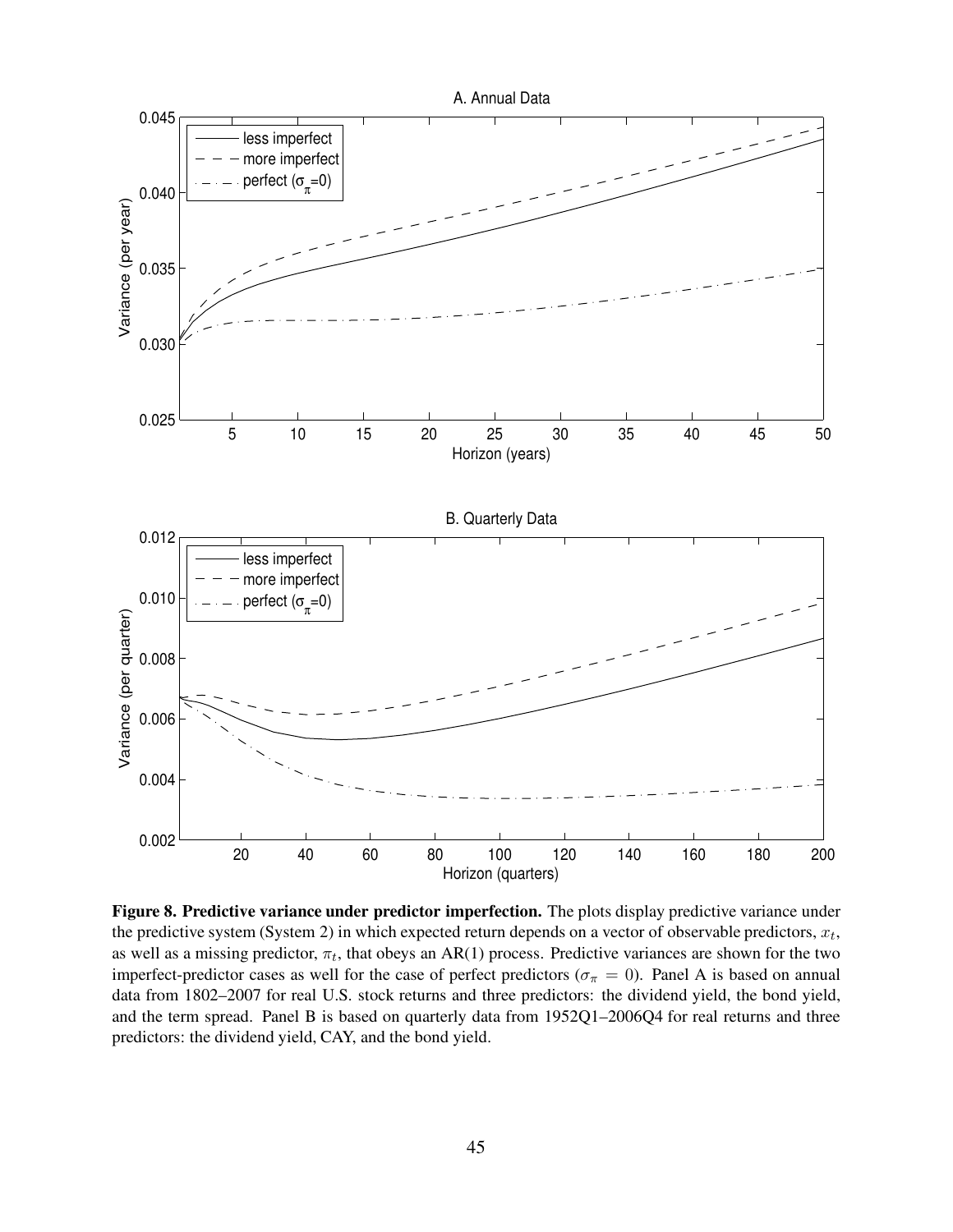![](_page_46_Figure_0.jpeg)

Figure 9. Predictive variance under model uncertainty. The plot displays predictive variance computed using the model-uncertainty framework of Avramov (2002). The predictive variance includes uncertainty about which, if any, of a set of predictors enter a predictive regression for returns. The top panel is based on annual data from 1802–2007 for real U.S. stock returns and three predictors: the dividend yield, the bond yield, and the term spread. The bottom panel is based on quarterly data from 1952Q1–2006Q4 for real returns and three predictors: the dividend yield, CAY, and the bond yield.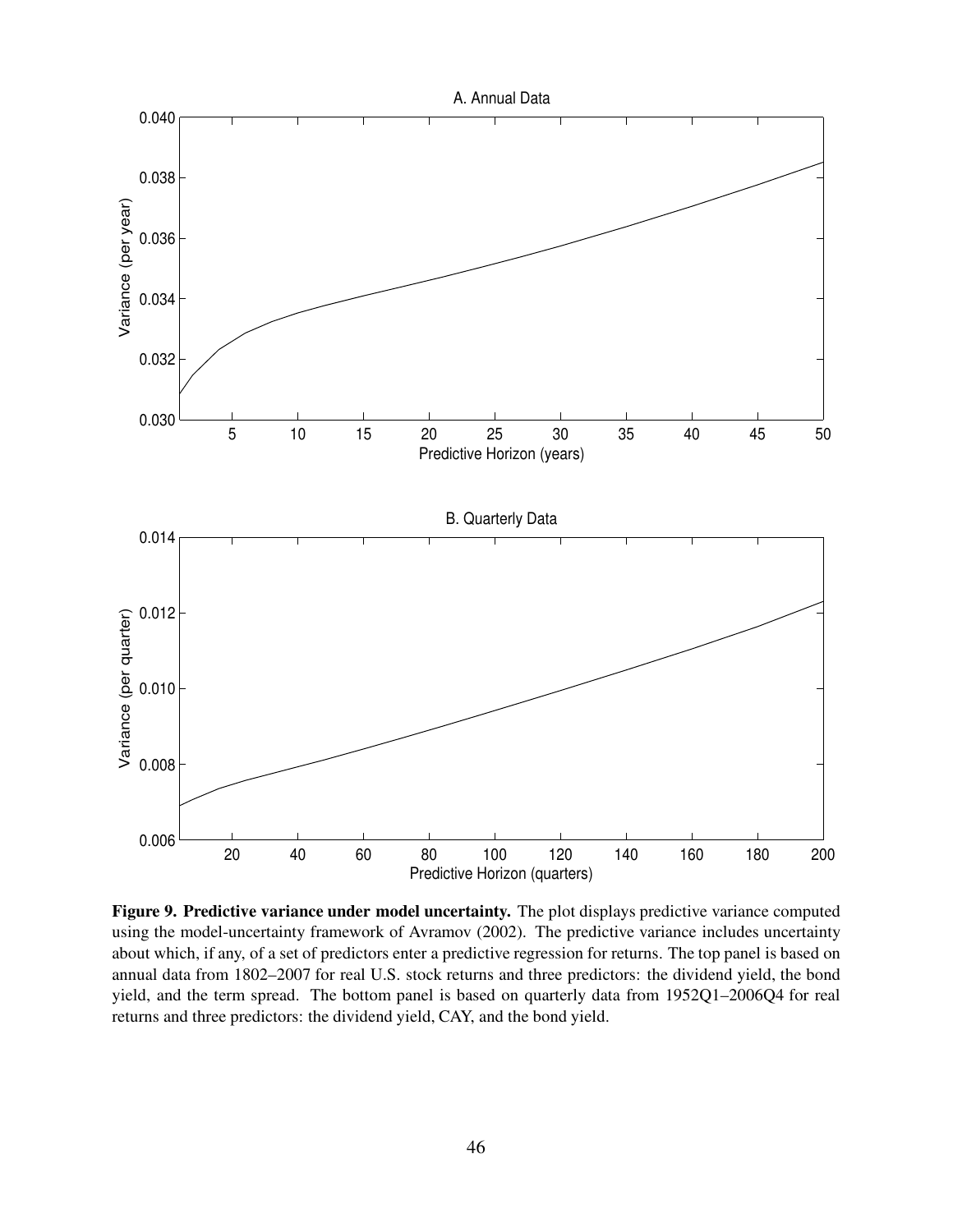![](_page_47_Figure_0.jpeg)

Figure 10. Sample variance ratios of annual real equity returns, 1802–2007. The plot displays the sample variance ratio  $\hat{V}(k) = \hat{\text{Var}}(r_{t,t+k})/(k\hat{\text{Var}}(r_{t,t+1}))$ , where  $\hat{\text{Var}}(r_{t,t+k})$  is the unbiased sample variance of k-year log returns, computed at an overlapping annual frequency. Also shown are the 1st, 10th, and 50th percentiles of the Monte Carlo sampling distribution of  $\hat{V}(k)$  under the hypothesis that annual log returns are independently and identically distributed as normal.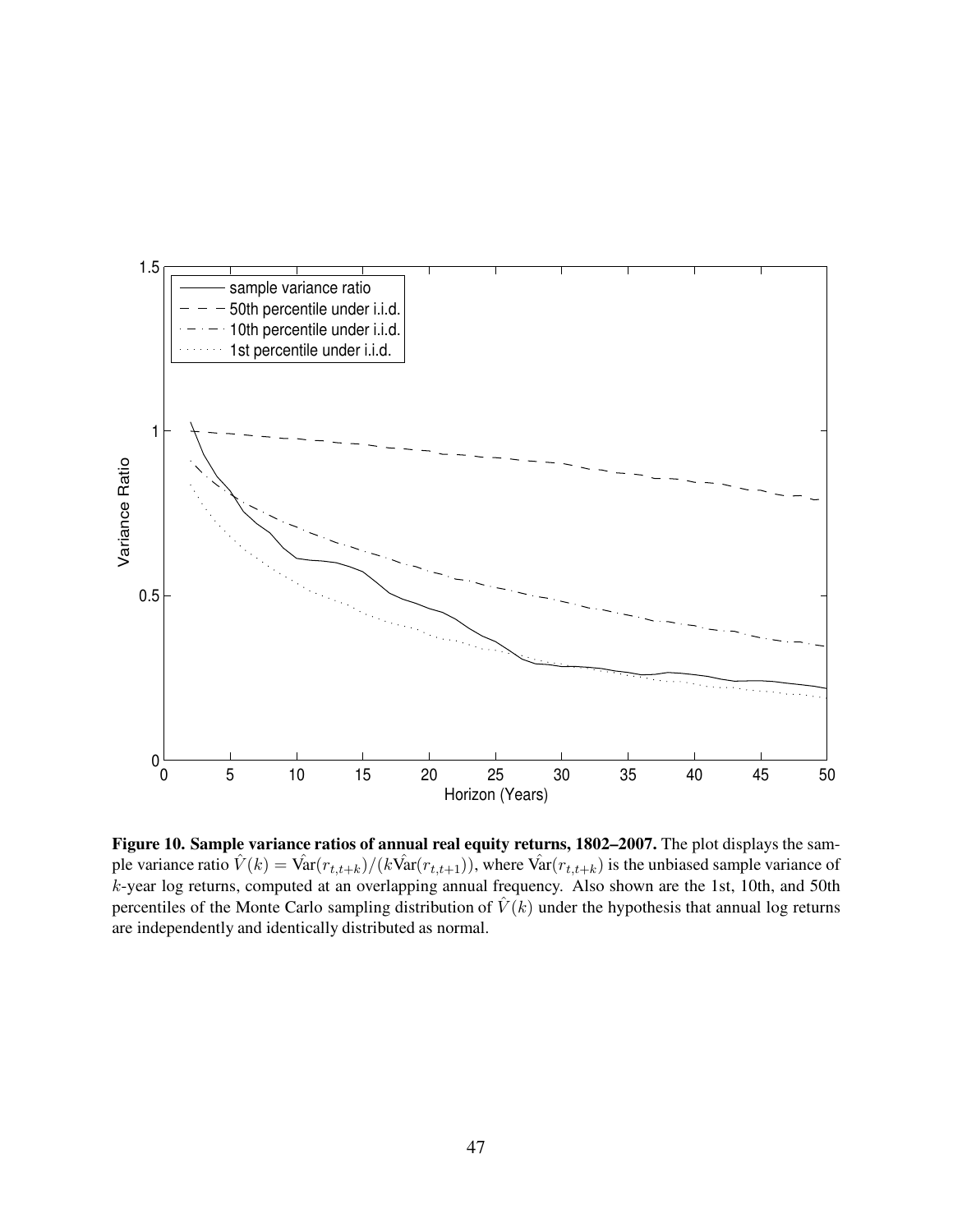![](_page_48_Figure_0.jpeg)

Figure 11. Posterior distributions for 30-year variance ratios. Panel A plots the posterior distribution of the unconditional variance of 30-year stock market returns,  $Var(r_{T,T+30}|\phi)$ , divided by 30 times the unconditional variance of one-year returns,  $Var(r_{T+1}|\phi)$ . Panel B plots the analogous ratio for the conditional variance,  $Var(r_{T,T+30}|D_T, \phi)$ . (The posterior mean of that variance is the first term of the predictive variance in equation (25).) The results are obtained by estimating System 1 on annual real U.S. stock market returns in 1802-2007. Three predictors are used: the dividend yield, the bond yield, and the term spread.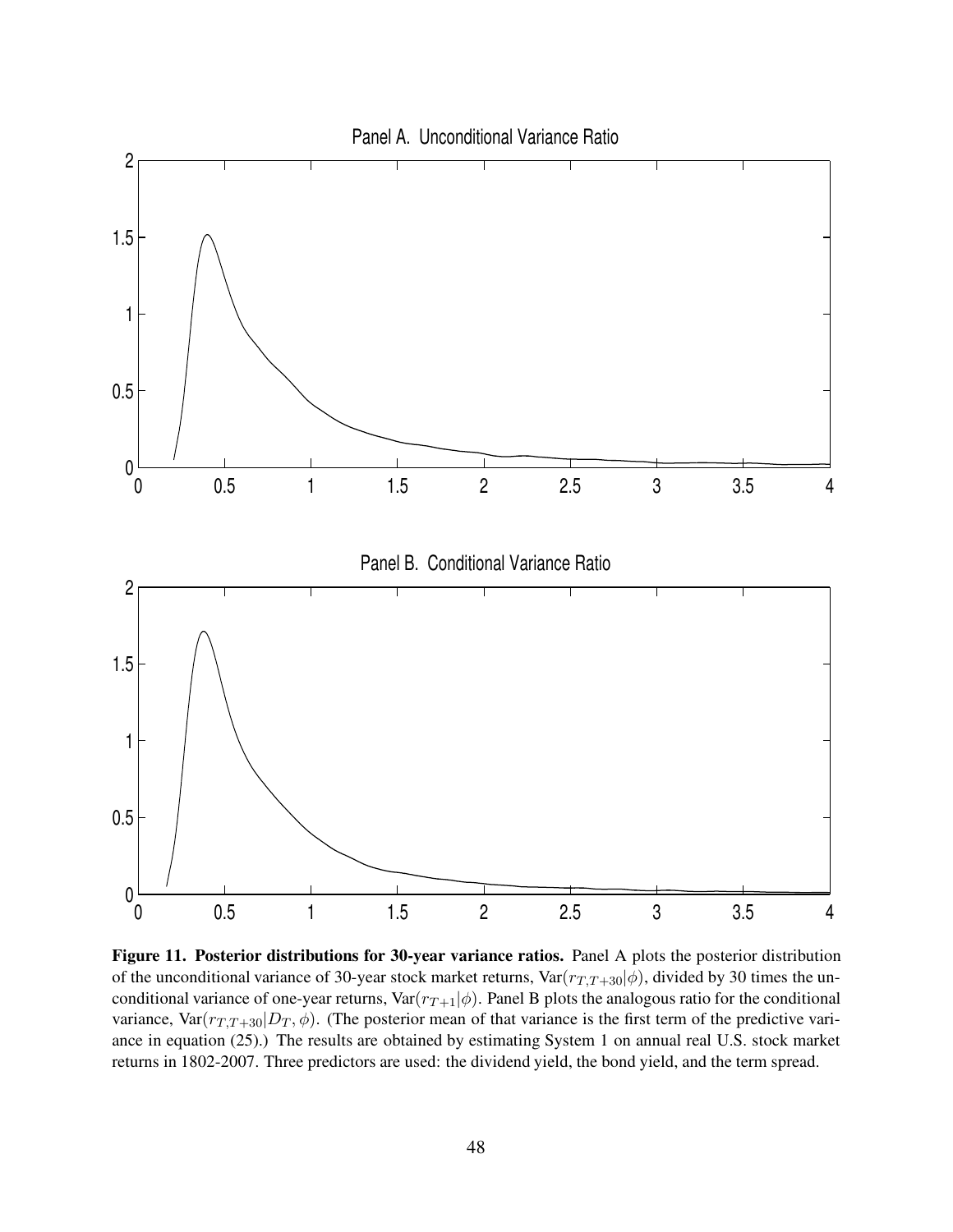![](_page_49_Figure_0.jpeg)

Figure 12. Parameter uncertainty and target-date funds. The figure plots equity allocations  $w_1$  (solid line) and  $w_K$  (dashed line) for a long-horizon investor with utility for end-of-horizon wealth (W) given by  $W^{1-A}/(1-A)$ . At the beginning of a K-period horizon, the investor commits to a strategy in which the equity allocation evolves linearly from the first-period allocation  $w_1$  to the final-period allocation  $w_K$ . The remaining portion of the investor's portfolio is allocated to a riskless asset, assumed to provide a constant real return of 2% per year. Relative risk aversion (A) equals 8. The investor chooses both  $w_1$  and  $w_K$  on the interval  $(0, 1)$  to maximize expected utility. The investor incorporates parameter uncertainty in Panels B and D but not in Panels A and C. The investor has no labor income savings in Panels A and B (equation (30)). In Panels C and D, he does save from labor income, and his wealth evolves as in equation (31).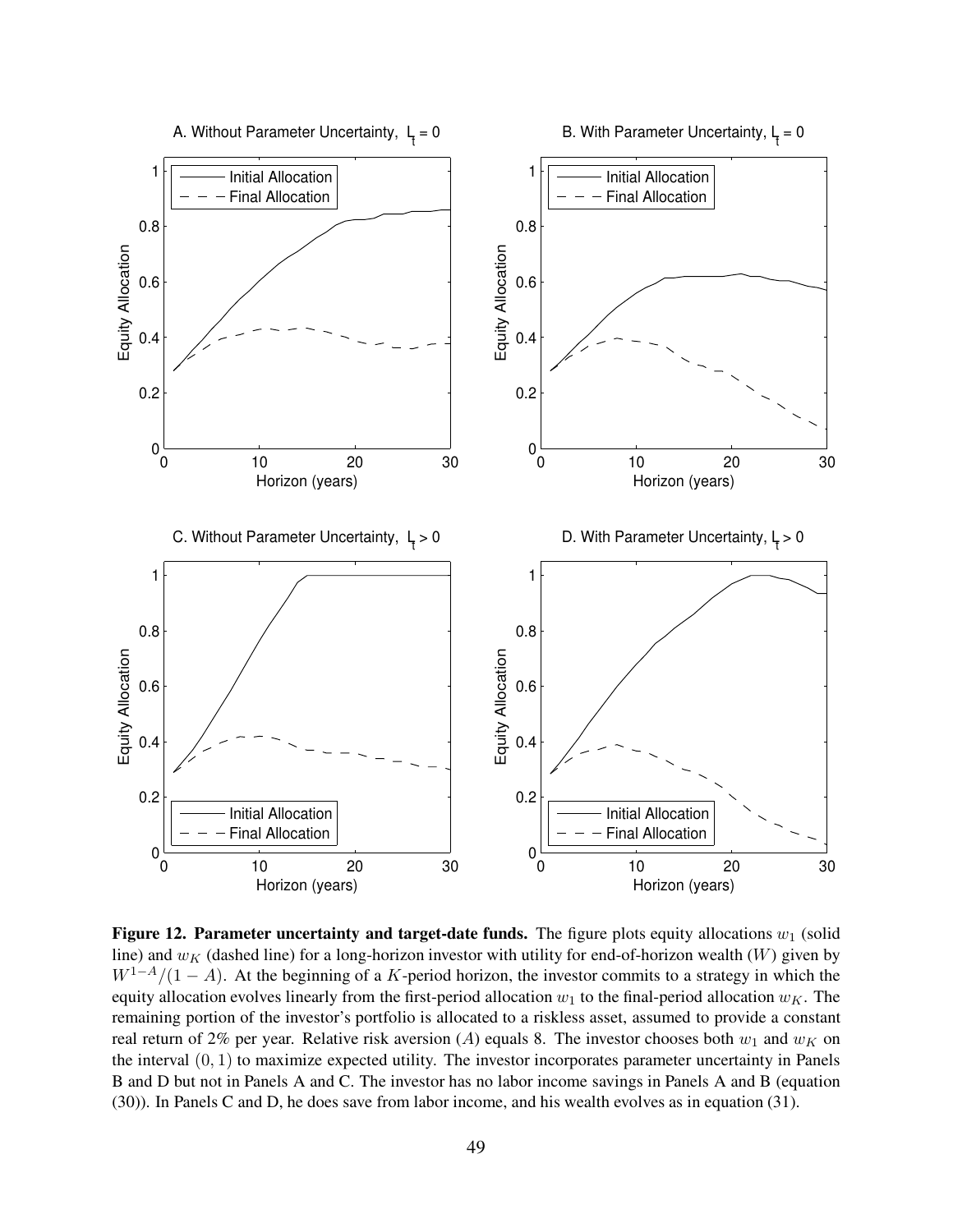#### References

- Ang, Andrew, and Monika Piazzesi, 2003, A no-arbitrage vector autoregression of term structure dynamics with macroeconomic and latent variables, Journal of Monetary Economics 50, 745–787.
- Avramov, Doron, 2002, Stock return predictability and model uncertainty, Journal of Financial Economics 64, 423–458.
- Balduzzi, Pieluigi, and Anthony W. Lynch, 1999, Transaction costs and predictability: some utility cost calculations, Journal of Financial Economics 52, 47–78.
- Barberis, Nicholas, 2000, Investing for the long run when returns are predictable, Journal of Finance 55, 225–264.
- Ben-David, Itzhak, John R. Graham, Campbell R. Harvey, 2010, Managerial Miscalibration, Working paper, Ohio State University and Duke University.
- Benzoni, Luca, Pierre Collin-Dufresne, and Robert S. Goldstein, 2007, Portfolio choice over the life-cycle when the stock and labor markets are cointegrated, *Journal of Finance* 62, 2123–2167.
- Bodie, Zvi, Robert C. Merton, and William F. Samuelson, 1992, "Labor Supply Flexibility and Portfolio Choice in a Life Cycle Model," Journal of Economic Dynamics and Control 16, 427–449.
- Brandt, Michael W., Amit Goyal, Pedro Santa-Clara, and Jonathan Stroud, 2005, A simulation approach to dynamic portolio choice with an application to learning about return predictability, Review of Financial Studies 18, 831–873.
- Brandt, Michael W., and Qiang Kang, 2004, On the relationship between the conditional mean and volatility of stock returns: A latent VAR approach, Journal of Financial Economics 72, 217–257.
- Brandt, Michael W., Pedro Santa-Clara, and Rossen Valkanov, 2009, Parametric portfolio policies: Exploiting characteristics in the cross-section of equity returns, Review of Financial Studies 22, 3411–3447.
- Campbell, John Y., 1991, A variance decomposition for stock returns, The Economic Journal 101, 157–179.
- Campbell, John Y., Yeung Lewis Chan and Luis M. Viceira, 2003, A multivariate model of strategic asset allocation, Journal of Financial Economics 67, 41–80.
- Campbell, John Y., Andrew W. Lo, and A. Craig MacKinlay, 1997, The Econometrics of Financial Markets (Princeton University Press, Princeton, NJ).
- Campbell, John Y., and Luis M. Viceira, 2002, Strategic Asset Allocation: Portfolio Choice for Long-Term Investors (Oxford University Press).
- Campbell, John Y., and Luis M. Viceira, 2005, The term structure of the risk-return tradeoff, Financial Analysts Journal 61.
- Chacko, George, and Luis M. Viceira, 2005, Dynamic consumption and portfolio choice with stochastic volatility in incomplete markets, Review of Financial Studies 18, 1369–1402.
- Cocco, Joao F., Francisco J. Gomes, and Pascal J. Maenhout, 2005, "Consumption and Portfolio Choice over the Life Cycle," Review of Financial Studies 18, 491–533.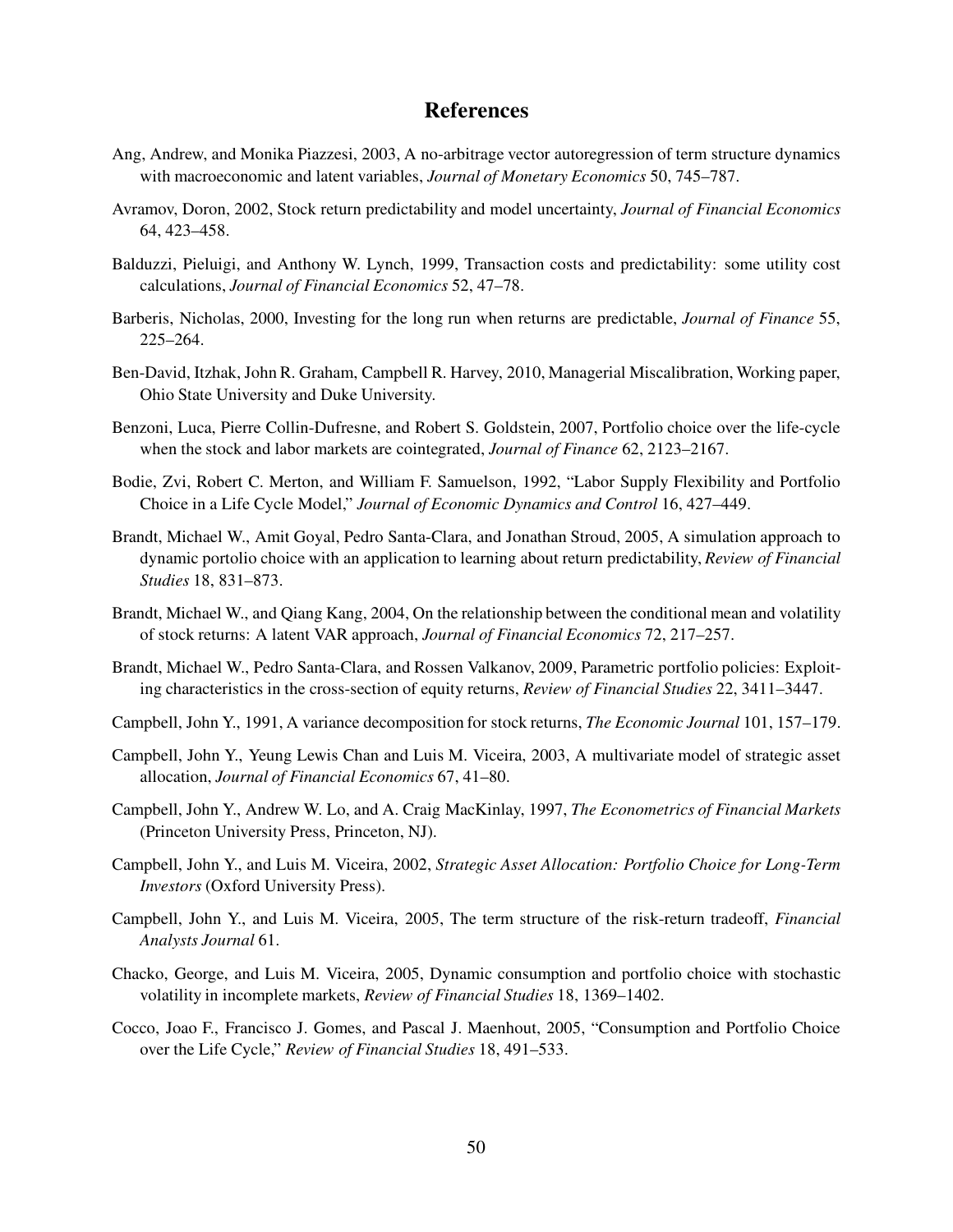- Conrad, Jennifer, and Gautam Kaul, 1988, Time-variation in expected returns, Journal of Business 61, 409- 425.
- Cremers, K.J. Martijn, Stock return predictability: A Bayesian model selection perspective, Review of Financial Studies 15, 1223–1249.
- Dangl, Thomas, and Michael Halling, 2006, Equity return prediction: Are coefficients time-varying?, Working paper, University of Vienna.
- Detemple, Jérôme, René Garcia, and Marcel Rindisbacher, 2005, Intertemporal asset allocation: A comparison of methods, Journal of Banking and Finance 29, 2821–2848.
- Duffee, Gregory R., 2006, Are variations in term premia related to the macroeconomy? Working paper, University of California, Berkeley.
- Fama, Eugene F., and Kenneth R. French, 1988, Permanent and temporary components of stock prices, Journal of Political Economy 96, 246–273.
- Fama, Eugene F., and Kenneth R. French, 1989, Business conditions and expected returns on stocks and bonds, Journal of Financial Economics 25, 23–49.
- Gomes, Francisco J., Laurence J. Kotlikoff, and Luis M. Viceira, 2008, "Optimal Life-Cycle Investing with Flexible Labor Supply: A Welfare Analysis of Life-Cycle Funds," American Economic Review: Papers and Proceedings 98, 297–303.
- Gomes, Francisco, and Alexander Michaelides, 2005, "Optimal Life-Cycle Asset Allocation: Understanding the Empirical Evidence," Journal of Finance 60, 869–904.
- Gordon, Katherine D. and Kimberly A. Stockton, 2006, Funds for Retirement: The 'Life-Cycle' Approach (The Vanguard Group, Valley Forge, PA).
- Greer, Boyce, 2004, The case for age-based life-cycle investing (Fidelity Investments, Boston, MA).
- Hansen, Lars P., 2007, Beliefs, doubts and learning: Valuing macroeconomic risk, American Economic Review P&P 97, 1–30.
- Heaton, John, and Deborah Lucas, 2000, Portfolio choice in the presence of background risk, The Economic Journal 110, 1–26.
- Hoevenaars, Roy, Roderick Molenaar, Peter C. Schotman, and Tom Steenkamp, 2007, Strategic asset allocation for long-term investors: Parameter uncertainty and prior information, Working paper, Maastricht University.
- Investment Company Institute, 2011, The U.S. Retirement Market: Third Quarter 2010. Washington, DC.
- Johannes, Michael, Nicholas Polson, and Jon Stroud, 2002, Sequential optimal portfolio performance: Market and volatility timing, Working paper, Columbia University.
- Kim, M., Nelson, C. and Startz, R., 1991, Mean reversion in stock prices? A reappraisal of the empirical evidence, Review of Economic Studies 58, 515-28.
- Lamoureux, Christopher G., and Guofu Zhou, 1996, Temporary components of stock returns: What do the data tell us? Review of Financial Studies 9, 1033–1059.